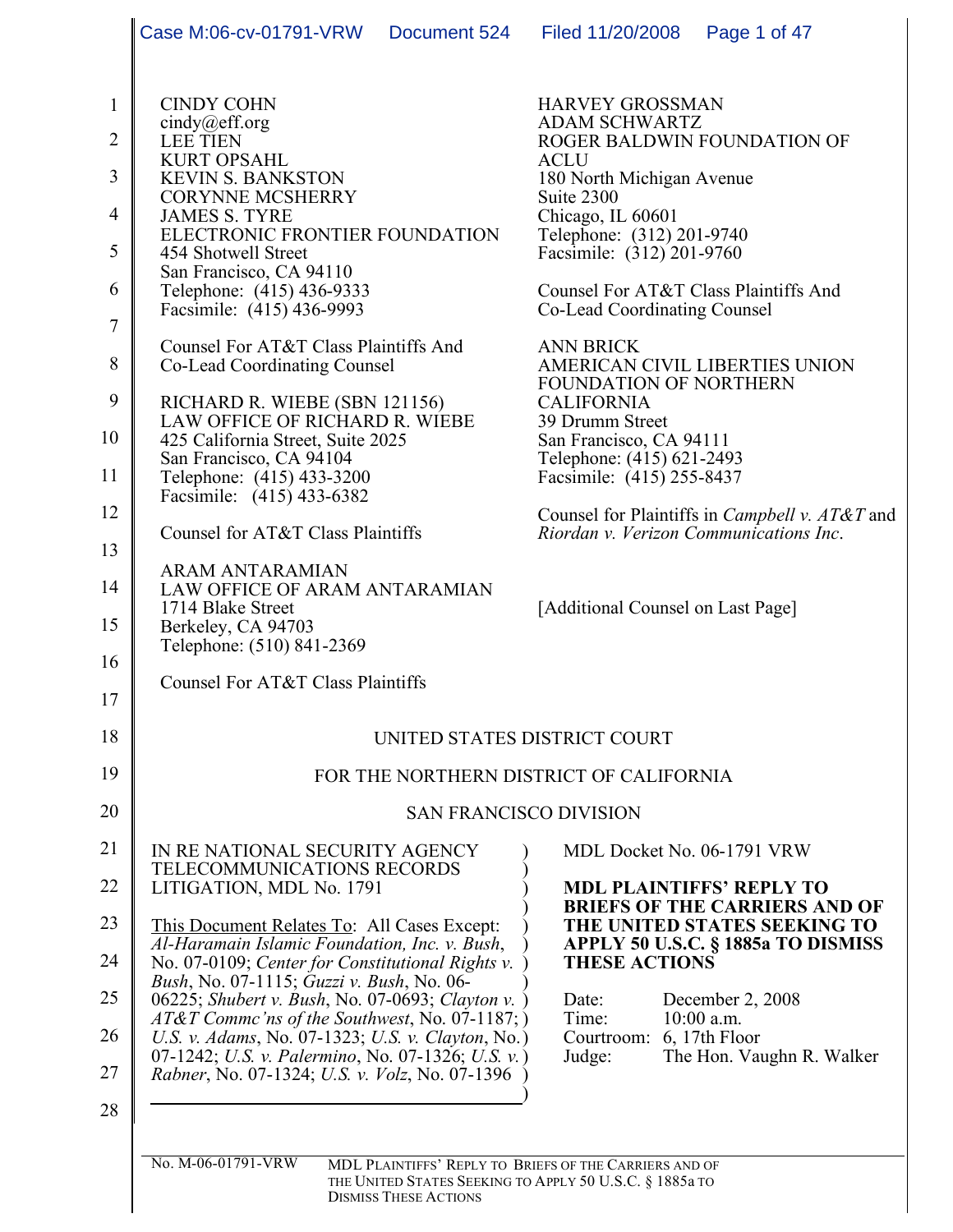|    | Case M:06-cv-01791-VRW<br>Document 524<br>Filed 11/20/2008<br>Page 2 of 47                                                                                              |      |
|----|-------------------------------------------------------------------------------------------------------------------------------------------------------------------------|------|
| 1  | <b>TABLE OF CONTENTS</b>                                                                                                                                                |      |
| 2  |                                                                                                                                                                         | Page |
| 3  |                                                                                                                                                                         |      |
| 4  |                                                                                                                                                                         |      |
| 5  | I.                                                                                                                                                                      |      |
| 6  | Section 802 Prevents Courts From Deciding Whether The Carriers<br>A.                                                                                                    |      |
| 7  |                                                                                                                                                                         |      |
| 8  | The Possibility Of An Action Against The Government Cannot Justify<br><b>B.</b><br>Foreclosure Of Plaintiffs' Constitutional Claims Against The                         |      |
| 9  |                                                                                                                                                                         |      |
| 10 | SECTION 802 VIOLATES THE DOCTRINE OF SEPARATION OF<br>II.                                                                                                               |      |
| 11 | Section 802 Violates The Lawmaking Procedures Of Article I,<br>A.                                                                                                       |      |
| 12 | Section 7 By Giving The Attorney General Plenary Power To                                                                                                               |      |
| 13 | <b>B.</b>                                                                                                                                                               |      |
| 14 | Other Statutes In Which Congress Has Unconditionally Modified Or<br>$\mathcal{C}$ .                                                                                     |      |
| 15 | Section 802 Violates The Nondelegation Doctrine By Providing No<br>D.                                                                                                   |      |
| 16 | Intelligible Principle To Govern The Attorney General's Plenary                                                                                                         |      |
| 17 | Section 802 Unconstitutionally Permits The Other Branches To Dictate<br>Ε.                                                                                              |      |
| 18 |                                                                                                                                                                         |      |
| 19 | III.                                                                                                                                                                    |      |
| 20 | IV.<br>THE SECRECY PROVISIONS OF SECTION 802 ARE                                                                                                                        |      |
| 21 | V.                                                                                                                                                                      |      |
| 22 | $A_{\cdot}$                                                                                                                                                             |      |
| 23 | Plaintiffs Need Not Provide Evidence Admissible At Trial At This<br><b>B.</b>                                                                                           |      |
| 24 |                                                                                                                                                                         |      |
| 25 | The Government Has Conceded Key Legal Issues Relevant To The<br>$\mathcal{C}$ .                                                                                         |      |
| 26 | THE GOVERNMENT HAS NOT MADE ITS CASE WITH ADMISSIBLE<br>VI.                                                                                                             |      |
| 27 |                                                                                                                                                                         |      |
| 28 | $-i$ i-                                                                                                                                                                 |      |
|    | No. M-06-01791-VRW<br>MDL PLAINTIFFS' REPLY TO BRIEFS OF THE CARRIERS AND OF<br>THE UNITED STATES SEEKING TO APPLY 50 U.S.C. § 1885a TO<br><b>DISMISS THESE ACTIONS</b> |      |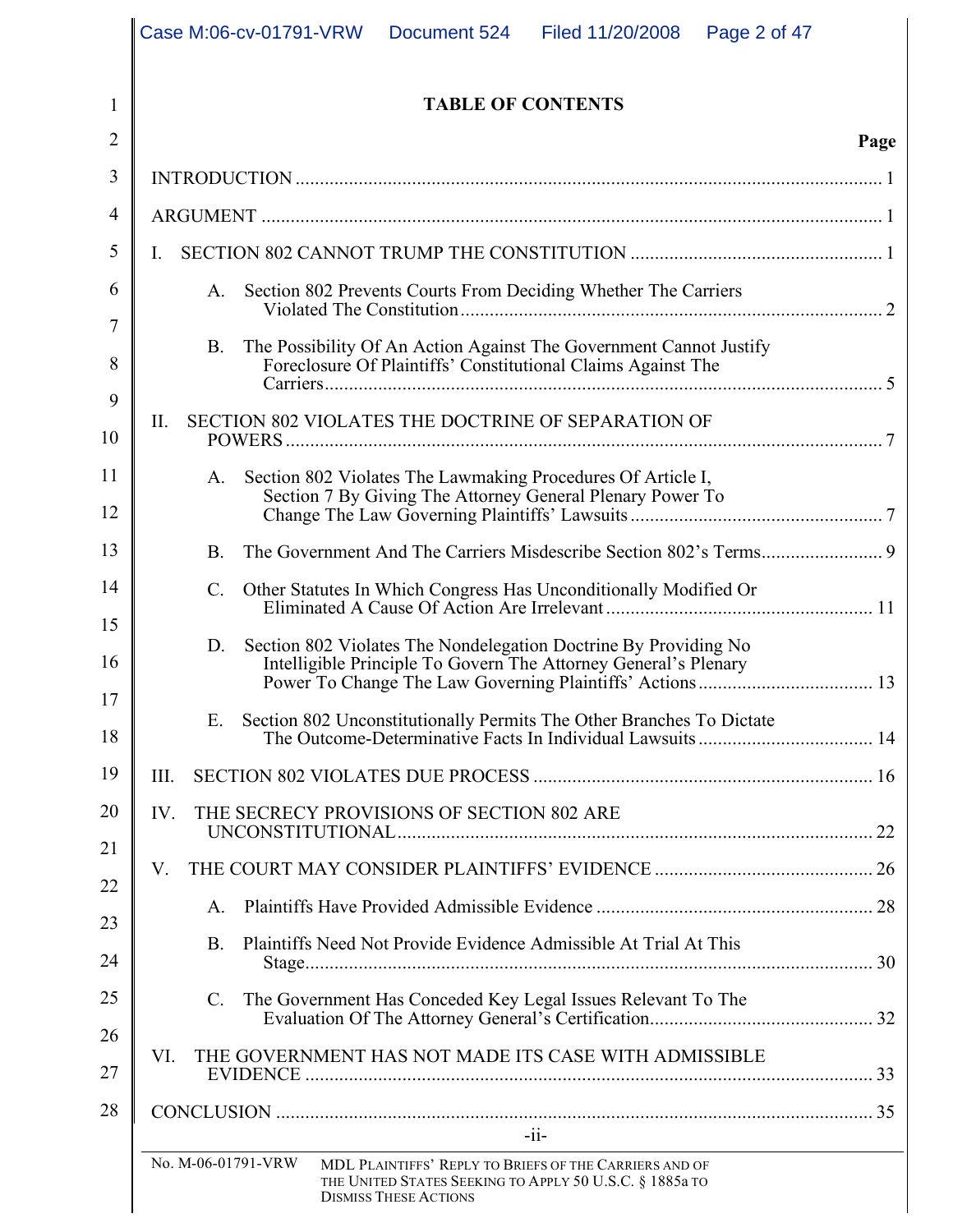|          | Case M:06-cv-01791-VRW   Document 524   Filed 11/20/2008<br>Page 3 of 47                                                                                                |
|----------|-------------------------------------------------------------------------------------------------------------------------------------------------------------------------|
| 1        | <b>TABLE OF AUTHORITIES</b>                                                                                                                                             |
| 2        | Pages(s)                                                                                                                                                                |
| 3        | Cases                                                                                                                                                                   |
| 4        | Agyeman v. Corr. Corp. of Am.,                                                                                                                                          |
| 5        |                                                                                                                                                                         |
| 6        | Alaska Airlines v. Brock,                                                                                                                                               |
| 7<br>8   | Am. Fed. Gov't Employees v. Stone,                                                                                                                                      |
| 9        | American-Arab Anti-Discrimination Comm. v. Reno,                                                                                                                        |
| 10       |                                                                                                                                                                         |
| 11       | Anniston Mfg. Co. v. Davis,                                                                                                                                             |
| 12       | Assoc. Press v. U.S. Dist. Ct.,                                                                                                                                         |
| 13       |                                                                                                                                                                         |
| 14       | Bivens v. Six Unknown Named Agents,                                                                                                                                     |
| 15       | Bob Jones Univ. v. Simon,                                                                                                                                               |
| 16       |                                                                                                                                                                         |
| 17       | Boumediene v. Bush,                                                                                                                                                     |
| 18       |                                                                                                                                                                         |
| 19       | Brock v. Roadway Express, Inc.,                                                                                                                                         |
| 20<br>21 | Burch v. Regents of Univ. of Calif.,                                                                                                                                    |
| 22       | Burrill v. Locomobile Co.,                                                                                                                                              |
| 23       |                                                                                                                                                                         |
| 24       | Bush v. Lucas,                                                                                                                                                          |
| 25       |                                                                                                                                                                         |
| 26       | Carlson v. Green,                                                                                                                                                       |
| 27       | Church of Scientology of San Francisco v. I.R.S.,                                                                                                                       |
| 28       | $-111-$                                                                                                                                                                 |
|          | No. M-06-01791-VRW<br>MDL PLAINTIFFS' REPLY TO BRIEFS OF THE CARRIERS AND OF<br>THE UNITED STATES SEEKING TO APPLY 50 U.S.C. § 1885a TO<br><b>DISMISS THESE ACTIONS</b> |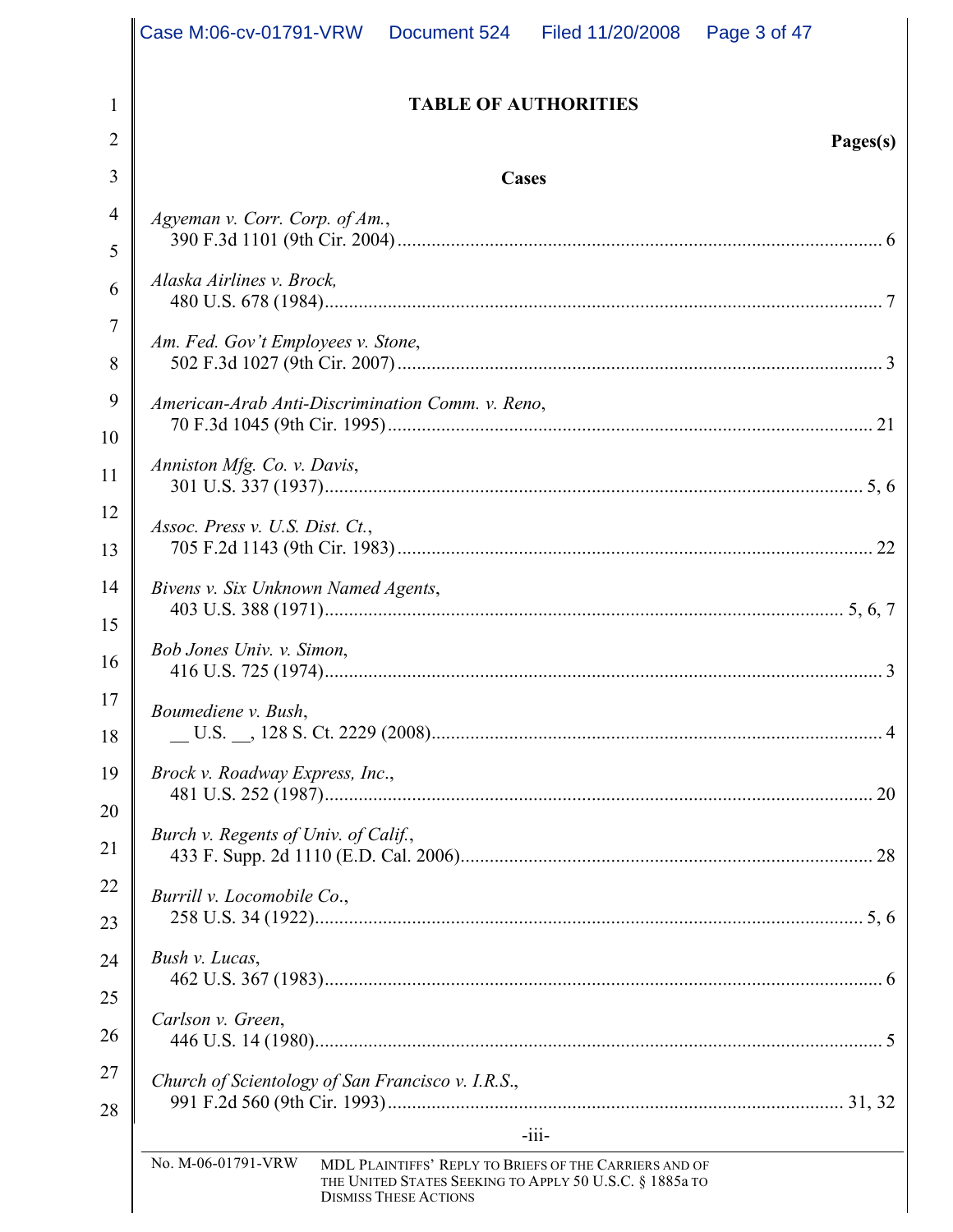|              | Case M:06-cv-01791-VRW  Document 524   Filed 11/20/2008   Page 4 of 47                                                                                                  |
|--------------|-------------------------------------------------------------------------------------------------------------------------------------------------------------------------|
| $\mathbf{1}$ | City of New York v. Beretta,                                                                                                                                            |
| 2            |                                                                                                                                                                         |
| 3            | Clark v. Capital Credit & Collection Serv., Inc.,                                                                                                                       |
| 4<br>5       | Clinton v. City of New York,                                                                                                                                            |
| 6            | Concrete Pipe & Prods. v. Constr. Laborers Pension Trust,                                                                                                               |
| 7<br>8       | Corr. Services Corp. v. Malesko,                                                                                                                                        |
| 9<br>10      | Currin v. Wallace,                                                                                                                                                      |
| 11<br>12     | Detroit Free Press v. Ashcroft,                                                                                                                                         |
| 13           | Doe v. Ashcroft,                                                                                                                                                        |
| 14<br>15     | Doe v. Gonzales,                                                                                                                                                        |
| 16<br>17     | Doe v. Gonzales,                                                                                                                                                        |
| 18           | Dotson v. Griesa,                                                                                                                                                       |
| 19<br>20     | Ducharme v. Merrill-National Lab.,                                                                                                                                      |
| 21           | Eastman Kodak Co. v. Image Tech. Serv., Inc.                                                                                                                            |
| 22           |                                                                                                                                                                         |
| 23           | Ecology Ctr. v. Castaneda,                                                                                                                                              |
| 24           | Ecology Ctr. v. Casteneda,                                                                                                                                              |
| 25           |                                                                                                                                                                         |
| 26<br>27     | Edwards v. Kearzey,                                                                                                                                                     |
| 28           | Ex parte Peterson,<br>$-iv-$                                                                                                                                            |
|              | No. M-06-01791-VRW<br>MDL PLAINTIFFS' REPLY TO BRIEFS OF THE CARRIERS AND OF<br>THE UNITED STATES SEEKING TO APPLY 50 U.S.C. § 1885a TO<br><b>DISMISS THESE ACTIONS</b> |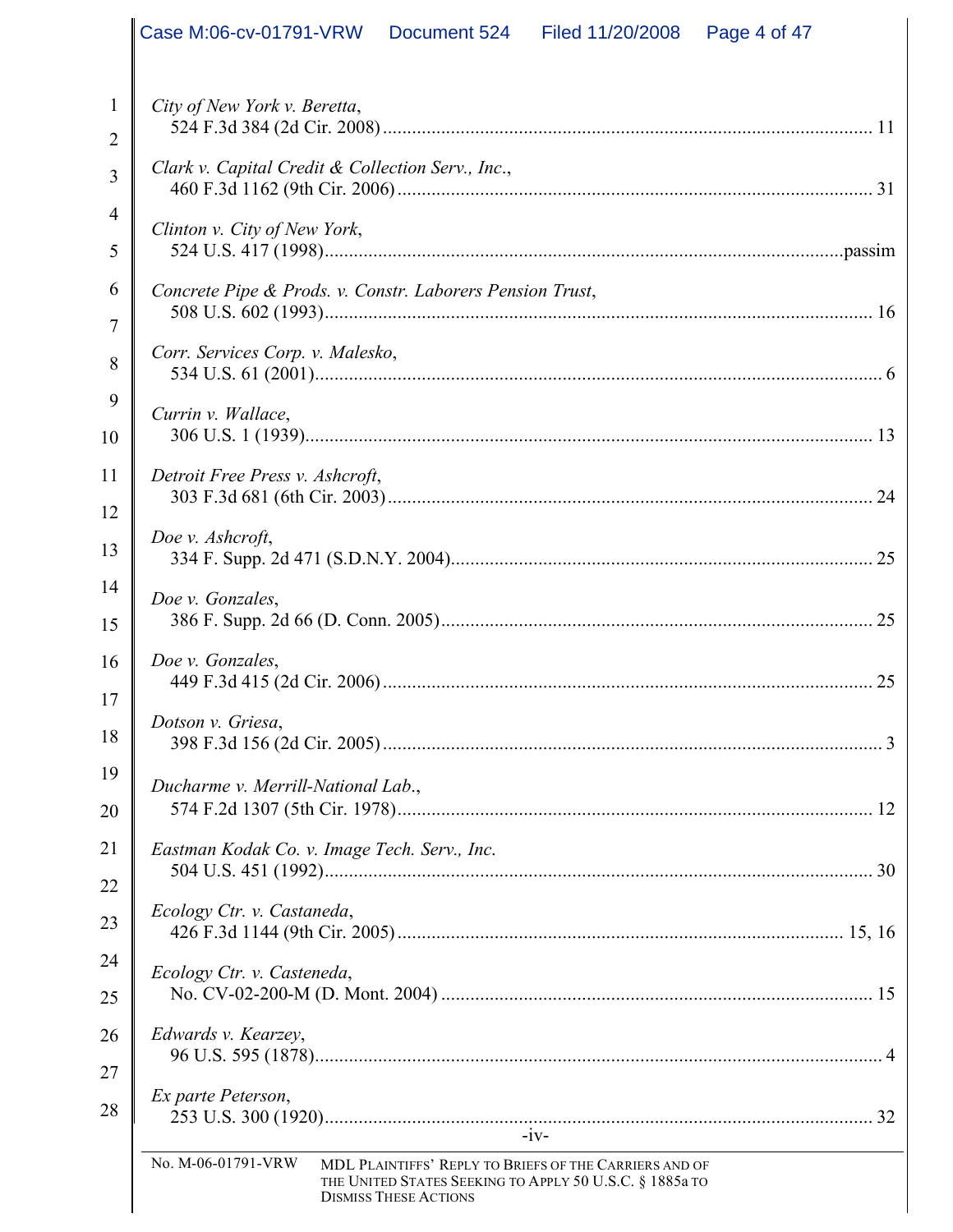|                   | Case M:06-cv-01791-VRW   Document 524   Filed 11/20/2008<br>Page 5 of 47                                                                                                |
|-------------------|-------------------------------------------------------------------------------------------------------------------------------------------------------------------------|
|                   |                                                                                                                                                                         |
| $\mathbf{1}$<br>2 | Fields v. Legacy Health Sys.,                                                                                                                                           |
| 3                 | Flores-Miramonte v. INS,                                                                                                                                                |
| $\overline{4}$    |                                                                                                                                                                         |
| 5                 | Franchise Tax Bd. of Cal. v. Alcan Aluminum Ltd.,                                                                                                                       |
| 6                 | Fraser v. Goodale,                                                                                                                                                      |
| 7                 |                                                                                                                                                                         |
| 8                 | Globe Newspaper Co. v. Super. Ct.,                                                                                                                                      |
| 9                 | Gordon v. Kidd,                                                                                                                                                         |
| 10                |                                                                                                                                                                         |
| 11<br>12          | Grimesy v. Huff,                                                                                                                                                        |
| 13                | Grove Fresh Distrib. v. Everfresh Juice Co.,                                                                                                                            |
| 14                | Hamdi v. Rumsfeld,                                                                                                                                                      |
| 15                |                                                                                                                                                                         |
| 16<br>17          | Heffelfinger v. Electronic Data Sys. Corp.,                                                                                                                             |
| 18                | Hepting v. AT&T Corp.,                                                                                                                                                  |
| 19                | Hill v. Wallace,                                                                                                                                                        |
| 20                |                                                                                                                                                                         |
| 21<br>22          | Hortonville Jt. Sch. Dist. No. 1 v. Hortonville Educ. Ass'n,                                                                                                            |
| 23                | I.N.S. v. Chadha,                                                                                                                                                       |
| 24                |                                                                                                                                                                         |
| 25                | In re Consol. United States Atmos. Testing Litig. v Livermore Labs,                                                                                                     |
| 26                | In re Copley Press,                                                                                                                                                     |
| 27                |                                                                                                                                                                         |
| 28                | In re Motion for Release of Court Records,                                                                                                                              |
|                   | No. M-06-01791-VRW<br>MDL PLAINTIFFS' REPLY TO BRIEFS OF THE CARRIERS AND OF<br>THE UNITED STATES SEEKING TO APPLY 50 U.S.C. § 1885a TO<br><b>DISMISS THESE ACTIONS</b> |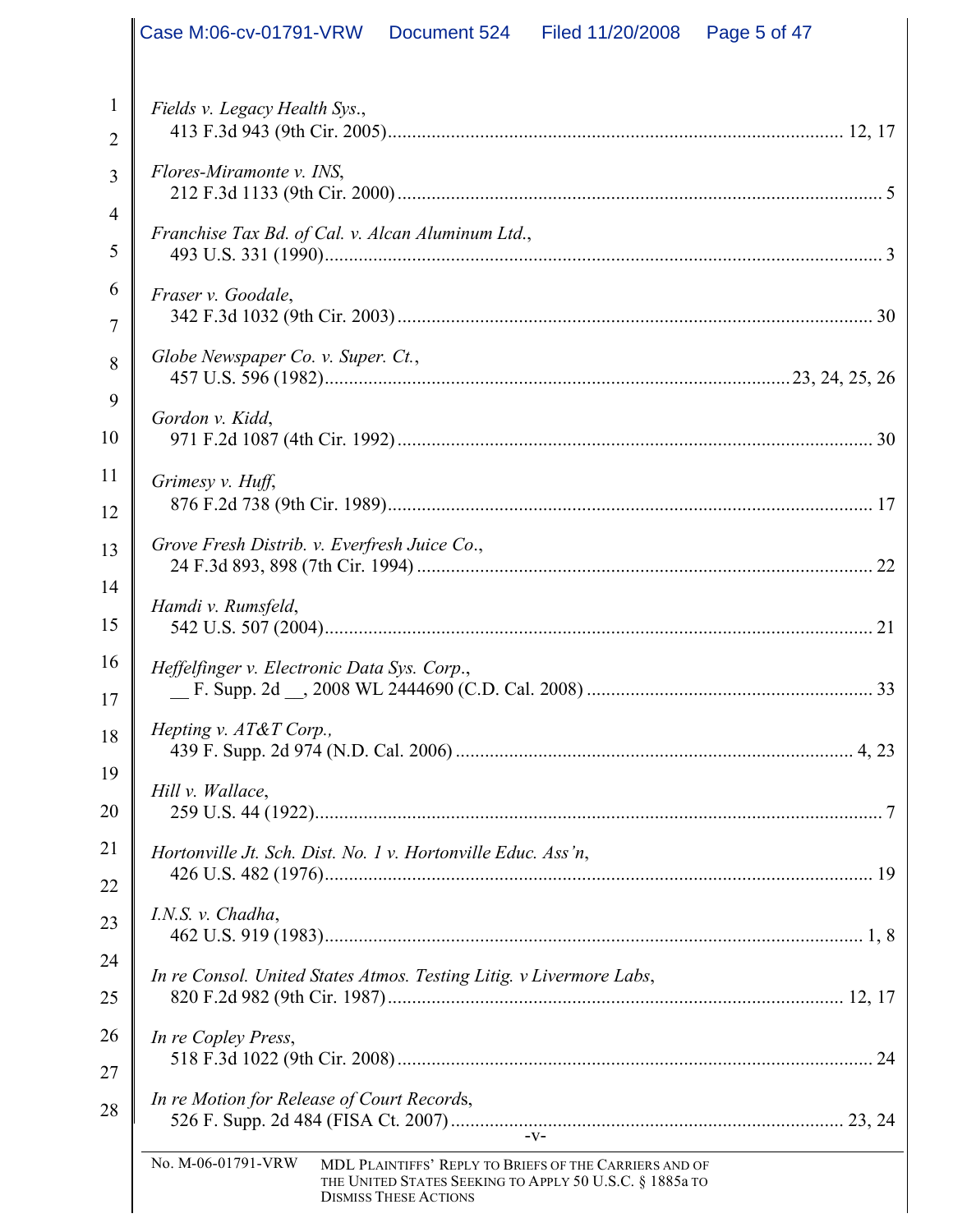|                | Case M:06-cv-01791-VRW   Document 524   Filed 11/20/2008                 |                              |                                                                                                                   | Page 6 of 47 |  |
|----------------|--------------------------------------------------------------------------|------------------------------|-------------------------------------------------------------------------------------------------------------------|--------------|--|
|                |                                                                          |                              |                                                                                                                   |              |  |
| 1              | In re Washington Post,                                                   |                              |                                                                                                                   |              |  |
| $\overline{2}$ | <b>ITT Community Dev. Corp. v. Barton,</b>                               |                              |                                                                                                                   |              |  |
| $\overline{3}$ |                                                                          |                              |                                                                                                                   |              |  |
| 4              | Joint Anti-Fascist Comm. v. McGrath,                                     |                              |                                                                                                                   |              |  |
| 5              |                                                                          |                              |                                                                                                                   |              |  |
| 6<br>7         | Kasza v. Browner,                                                        |                              |                                                                                                                   |              |  |
| 8              | Kasza v. Whitman,                                                        |                              |                                                                                                                   |              |  |
| 9              |                                                                          |                              |                                                                                                                   |              |  |
| 10             | Keene Corp. v. U.S.,                                                     |                              |                                                                                                                   |              |  |
| 11             | Levine v. U.S. Dist. Court,                                              |                              |                                                                                                                   |              |  |
| 12             |                                                                          |                              |                                                                                                                   |              |  |
| 13             | Logan v. Zimmerman Brush Co.,                                            |                              |                                                                                                                   |              |  |
| 14             | Lynn v. Regents of Univ. of Cal.,                                        |                              |                                                                                                                   |              |  |
| 15             |                                                                          |                              |                                                                                                                   |              |  |
| 16             | Lyons v. Agusta,                                                         |                              |                                                                                                                   |              |  |
| 17             |                                                                          |                              |                                                                                                                   |              |  |
| 18             | Marshall Field & Co. v. Clark,                                           |                              |                                                                                                                   |              |  |
| 19             | Metro. Wash. Airports Auth. v. Citizens for Abatement of Aircraft Noise, |                              |                                                                                                                   |              |  |
| 20             |                                                                          |                              |                                                                                                                   |              |  |
| 21             | Mitchell v. Clark,                                                       |                              |                                                                                                                   |              |  |
| 22             |                                                                          |                              |                                                                                                                   |              |  |
| 23             | Morgan v. U.S.,                                                          |                              |                                                                                                                   |              |  |
| 24             | North Jersey Media Group v. Ashcroft,                                    |                              |                                                                                                                   |              |  |
| 25             |                                                                          |                              |                                                                                                                   |              |  |
| 26             | Ornelas v. U.S.,                                                         |                              |                                                                                                                   |              |  |
| 27             |                                                                          |                              |                                                                                                                   |              |  |
| 28             | Owens v. Republic of the Sudan,                                          |                              |                                                                                                                   |              |  |
|                | No. M-06-01791-VRW                                                       |                              | $-V1-$                                                                                                            |              |  |
|                |                                                                          | <b>DISMISS THESE ACTIONS</b> | MDL PLAINTIFFS' REPLY TO BRIEFS OF THE CARRIERS AND OF<br>THE UNITED STATES SEEKING TO APPLY 50 U.S.C. § 1885a TO |              |  |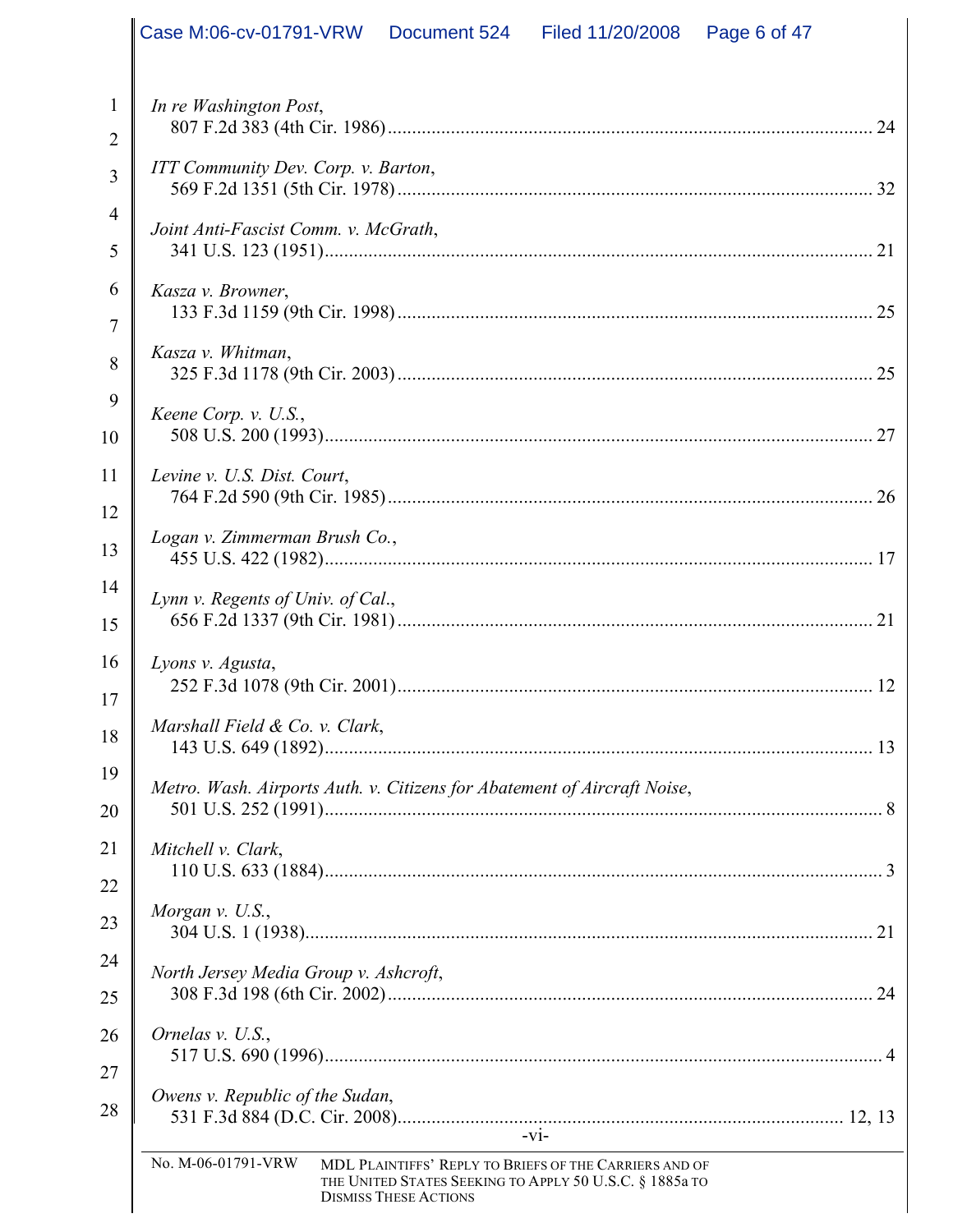|                | Case M:06-cv-01791-VRW   Document 524   Filed 11/20/2008<br>Page 7 of 47                                                                                                |
|----------------|-------------------------------------------------------------------------------------------------------------------------------------------------------------------------|
|                |                                                                                                                                                                         |
| $\mathbf{1}$   | Press Enterprise Co. v. Super. Ct.,                                                                                                                                     |
| $\overline{2}$ |                                                                                                                                                                         |
| $\overline{3}$ | Producers Releasing Corp. de Cuba v. PRC Pictures, Inc.,                                                                                                                |
| 4              | Publicker Indus. v. Cohen,                                                                                                                                              |
| 5              |                                                                                                                                                                         |
| 6              | Reno v. $A.C.L.U.,$                                                                                                                                                     |
| $\overline{7}$ |                                                                                                                                                                         |
| 8              | Richmond Newspapers Inc. v. Virginia,                                                                                                                                   |
| 9              | Robertson v. Seattle Audubon Society,                                                                                                                                   |
| 10             |                                                                                                                                                                         |
| 11             | Rushford v. New Yorker Magazine, Inc.,                                                                                                                                  |
| 12             | Ryan v. Comm'r of Soc. Sec.,                                                                                                                                            |
| 13             |                                                                                                                                                                         |
| 14             | S.E.C. v. Merrill Scott & Associates, Ltd.,                                                                                                                             |
| 15             |                                                                                                                                                                         |
| 16             | Saucier v. Katz,                                                                                                                                                        |
| 17             | Seattle Times Co. v. U.S. Dist. Ct. (9th Cir. 1988),                                                                                                                    |
| 18             |                                                                                                                                                                         |
| 19             | Steadman v. S.E.C.,                                                                                                                                                     |
| 20             |                                                                                                                                                                         |
| 21             | T.W. Elec. Serv. v. Pacific Elec. Contractors Ass'n,                                                                                                                    |
| 22             | Times Mirror Co. v. U.S.,                                                                                                                                               |
| 23             |                                                                                                                                                                         |
| 24             | Tulsa Prof'l Collection Services, Inc. v. Pope,                                                                                                                         |
| 25             | Twardowski v. American Airlines,                                                                                                                                        |
| 26             |                                                                                                                                                                         |
| 27             | U.S. $v.$ Aref,                                                                                                                                                         |
| 28             | $-V11-$                                                                                                                                                                 |
|                | No. M-06-01791-VRW<br>MDL PLAINTIFFS' REPLY TO BRIEFS OF THE CARRIERS AND OF<br>THE UNITED STATES SEEKING TO APPLY 50 U.S.C. § 1885a TO<br><b>DISMISS THESE ACTIONS</b> |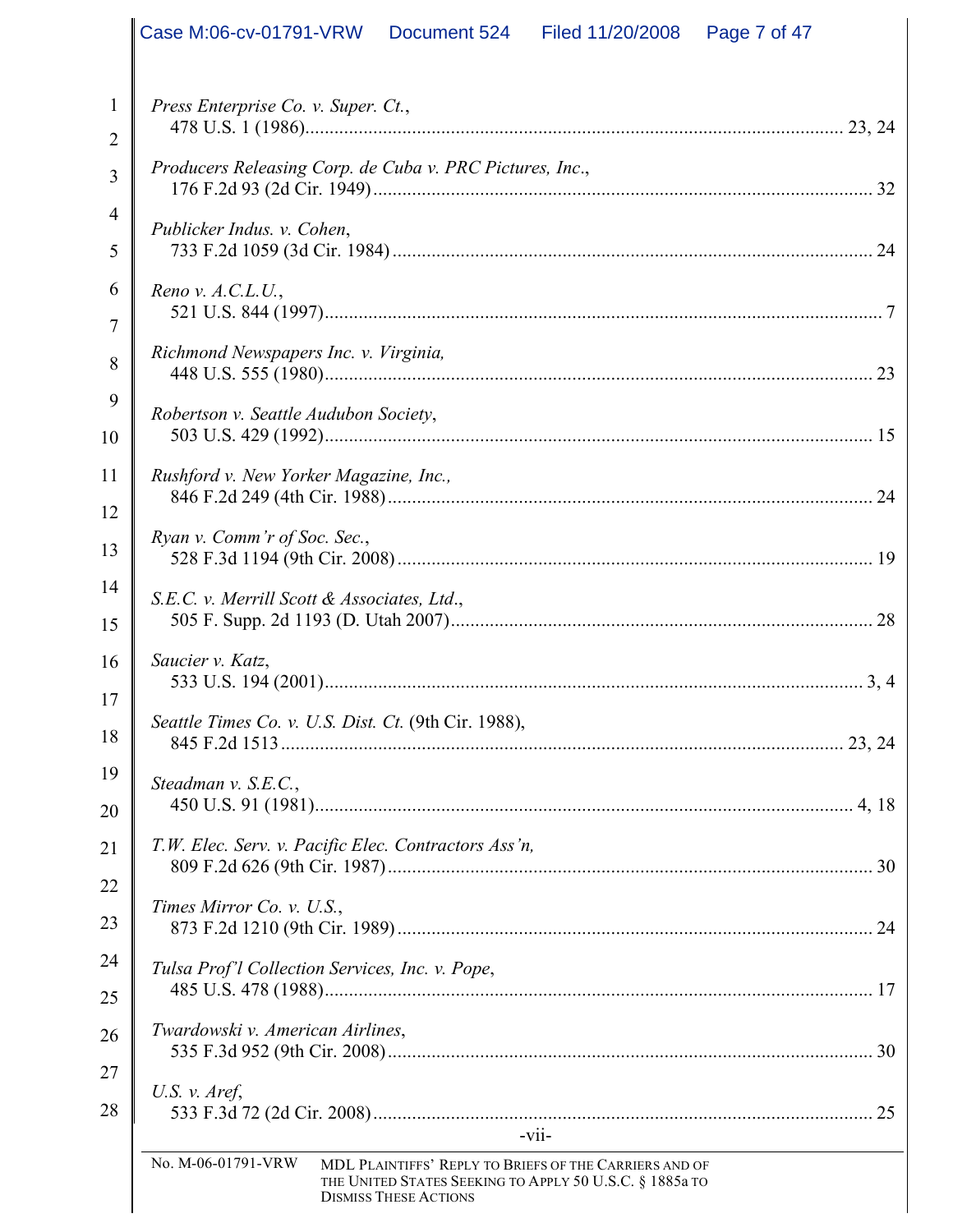|                     | Case M:06-cv-01791-VRW   Document 524   Filed 11/20/2008 |                              |                                                                    | Page 8 of 47 |  |
|---------------------|----------------------------------------------------------|------------------------------|--------------------------------------------------------------------|--------------|--|
|                     |                                                          |                              |                                                                    |              |  |
| 1<br>$\overline{2}$ | U.S. v. Decoud,                                          |                              |                                                                    |              |  |
| $\overline{3}$      | U.S. $v.$ Dibble,                                        |                              |                                                                    |              |  |
| $\overline{4}$      |                                                          |                              |                                                                    |              |  |
| 5                   | U.S. v. Fausto,                                          |                              |                                                                    |              |  |
| 6                   | U.S. v. Jackson,                                         |                              |                                                                    |              |  |
| $\overline{7}$      |                                                          |                              |                                                                    |              |  |
| 8                   | U.S. $v$ . Klein,                                        |                              |                                                                    |              |  |
| 9                   | U.S. v. Moussaoui,                                       |                              |                                                                    |              |  |
| 10                  |                                                          |                              |                                                                    |              |  |
| 11<br>12            | U.S. $v$ . Nixon,                                        |                              |                                                                    |              |  |
| 13                  | U.S. $v.$ Nobles,                                        |                              |                                                                    |              |  |
| 14                  |                                                          |                              |                                                                    |              |  |
| 15                  | U.S. v. U.S. Dist. Ct. (Keith),                          |                              |                                                                    |              |  |
| 16                  | Universal Camera Corp. v. N.L.R.B.,                      |                              |                                                                    |              |  |
| 17                  |                                                          |                              |                                                                    |              |  |
| 18                  | Webster v. Doe,                                          |                              |                                                                    |              |  |
| 19                  | Westmoreland v. Columbia Broad. Sys., Inc.,              |                              |                                                                    |              |  |
| 20                  |                                                          |                              |                                                                    |              |  |
| 21                  | Whitman v. Am. Trucking Ass'ns,                          |                              |                                                                    |              |  |
| 22                  | Withrow v. Larkin,                                       |                              |                                                                    |              |  |
| 23                  |                                                          |                              |                                                                    |              |  |
| 24                  | Yakus v. U.S.,                                           |                              |                                                                    |              |  |
| 25                  |                                                          |                              |                                                                    |              |  |
| 26                  |                                                          | <b>Statutes</b>              |                                                                    |              |  |
| 27                  |                                                          |                              |                                                                    |              |  |
| 28                  |                                                          |                              |                                                                    |              |  |
|                     | No. M-06-01791-VRW                                       |                              | $-V111-$<br>MDL PLAINTIFFS' REPLY TO BRIEFS OF THE CARRIERS AND OF |              |  |
|                     |                                                          | <b>DISMISS THESE ACTIONS</b> | THE UNITED STATES SEEKING TO APPLY 50 U.S.C. § 1885a TO            |              |  |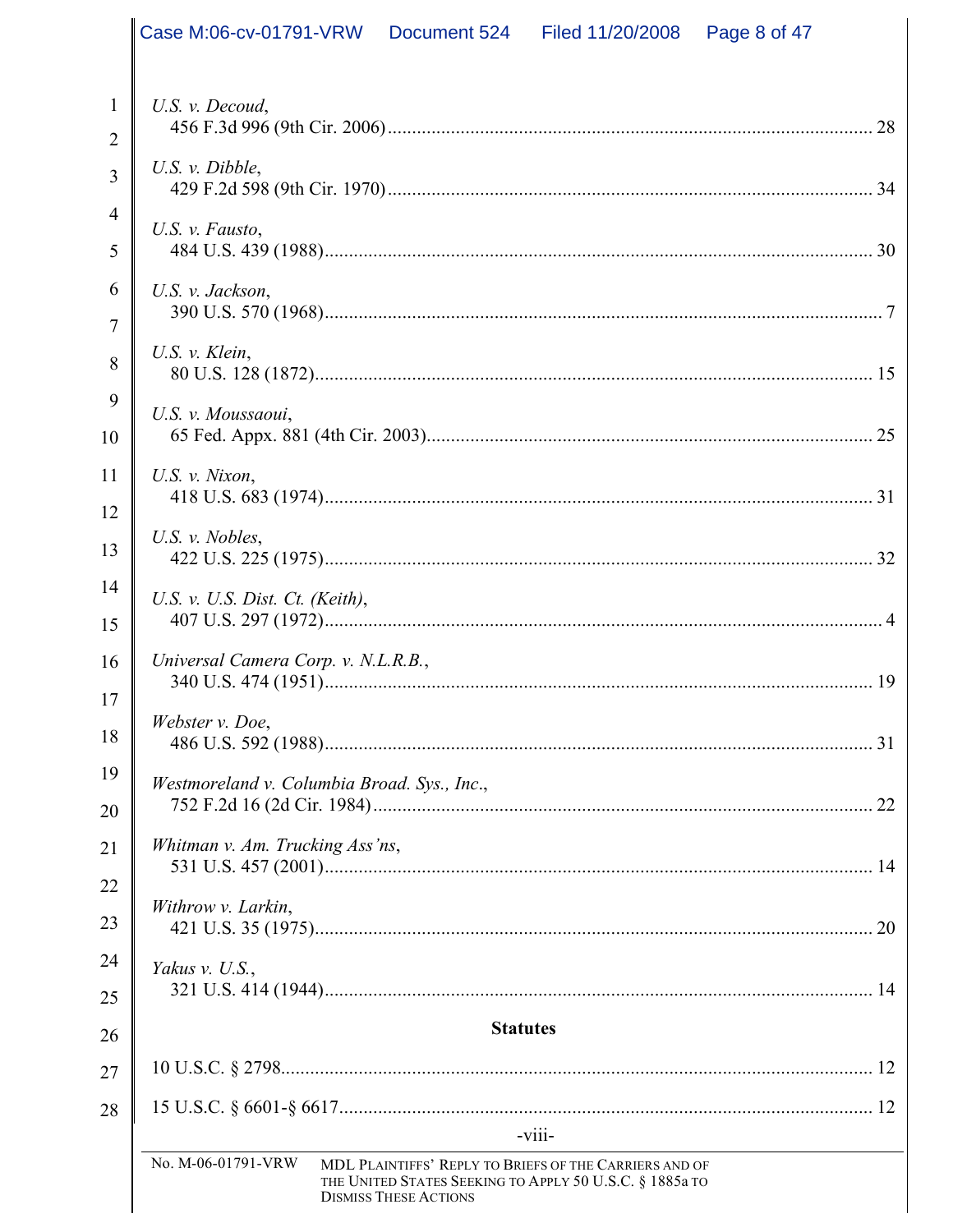|                     | Case M:06-cv-01791-VRW | Document 524                 | Filed 11/20/2008                                                                                                  | Page 9 of 47 |
|---------------------|------------------------|------------------------------|-------------------------------------------------------------------------------------------------------------------|--------------|
|                     |                        |                              |                                                                                                                   |              |
| 1                   |                        |                              |                                                                                                                   |              |
| $\overline{2}$      |                        |                              |                                                                                                                   |              |
| 3                   |                        |                              |                                                                                                                   |              |
| $\overline{4}$      |                        |                              |                                                                                                                   |              |
| 5                   |                        |                              |                                                                                                                   |              |
| 6                   |                        |                              |                                                                                                                   |              |
| $\overline{7}$<br>8 |                        |                              |                                                                                                                   |              |
| 9                   |                        |                              |                                                                                                                   |              |
| 10                  |                        |                              |                                                                                                                   |              |
| 11                  |                        |                              |                                                                                                                   |              |
| 12                  |                        |                              |                                                                                                                   |              |
| 13                  |                        |                              |                                                                                                                   |              |
| 14                  |                        |                              |                                                                                                                   |              |
| 15                  |                        |                              |                                                                                                                   |              |
| 16                  |                        |                              |                                                                                                                   |              |
| 17                  |                        |                              |                                                                                                                   |              |
| 18                  |                        |                              |                                                                                                                   |              |
| 19                  |                        |                              |                                                                                                                   |              |
| 20                  |                        |                              |                                                                                                                   |              |
| 21                  |                        |                              |                                                                                                                   |              |
| 22                  |                        |                              |                                                                                                                   |              |
| 23                  |                        |                              |                                                                                                                   |              |
| 24                  |                        |                              |                                                                                                                   |              |
| 25                  |                        |                              |                                                                                                                   |              |
| 26<br>27            |                        |                              |                                                                                                                   |              |
| 28                  |                        |                              |                                                                                                                   |              |
|                     |                        |                              | $-1X-$                                                                                                            |              |
|                     | No. M-06-01791-VRW     | <b>DISMISS THESE ACTIONS</b> | MDL PLAINTIFFS' REPLY TO BRIEFS OF THE CARRIERS AND OF<br>THE UNITED STATES SEEKING TO APPLY 50 U.S.C. § 1885a TO |              |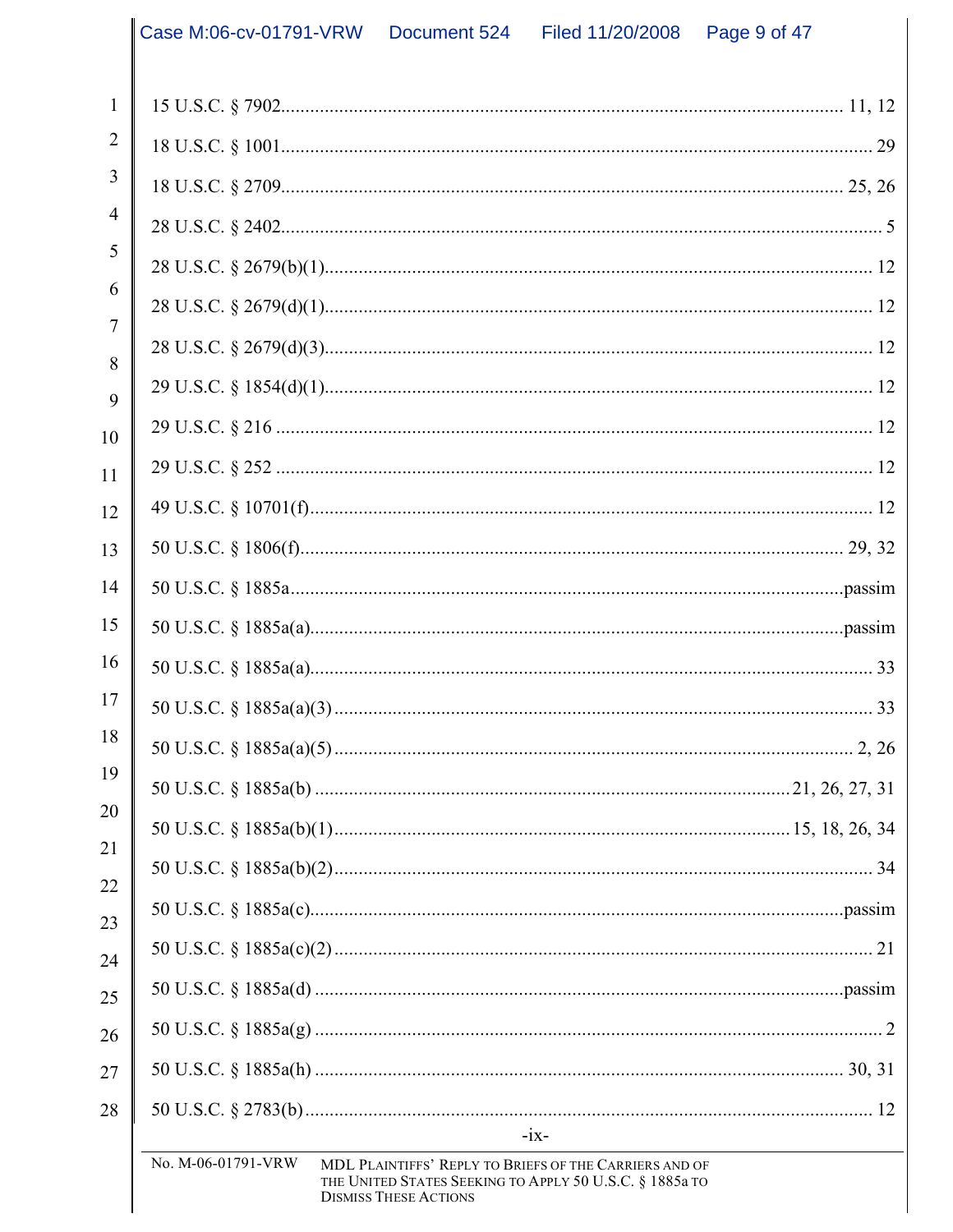|              | Case M:06-cv-01791-VRW<br>Filed 11/20/2008<br>Page 10 of 47<br>Document 524                                                                                                      |
|--------------|----------------------------------------------------------------------------------------------------------------------------------------------------------------------------------|
| $\mathbf{1}$ |                                                                                                                                                                                  |
| 2            | <b>Rules</b>                                                                                                                                                                     |
| 3            |                                                                                                                                                                                  |
| 4            |                                                                                                                                                                                  |
| 5            |                                                                                                                                                                                  |
| 6            |                                                                                                                                                                                  |
| 7            |                                                                                                                                                                                  |
| 8            |                                                                                                                                                                                  |
| 9<br>10      |                                                                                                                                                                                  |
| 11           |                                                                                                                                                                                  |
| 12           |                                                                                                                                                                                  |
| 13           |                                                                                                                                                                                  |
| 14           | <b>Other Authorities</b>                                                                                                                                                         |
| 15           | <b>BLACK'S LAW DICTIONARY</b>                                                                                                                                                    |
| 16           |                                                                                                                                                                                  |
| 17           |                                                                                                                                                                                  |
| 18           |                                                                                                                                                                                  |
| 19           |                                                                                                                                                                                  |
| 20<br>21     | 24                                                                                                                                                                               |
| 22           |                                                                                                                                                                                  |
| 23           |                                                                                                                                                                                  |
| 24           |                                                                                                                                                                                  |
| 25           |                                                                                                                                                                                  |
| 26           |                                                                                                                                                                                  |
| 27           |                                                                                                                                                                                  |
| 28           |                                                                                                                                                                                  |
|              | $-X-$<br>No. M-06-01791-VRW<br>MDL PLAINTIFFS' REPLY TO BRIEFS OF THE CARRIERS AND OF<br>THE UNITED STATES SEEKING TO APPLY 50 U.S.C. § 1885a TO<br><b>DISMISS THESE ACTIONS</b> |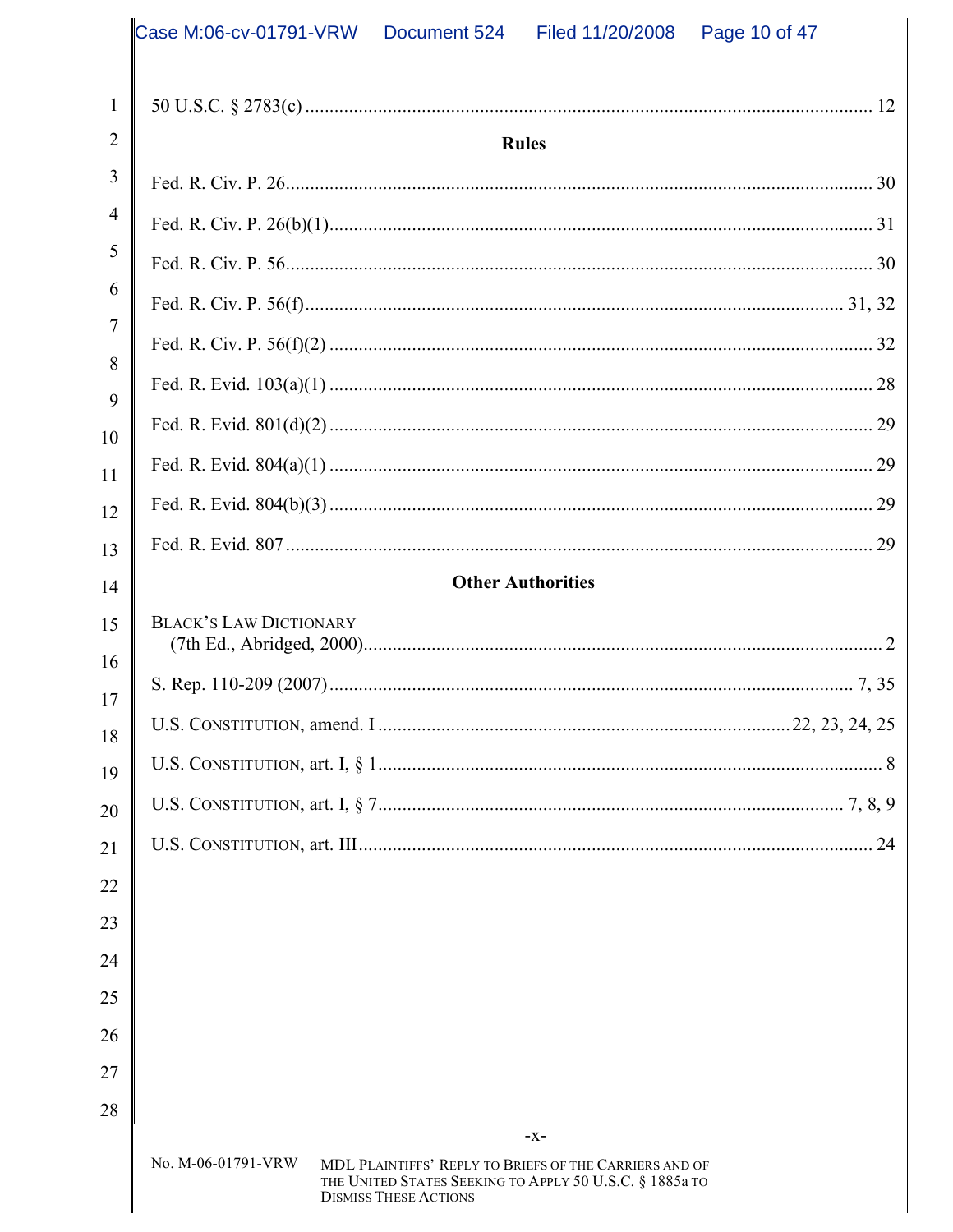# **INTRODUCTION**

Section 802 of the Foreign Intelligence Surveillance Act of 1978 ("FISA") Amendments Act of 2008, ("FISAAA"), codified at 50 U.S.C. § 1885a, is a blatant attempt to prevent this Court—and every other court, federal or state—from deciding whether the carrier defendants conducted dragnet, warrantless surveillance of millions of Americans' communications and communications records in violation of the Constitution and numerous statutes.

The carriers and the government portray section 802 as merely a decision by Congress about plaintiffs' remedies; after all, they say, plaintiffs may instead sue the government. But statutes cannot override the constitutional protections all Americans enjoy from the government's agents any more than the government itself can. This attempt to destroy plaintiffs' constitutional claims alone dooms section 802. Moreover, the sham proceeding established by section 802 violates due process in myriad ways.

But section 802 is far, far more: it is an attempt to manipulate the judiciary and subvert the Constitution. Underlying the Constitution lies the bedrock, structural principle of the separation of powers, by which the Framers sought "to assure as nearly as possible, that each branch of government would confine itself to its assigned responsibility. The hydraulic pressure inherent within each of the separate Branches to exceed the outer limits of its power, even to accomplish desirable objectives, must be resisted." *I.N.S. v. Chadha*, 462 U.S. 919, 951 (1983).

19 Section 802 crosses those limits by explicitly giving the Attorney General the power to partially repeal previously enacted law, delegating standardless discretion to the Attorney General, and requiring courts to accept the Attorney General's factual findings without independent judicial review. It also violates the Constitution by giving the Attorney General the unilateral authority to gag the court and hide court processes from the plaintiffs and the public. Accordingly, this Court must find section 802 unconstitutional.

# **ARGUMENT**

25

**I. Section 802 Cannot Trump The Constitution**

The Court should strike down section 802 because it would extinguish plaintiffs' substantive constitutional claims against the carriers without permitting any court to assess whether

-1-

1

2

3

4

5

6

7

8

9

10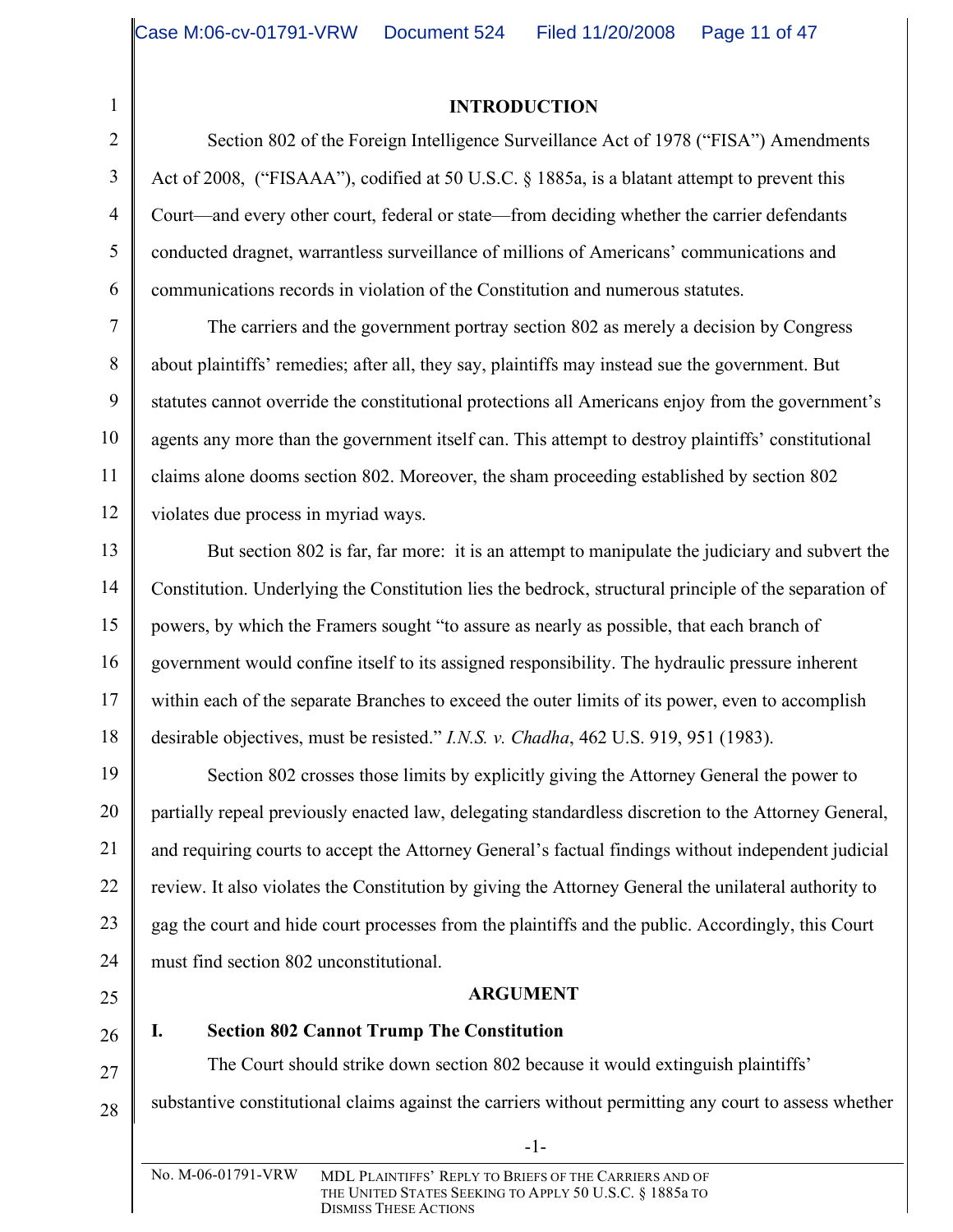the carriers violated the Constitution.<sup>1</sup> The carriers agree that under section 802 whether "the alleged surveillance violated the Fourth Amendment ... is irrelevant ... since nothing about the government's motion requires the Court to assess the legality of any such surveillance." Carriers' Br. (Dkt. 506) at 8, n.13. Section 802 therefore forecloses adjudication of plaintiffs' claims that the *carriers* are committing massive constitutional violations. It also creates a model for barring any judicial relief against private entities violating the Constitution at the government's behest.

The carriers respond with two specious arguments. First, they argue that section 802 neither creates a new constitutional standard nor allows the Attorney General to override judicial interpretations of the Constitution. But section 802 overrides the scope and substance of constitutional protections through newly created statutory "defenses" to constitutional claims.<sup>2</sup> Indeed, the carriers' argument is belied by their other arguments that section 802 works a substantive change in the underlying law.<sup>3</sup>

Second, implicitly conceding plaintiffs' main point—that Congress may not abrogate constitutional claims—the carriers argue that plaintiffs may still sue the government. Yet, tellingly, they cite no authority providing that Congress can eliminate all claims for relief against the carriers simply because other claims may exist against the government.

# 17 18

1

2

3

4

5

6

7

8

9

10

11

12

13

14

15

16

#### **A. Section 802 Prevents Courts From Deciding Whether The Carriers Violated The Constitution**

The carriers argue that section 802 "merely alters the remedies available against" them, Carriers' Br. at 7:14, and does not prevent courts from interpreting the Constitution. This argument

20 21

22

23

24

25

26

19

1 Section <sup>802</sup> also eliminates state jurisdiction over these claims. *See* 50 U.S.C. § 1885a(g).

<sup>2</sup> See Gov't Reply at 5, n.4 (section 802 "establish[ed] a defense" to plaintiffs' constitutional claims). Section 802(a), however, does not create affirmative defenses. An affirmative defense is "[a] defendant's assertion raising new facts and arguments that, if true, will defeat the plaintiff or prosecutor's claim, even if all the allegations in the complaint are true." BLACK'S LAW DICTIONARY 343 (7th Ed., Abridged, 2000). Section 802(a), by contrast, (1) is asserted at the sole discretion of the Attorney General; (2) is inoperative, even if the underlying facts are true, *unless* asserted by the Attorney General; and (3) depends in part upon the relevant allegations in the complaint being false (especially with respect to subsection 802(a)(5)).

27 28 <sup>3</sup> See Carriers' Br. at 8-10, 10:7-9 ("§ 802 articulates rules ... that work a change in the law"), 10:18-20 ("the substantive change in the law governing carrier liability for alleged assistance to the U.S. intelligence community that is reflected in the new immunities … is plain").

-2-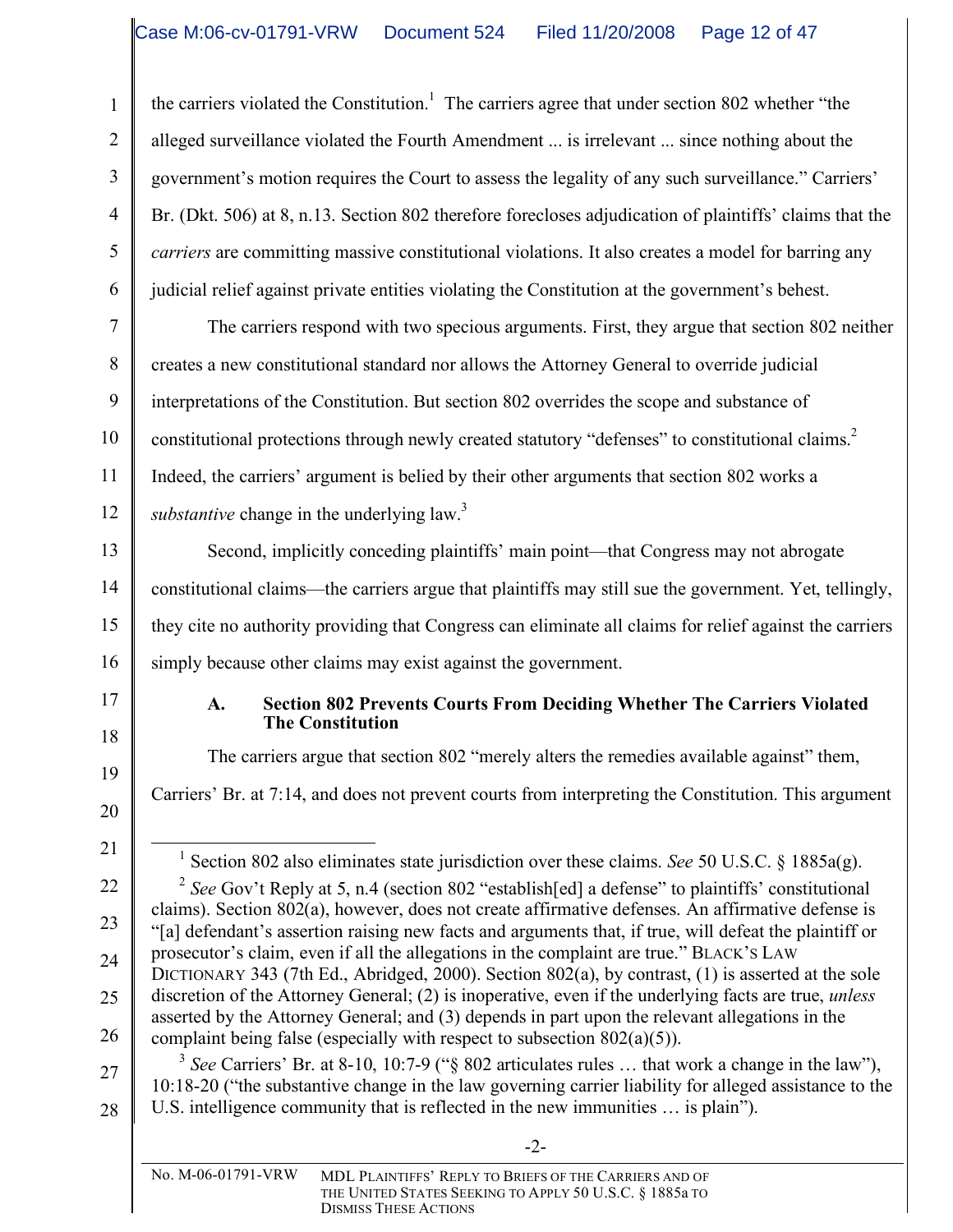is sophistry. Elsewhere, the carriers and the government agree that section 802 eliminates

constitutional inquiry. Carriers' Br. at 8, n.13; Corrected Gov't Reply Br. (Dkt. 560) ("Gov't

Reply") at 5-6, n.5. Indeed, this is exactly what the Attorney General seeks from FISAAA: to

eliminate a "merits adjudication of the plaintiffs' constitutional claims." Summary of Evidence

(Dkt. 481) ("Summary") at 60:25-28. Thus, the carriers' argument is that courts may interpret the Constitution in other cases—but not this one.

Section 802 is therefore invalid. Because Congress can never authorize violations of the Constitution, section 802 cannot shield the carriers' unconstitutional acts. An immunity grant can only shield acts that, though unlawful when committed, could have been made legal had Congress "acted ... in advance" to authorize them. *Mitchell v. Clark*, 110 U.S. 633, 640 (1884).

11 12 13 14 15 Section 802's elimination of constitutional review of the carriers' acts distinguishes the qualified immunity cases, where courts first decide the merits of a constitutional claim and only then decide whether *damages* liability is barred because the right was not clearly established at the time of violation.<sup>4</sup> *Saucier v. Katz*, 533 U.S. 194, 201 (2001).<sup>5</sup> Further distinguishing them is the fact that, under qualified immunity, violations of clearly established constitutional rights, like those

16

1

2

3

4

5

6

7

8

9

10

27 28 <sup>5</sup> The Supreme Court currently has under submission *Pearson v. Callahan*, No. 07-751 (argued Oct. 14, 2008) in which it is considering modifying or overruling the *Saucier* test.

-3-

<sup>17</sup> 18 19 20 21 22 23 24 25 26 4 The carriers' argument that Congress "could block constitutional claims for *equitable* relief against the carriers," Carriers' Br. at  $6:5 \& n$ . 10, suffers from a similar flaw. For instance, even under the Anti-Injunction Act courts have maintained control over equitable relief, including finding many exceptions. *Bob Jones Univ. v. Simon*, 416 U.S. 725, 742-46 (1974) (detailing history). The Tax Injunction Act, which prohibits federal injunctions against the collection of state taxes, rests on considerations of federalism absent here, and assumes that the same claims can be litigated in state courts. *Franchise Tax Bd. of Cal. v. Alcan Aluminum Ltd*., 493 U.S. 331, 338 (1990); *id*. at 339 (the result "might well" be different were there no state remedy). Finally, *Dotson v. Griesa*, 398 F.3d 156 (2d Cir. 2005), is irrelevant. The plaintiff in *Dotson* could obtain the precise equitable relief at issue through the judiciary's administrative process. *Id*. at 180-181. The Ninth Circuit distinguished *Dotson* on precisely this basis, noting that "the employee had other remedial mechanisms available." *Am. Fed. Gov't Employees v. Stone*, 502 F.3d 1027, 1038 (9th Cir. 2007) (statutory scheme governing TSA security screeners did not preclude judicial review of screeners' constitutional challenges to their termination); *id.* ("The power of the federal courts to grant equitable relief for constitutional violations has long been established."). In short, the defendants cite no case, and plaintiffs know of none, where a statute denying all judicial review of constitutional claims against a particular defendant was upheld in the absence of alternative proceedings that could provide the relief sought against that defendant.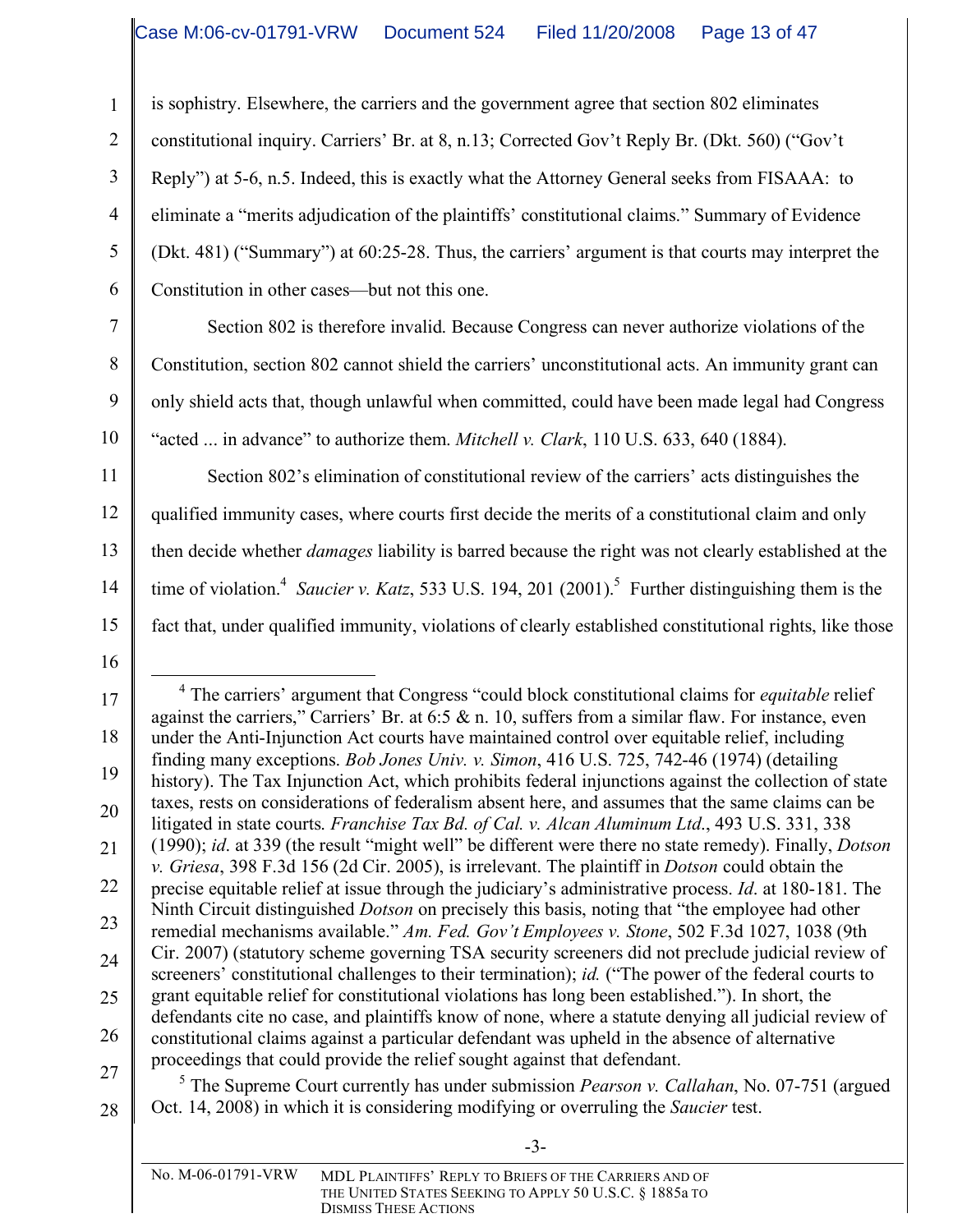alleged by plaintiffs, are always adjudicated on the merits. *See Hepting v. AT&T Corp.,* 439

F. Supp. 2d 974, 1010 (N.D. Cal. 2006) ("AT&T's alleged actions here violate the constitutional rights clearly established in *Keith*."). Nor is section 802 like a statute of limitations. Congressional power over procedures does not allow Congress to exceed constitutional limits. *Steadman v. S.E.C.*, 450 U.S. 91, 96 (1981) (courts defer to Congress's power to prescribe procedural rules in federal courts "absent countervailing constitutional constraints"); *Edwards v. Kearzey*, 96 U.S. 595, 603 (1878) (unreasonably short statutes of limitations "designed to defeat the remedy" are unconstitutional).

9 10 11 12 13 Section 802 not only deprives plaintiffs of their constitutional claims against the carriers, but also prevents the constitutional adjudication that keeps government within the bounds of law. *See Saucier*, 533 U.S. at 201 (requiring courts to rule on "whether a constitutional right was violated on the premises alleged" so that the court may "set forth principles which will become the basis for a holding that a right is clearly established," even if there ultimately is no liability).

14 15 16 17 18 19 20 21 22 23 Provisions like section 802, if valid, would permit the political branches to strategically "switch the Constitution on or off at will." *Boumediene v. Bush*, U.S. , 128 S. Ct. 2229, 2259 (2008). This danger is especially grave for the Fourth Amendment. The Warrant Clause expressly commands that courts authorize and supervise the Executive's exercise of the power to search and seize. Section 802 effectively nullifies the judicial role in enforcing *Keith*'s warrant requirement for domestic searches. <sup>6</sup> Also, warrantless searches are subject to *de novo* appellate review. *Ornelas v. U.S.*, 517 U.S. 690, 697 (1996) ("[T]he legal rules for probable cause and reasonable suspicion acquire content only through application. Independent review is therefore necessary if appellate courts are to maintain control of, and to clarify, the legal principles."). Yet under section 802, the Attorney General can retroactively shield the carriers from any judicial scrutiny of their

24

1

2

3

4

5

6

7

8

25

26

27

28

<sup>&</sup>lt;sup>6</sup> The carriers' attempt to portray their acts as warrantless "foreign intelligence" surveillance, Carriers' Br. at 8, n.13, is foreclosed by this Court's finding that "[b]ecause the alleged dragnet here encompasses the communications of 'all or substantially all of the communications transmitted through [AT&T's] key domestic telecommunications facilities,' it cannot reasonably be said that the program as alleged is limited to tracking foreign powers." *Hepting,* 439 F. Supp. 2d at 1010.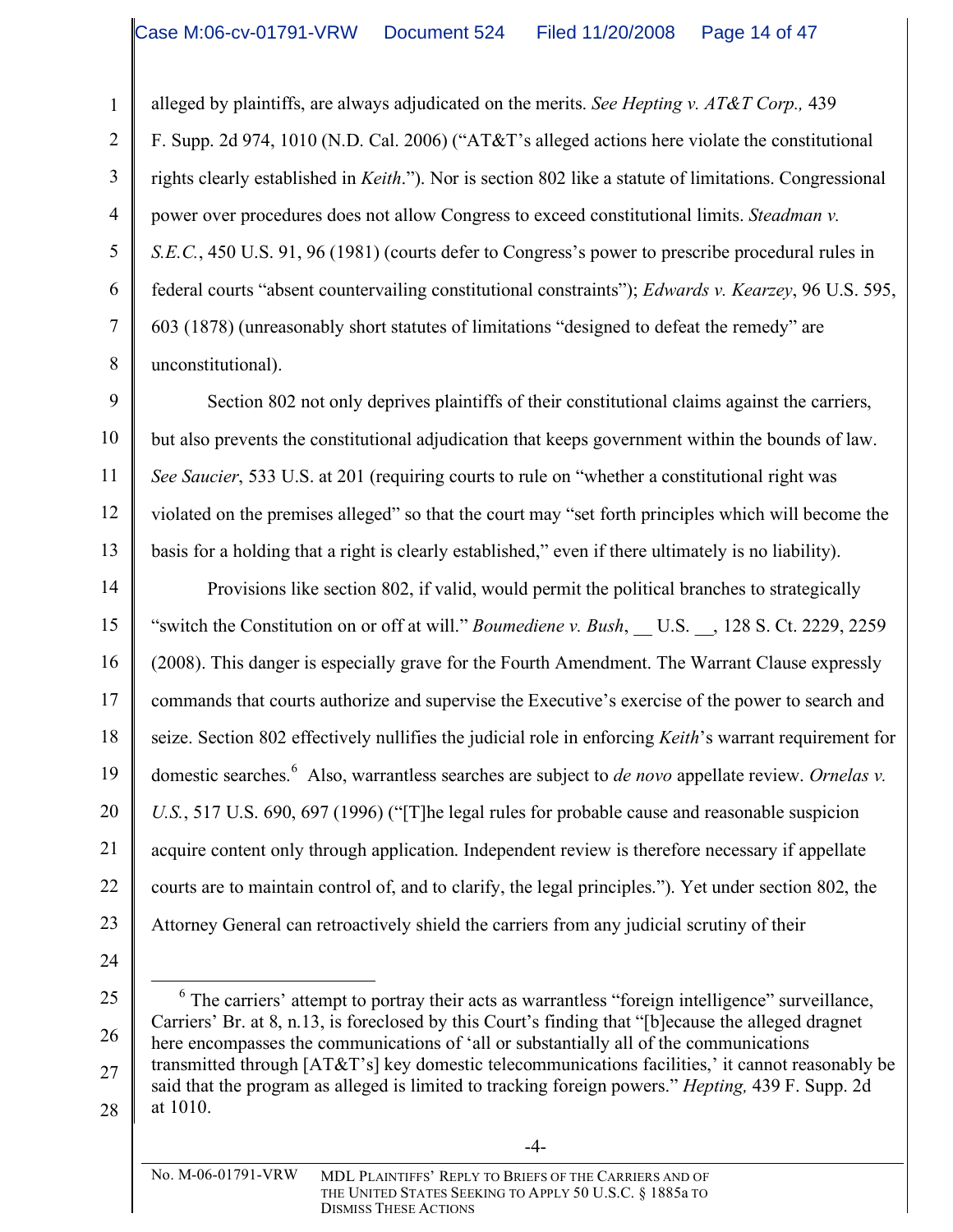unconstitutional conduct.

1

2

3

4

5

6

7

8

9

10

11

12

13

14

15

16

17

18

19

20

21

22

23

24

25

#### **B. The Possibility Of An Action Against The Government Cannot Justify Foreclosure Of Plaintiffs' Constitutional Claims Against The Carriers**

A claim seeks relief against a specific party or parties. Plaintiffs' claims are aimed at what the carriers did, not at what the government did. The carriers' acts were the direct and immediate cause of plaintiffs' injuries, and there is independent constitutional value in addressing their conduct. *See* Summary at 21-41. Indeed, the carriers have the primary duty to protect their customers' constitutional rights from the government, since the carriers control access to their customers' communications and communications records. The carriers' decision to ignore that duty, accede to patently unconstitutional requests, and build a vast surveillance infrastructure in order to do so, demonstrates why private parties have long been held accountable for their own unconstitutional acts done as agents to the government. Only relief against the carriers can deter such future constitutional violations.<sup>7</sup>

Defendants cite only two cases for the proposition that suing the government avoids the constitutional error that would arise if section 802 were to preclude plaintiffs' constitutional claims against defendants, *Anniston Mfg. Co. v. Davis*, 301 U.S. 337 (1937) and *Burrill v. Locomobile* Co., 258 U.S. 34 (1922).<sup>8</sup> Those cases, each relating to improperly collected taxes, are easily distinguished.

First, neither case involved claims against private actors nor foreclosed any relief that the

-5-

<sup>&</sup>lt;sup>7</sup> Bivens remedies against federal officials would not reach carrier officials or employees who directed and implemented the warrantless dragnet, and thus could not deter constitutional violations by the carriers or their employees. Moreover, suits against the government, such as under the Federal Tort Claims Act, are less effective remedies. *Carlson v. Green*, 446 U.S. 14, 21 (1980) ("Because the *Bivens* remedy is recoverable against individuals, it is a more effective deterrent than the FTCA remedy against the United States. It is almost axiomatic that the threat of damages has a deterrent effect, surely particularly so when the individual official faces personal financial liability.") (citations and footnote omitted); *id*. at 22 ("a plaintiff cannot opt for a jury in an FTCA action, 28 U.S.C. § 2402, as he may in a *Bivens* suit.") (footnote omitted).

<sup>26</sup> 27 28 <sup>8</sup> The government also cites *Flores-Miramonte v. INS*, 212 F.3d 1133, 1134 (9th Cir. 2000), where the Ninth Circuit found that it lacked jurisdiction to review a Board of Immigration Appeal decision, but that petitioner could file a habeas petition "raising the same claims." The case is inapposite because both the foreclosed and permitted actions were against the government and neither the claims raised nor the relief sought by the petitioner was foreclosed.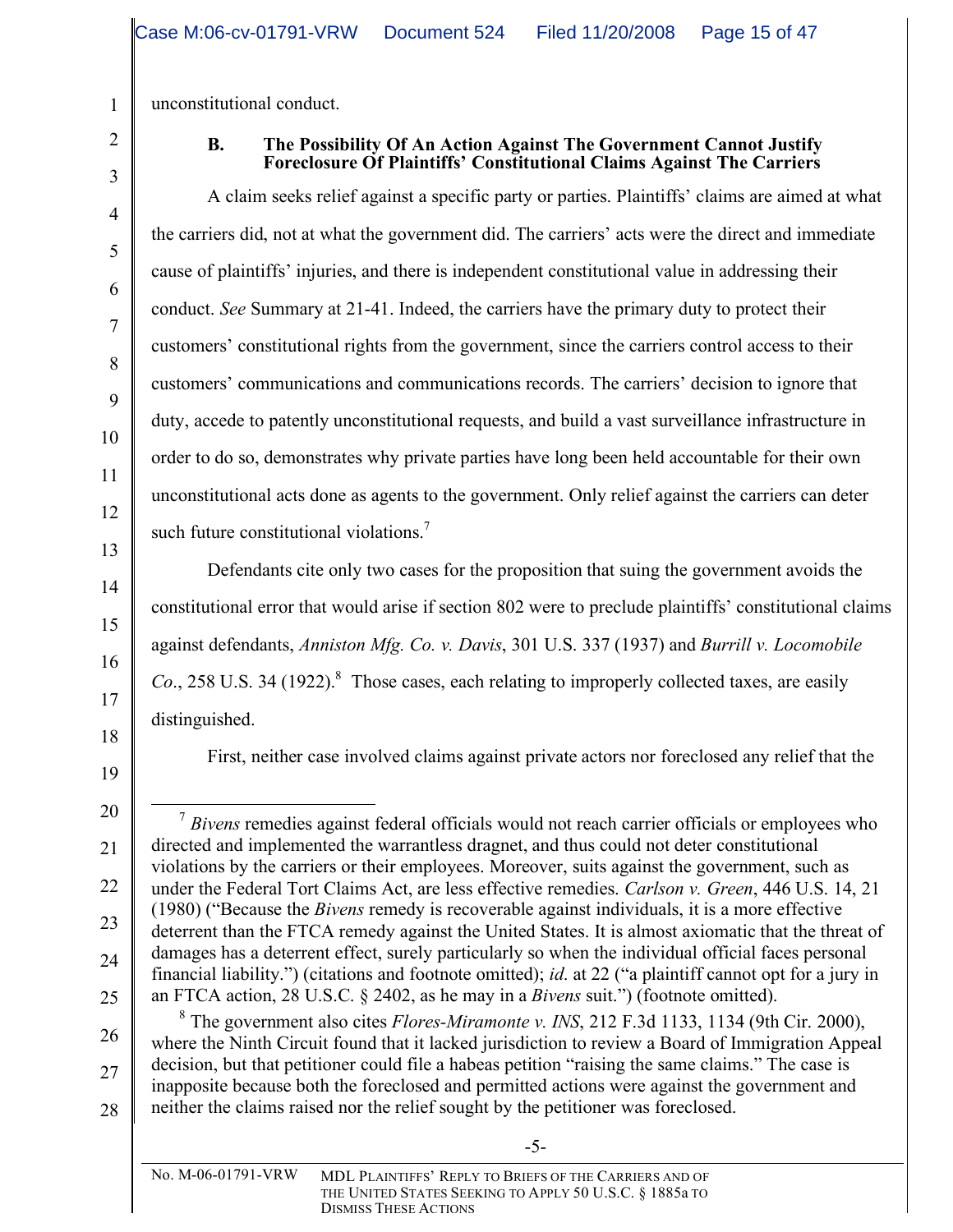plaintiff was seeking. *Anniston* and *Burrill* were damages actions against the tax collectors themselves, and the statutes substituted the government for the collectors. *Anniston,* 301 U.S. at 342-43; *Burrill,* 258 U.S. 34. Substituting a public entity for a public employee while fully preserving the availability of the relief sought by the plaintiff is far different from section 802, which wipes out any possible claims or relief against the carriers or their employees without substituting any other party.

Second, in *Anniston*, Congress created a comprehensive and procedurally adequate administrative scheme to adjudicate the very claims asserted by the plaintiffs. 301 U.S. at 343. The government recognized its obligation to refund the unconstitutional taxes, and the substitute remedy embraced "whatever right of refund the claimant is entitled to assert under the Federal Constitution." *Id*. at 343. The Court upheld the procedure because it provided "for the judicial determination of every question of law which the claimant is entitled to raise .... The 'law,' with which the decision of the Board may be in conflict, may be the fundamental law." *Id*. at 345.

14 15 16 17 18 Section 802 creates no alternative administrative scheme for adjudicating plaintiffs' claims against the carriers. Rather, it blocks those claims and eliminates judicial review of the carriers' conduct, even under "the fundamental law"—the Constitution. Finally, plaintiffs are left, not with a guaranteed remedy against the government, but with merely their original right to sue the government subject to all of the government's defenses and immunities.

The carriers also prematurely argue that plaintiffs cannot state *Bivens* claims against them as corporate entities, although they do not attack the viability of *Bivens* claims against their employees.<sup>9</sup> Carriers' Br. at 5-6. Plaintiffs disagree, but regardless, this is not a motion to dismiss

22

19

20

21

1

2

3

4

5

6

7

8

9

10

11

12

13

23 24

27

28

25 26

 <sup>9</sup> *See, e.g., Hepting* Amended Complaint (*Hepting* Dkt. 8) at ¶ <sup>31</sup> (naming "Doe" private employees as defendants). In the decision relied on by the carriers, injunctive relief and alternative state-law remedies were available against the corporation and its employees. *Corr. Services Corp. v. Malesko*, 534 U.S. 61, 72-74 (2001); *see also Bush v. Lucas*, 462 U.S. 367, 385 (1983) (federal employees whose First Amendment rights were allegedly violated had alternative remedy because Congress had created an "elaborate, comprehensive [civil service review] scheme that encompasses substantive provisions forbidding arbitrary action by supervisors and procedures ... by which improper action may be redressed"); *Agyeman v. Corr. Corp. of Am.*, 390 F.3d 1101, 1103-04 (9th Cir. 2004). Here, section 802 destroys all alternative remedies against the carriers and their employees, including any *Bivens* action against the employees. *See Agyeman*, 390 F.3d at 1104.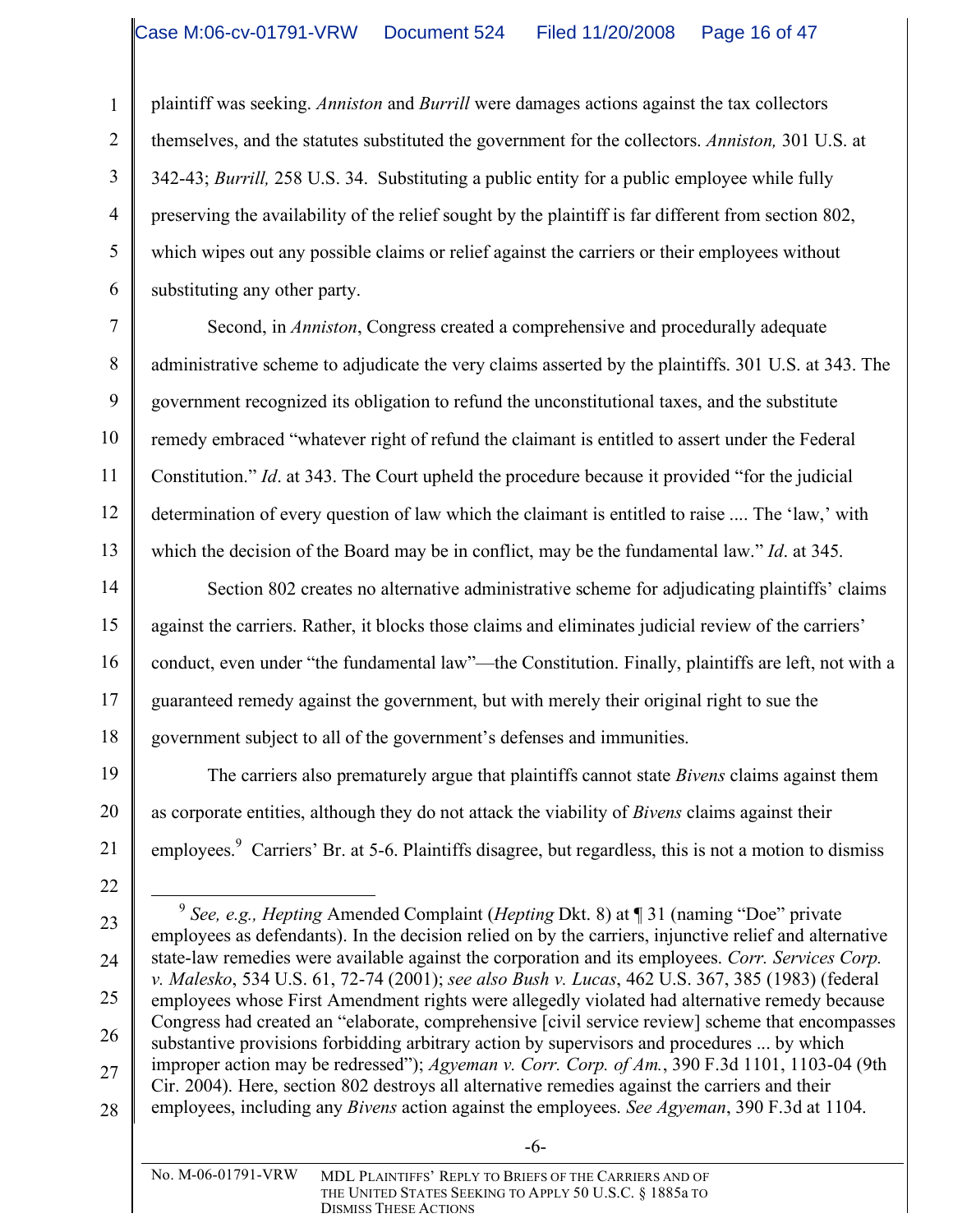1

2

for failure to state a *Bivens* claim. More importantly, failure to state a *Bivens* claim is not a ground under section 802 for terminating plaintiffs' lawsuits.

| 3  | Neither the government nor the carriers argue that section 802 can be saved from                                                                                                                        |
|----|---------------------------------------------------------------------------------------------------------------------------------------------------------------------------------------------------------|
| 4  | unconstitutionality by preserving only plaintiffs' constitutional claims and dismissing their non-                                                                                                      |
| 5  | constitutional claims. They are correct not to do so. First, section 802's termination of plaintiffs'                                                                                                   |
| 6  | non-constitutional claims is equally unconstitutional. Second, severance is not possible here                                                                                                           |
| 7  | because Congress intended that whenever the Attorney General chose to change the law and invoke                                                                                                         |
| 8  | section 802 it would terminate the entire action, not just a portion of it. Section 802(a) provides that                                                                                                |
| 9  | the "action," and not just some of the claims in the action "shall be promptly dismissed." See also                                                                                                     |
| 10 | S. Rep. 110-209 at 10, 11 (2007) (Dkt. 469-2) ("SSCI Report") (referring to "alleged statutory and                                                                                                      |
| 11 | constitutional violations"). The "relevant inquiry in evaluating severability is whether the statute                                                                                                    |
| 12 | will function in a <i>manner</i> consistent with the intent of Congress." Alaska Airlines v. Brock, 480                                                                                                 |
| 13 | U.S. 678, 681 (1984) (emphasis original). An interpretation of section 802 requiring dismissal of                                                                                                       |
| 14 | only non-constitutional claims would be inconsistent with Congress' intent. <sup>10</sup>                                                                                                               |
| 15 | II.<br><b>Section 802 Violates The Doctrine Of Separation of Powers</b>                                                                                                                                 |
| 16 | Section 802 Violates The Lawmaking Procedures Of Article I, Section 7 By<br>A.                                                                                                                          |
| 17 | Giving The Attorney General Plenary Power To Change The Law Governing<br><b>Plaintiffs' Lawsuits</b>                                                                                                    |
| 18 | Under the lawmaking procedures of Article I, section 7 of the Constitution, any change in                                                                                                               |
| 19 | previously enacted law must be enacted by Congress. Clinton v. City of New York, 524 U.S. 417,                                                                                                          |
| 20 | 445 (1998). Congress may not give the Executive the power to change law that Congress has                                                                                                               |
| 21 | previously enacted; Congress itself must make the decision to change the law. <i>Id</i> . To do otherwise                                                                                               |
| 22 | would impermissibly combine two powers in a single branch. "These provisions of Art. I are                                                                                                              |
| 23 | <sup>10</sup> Although the statute contains a severability clause, FISAA $\S$ 401, "the ultimate determination                                                                                          |
| 24 | of severability will rarely turn on the presence or absence of $\ldots$ a [severability] clause." U.S. v.<br>Jackson, 390 U.S. 570, 586 (1968). Congress's clear intent makes it impossible to construe |
| 25 | section 802 to permit dismissal only of plaintiffs' non-constitutional claims. Courts "vill not                                                                                                         |
| 26 | rewrite a  law to conform it to constitutional requirements.' " Reno v. A.C.L.U., 521 U.S. 844,<br>884 (1997) (addressing similar severability clause); see also id. at 882 ("A severability clause     |
| 27 | requires textual provisions that can be severed."); Hill v. Wallace, 259 U.S. 44, 49 (1922) (court<br>may not "dissect an unconstitutional measure and reframe a valid one out of it by inserting       |
| 28 | limitations it does not contain").                                                                                                                                                                      |
|    | $-7-$                                                                                                                                                                                                   |
|    | No. M-06-01791-VRW<br>MDL PLAINTIFFS' REPLY TO BRIEFS OF THE CARRIERS AND OF<br>THE UNITED STATES SEEKING TO APPLY 50 U.S.C. § 1885a TO                                                                 |

DISMISS THESE ACTIONS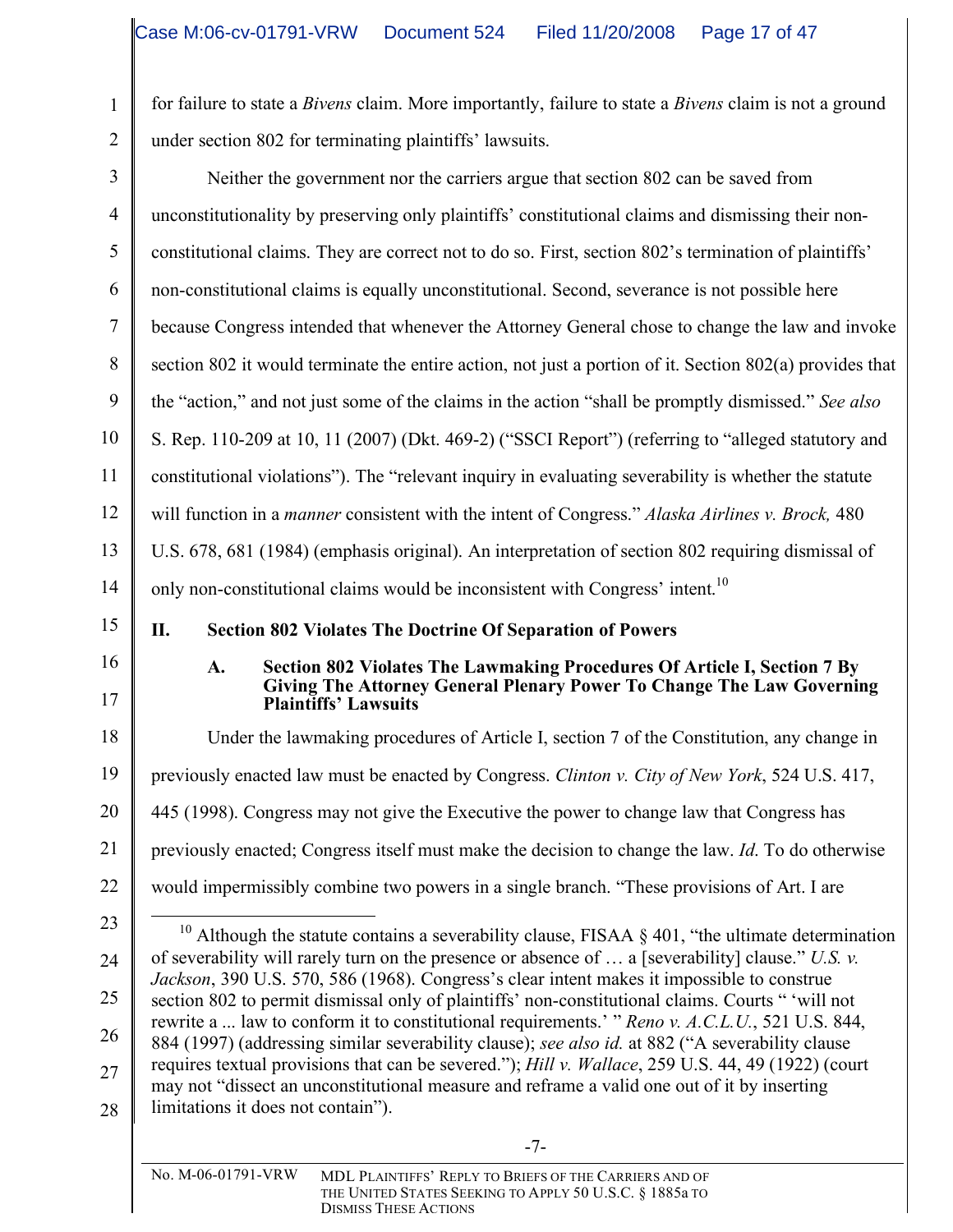integral parts of the constitutional design for the separation of powers." *Chadha*, 462 U.S. at 946. "[T]he prescription for legislative action in Art. I, §§ 1, 7, represents the Framers' decision that the legislative power of the Federal Government be exercised in accord with a single, finely wrought and exhaustively considered, procedure." *Id*. at 951.

5 6 7

8

1

2

3

4

Here, plaintiffs sued under previously-enacted statutes that applied to these actions until the Attorney General chose to nullify those statutes and change the law governing these actions by filing his certification. But for the Attorney General's decision to change the law, those previouslyenacted statutes would still govern plaintiffs' actions.

9 10 11 12 13 14 15 16 17 18 19 20 21 As was true of the appropriations statute in *Clinton*, it is the Attorney General's certification, not Congress' enactment of section 802, that deprives the statutes under which plaintiffs sued of any " 'legal force or effect' " (*Clinton*, 524 U.S. at 438) as to these lawsuits. The certification is thereby "the functional equivalent of partial repeals of Acts of Congress." *Id.* at 444. This is because section 802 provides that "[n]otwithstanding any other provision of law, a civil action may not lie or be maintained in a Federal or State court against any person for providing assistance to an element of the intelligence community, and shall be promptly dismissed, if the Attorney General certifies to the district court" that one of the requirements of subsections (a)(1)- (5) is satisfied. Whether or not to file a certification is entirely within the Attorney General's power. Even where one of the requirements of subsections  $(a)(1)-(5)$  is satisfied, he has no duty to file a certification. If the Attorney General does file a certification, then the law changes and section 802 governs the action. If he does not file a certification, section 802 does not apply and the law governing the action remains unchanged.

22 23 24 25 26 27 28 Section 802 thus authorizes the Attorney General "himself to effect the repeal of laws, for his own policy reasons, without observing the procedures set out in Article I, § 7. The fact that Congress intended such a result is of no moment." *Clinton*, 524 U.S. at 445; *accord*, *Metro. Wash. Airports Auth. v. Citizens for Abatement of Aircraft Noise*, 501 U.S. 252, 274 n.19 (1991) (" 'Rather than turning the task over to its agent, if the Legislative Branch decides to act with conclusive effect, it must do so ... through enactment by both Houses and presentment to the President.' "). With respect to plaintiffs' state-law causes of action, the Attorney General's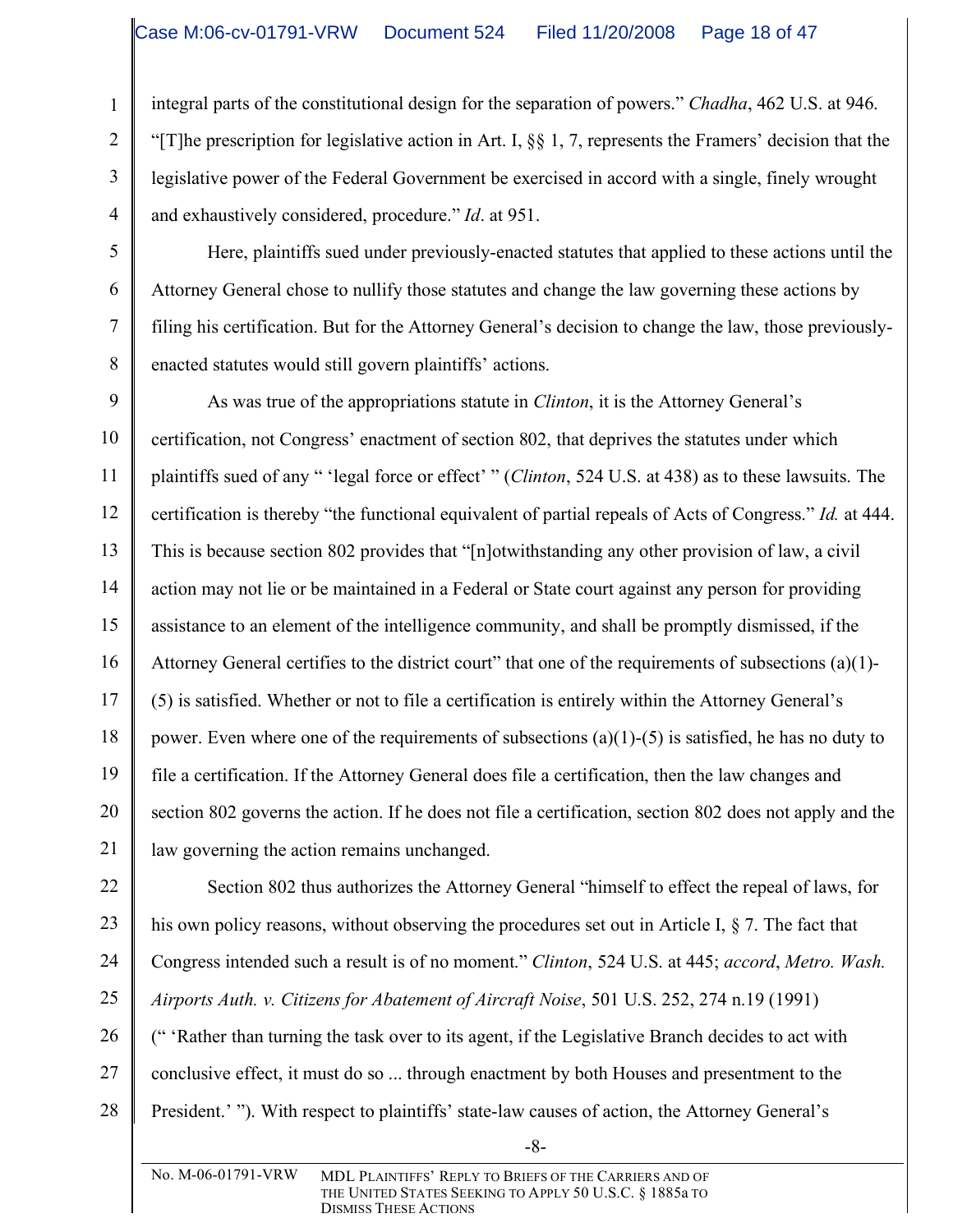certification similarly changes the law by preempting them.

The Attorney General's decision to change the law governing plaintiffs' actions is a straightforward violation of the lawmaking procedures of Article I, section 7. Just as in *Clinton*, where nothing in the statute required the President to veto or leave standing a particular appropriation, nothing in section 802 requires the Attorney General to file a certification. Just as in *Clinton*, it is the Attorney General, not the Congress, who decides whether to supplant the existing law with new law. Congress' decision to give over its power to change the law to the Attorney General violates Article I, section 7.

1

2

3

4

5

6

7

8

9

# **B. The Government And The Carriers Misdescribe Section 802's Terms**

10 11 12 13 14 15 16 17 The government and the carriers have no response other than to misdescribe section 802. They attempt to avoid the inevitable conclusion that section 802 runs afoul of Article I, section 7 and other separation of powers principles by defending section 802 as they wish it were written rather than addressing the statute enacted by Congress. They describe an imaginary statute, one in which Congress directed that new rules should apply to plaintiffs' actions. But Congress made no such decision; instead it is the Attorney General's filing of a certification that has changed the law governing these actions. Section 802 grants to the Executive the power to replace the law that currently applies to these lawsuits with a statute designed to lead to their dismissal.

18 19 20 21 22 23 24 The government's and the carriers' mischaracterizations of section 802 contradict their previous descriptions of section 802. Previously, the government and the carriers had conceded that "Congress left the issue of whether and when to file a certification to the discretion of the Attorney General." Joint Case Mgmt. Stmt. (Dkt. 466) at 21:3-5. They asserted: "Nothing in the Act requires the Attorney General to exercise his discretion to make the authorized certifications, and until he actually decides to invoke the procedures authorized by Congress, the Act would have no impact on this litigation." *Id.* at 22, n.16.

25 26

27 28 Now that the constitutional infirmity of this scheme is manifest, however, the carriers and the government paint a far different picture of section 802. The carriers now contend that Congress, not the Attorney General, mandated that section 802 should govern plaintiffs' actions and imposed a mandatory duty on the Attorney General to submit evidence necessary to demonstrate that the

-9-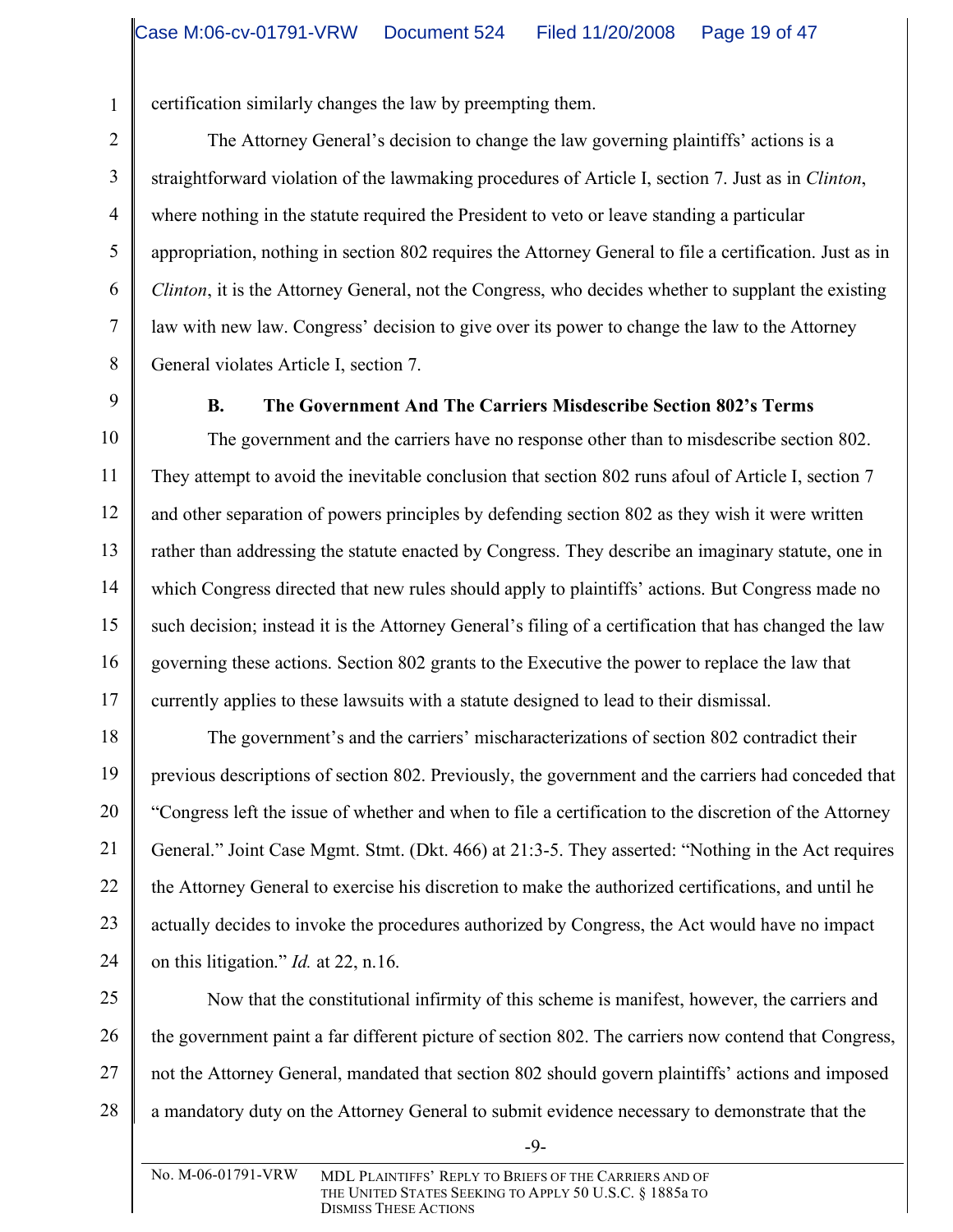requirements of subsections (a)(1)-(5) are satisfied. They contend that in section 802 Congress created mandatory "new immunity defenses" that "apply *whenever* § 802's requirements are met." Carriers' Br. at 9:2-3, 9:5-6 (emphasis added). They assert that "Congress ... imposed on the Attorney General the responsibility to determine when evidence exists that would satisfy the statutory standards and to submit that evidence to a court." (*id*. at 2:9-11).

The government has similarly reversed its position, now contending that "Congress concluded that those companies [*i.e.*, the carriers] should not face further litigation if they provided such assistance pursuant to a court order or a written certification, directive, or request from a senior government official, or did not provide the alleged assistance" (Gov't Reply at 1:7-10) and that "Congress ... made it clear that dismissal was *required* where provider assistance or nonassistance satisfied the conditions in Section 802(a)" (*id*. at 9:10-13 (emphasis added)).

12 13 14 15 16 17 All of these erroneous assertions ignore the blunt reality that Congress did *not* decide whether section 802's provisions should apply to plaintiffs' lawsuits or whether instead these lawsuits should continue to be governed by old law. To the contrary, even where the requirements of subsections (a)(1)-(5) are satisfied, it is the Attorney General who decides whether a lawsuit should be governed by the law as it existed before section 802 was enacted or whether to repeal pre-existing law that would otherwise apply to that particular lawsuit.

18 19 20 21 22 23 24 Section 802's grant of authority to the Attorney General, like Congress' grant of authority to the President in *Clinton*, is plenary and unlimited. Just as the President could decide to amend an appropriations bill on an appropriation-by-appropriation basis, the Attorney General may amend the substantive law governing surveillance on a lawsuit-by-lawsuit basis. The government and the carriers were correct the first time: "Nothing in the Act requires the Attorney General to exercise his discretion to make the authorized certifications." Joint Case Mgmt. Stmt. (Dkt. 466) at 22, n.16. It is the Attorney General who has the power to change the law.<sup>11</sup>

25

1

2

3

4

5

6

7

8

9

10

11

26 27 28  $11$  Nor is section 802 simply a statute "whose application depends on the existence of certain facts." Carriers' Br. at 11:2-3. Even when the facts necessary for subsections (a)(1)-(5) exist, the law that applies remains the law previously enacted by Congress unless and until the Attorney General exercises his power to change the law and make section 802 apply. Because the Attorney General need not certify even when the facts necessary for subsections (a)(1)-(5) exist, the *(footnote continued on following page)*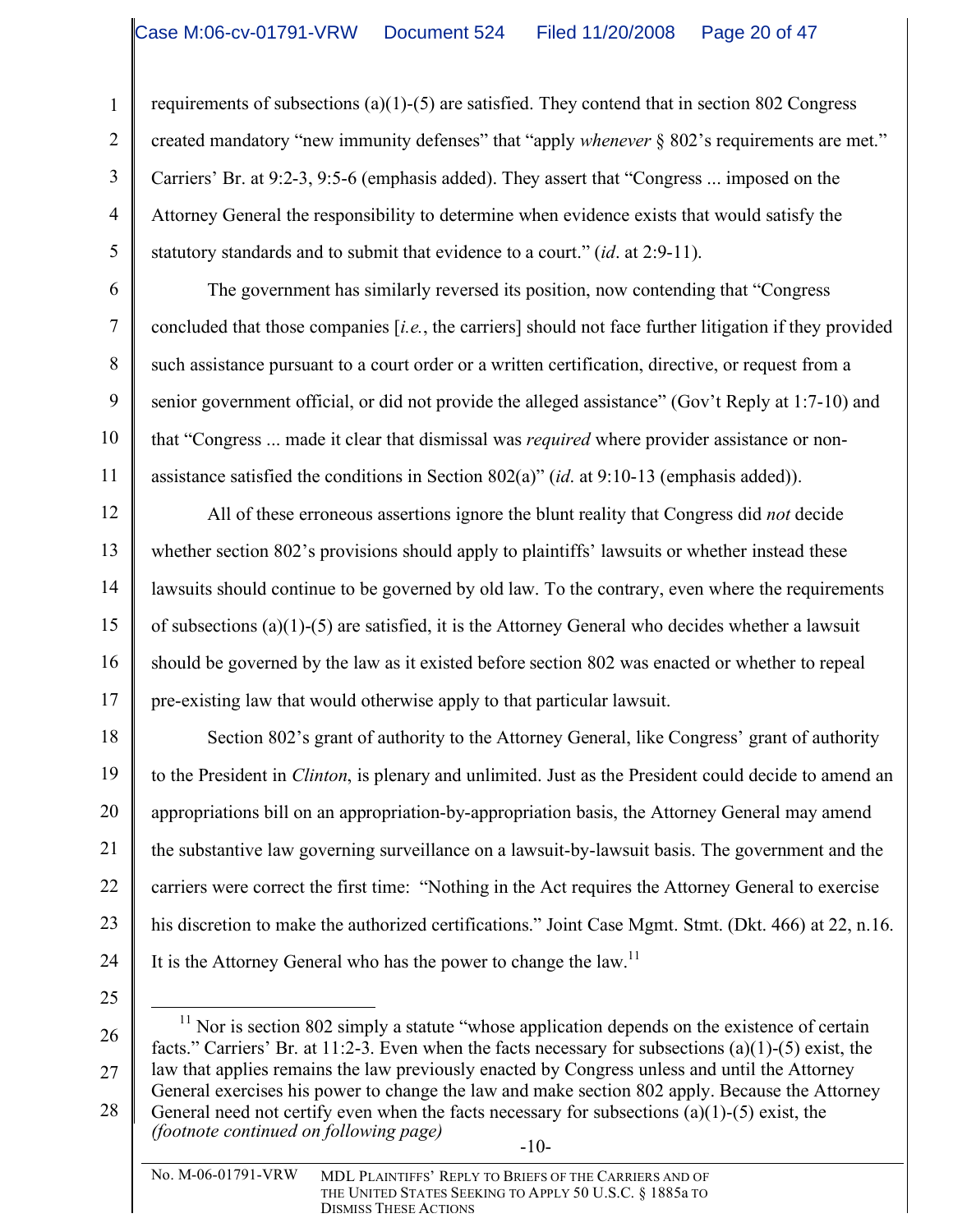1

#### **C. Other Statutes In Which Congress Has Unconditionally Modified Or Eliminated A Cause Of Action Are Irrelevant**

| $\overline{2}$ | The government and the carriers devote much attention to statutes in which Congress has                                                                                                                                                                                         |
|----------------|---------------------------------------------------------------------------------------------------------------------------------------------------------------------------------------------------------------------------------------------------------------------------------|
| 3              | unequivocally and unconditionally imposed a limitation upon a cause of action or eliminated a                                                                                                                                                                                   |
| 4              | cause of action entirely. These statutes, and the cases interpreting them, have no relevance here,                                                                                                                                                                              |
| 5              | because section 802 is fundamentally different in the unlimited discretion it grants to the Attorney                                                                                                                                                                            |
| 6              | General to change the law governing these actions.                                                                                                                                                                                                                              |
| 7              | The statute prohibiting lawsuits against gun manufacturers at issue in City of New York v.                                                                                                                                                                                      |
| 8              | Beretta, 524 F.3d 384, 395 (2d Cir. 2008), on which the government, the carriers, and the <i>amici</i>                                                                                                                                                                          |
| 9              | professors all rely, starkly illustrates the difference between statutes unconditionally modifying a                                                                                                                                                                            |
| 10             | cause of action and section 802. See Gov't Reply at 7; Carriers' Br. at 2, n.1; Profs. Br. at 13-14.                                                                                                                                                                            |
| 11             | That statute, $15$ U.S.C. § 7902, provides:                                                                                                                                                                                                                                     |
| 12             | (a) In general. A qualified civil liability action may not be brought in any Federal or<br>State court.                                                                                                                                                                         |
| 13             | (b) Dismissal of pending actions. A qualified civil liability action that is pending on                                                                                                                                                                                         |
| 14             | the date of enactment of this Act shall be immediately dismissed by the court in<br>which the action was brought or is currently pending.                                                                                                                                       |
| 15             | Unlike section 802, section 7902 of title 15 does not grant any discretion to the Attorney General or                                                                                                                                                                           |
| 16             | any other executive branch official to decide whether to apply the statute in a particular lawsuit to                                                                                                                                                                           |
| 17             | change the law governing that lawsuit. Instead, Congress itself has "set[] forth a new legal standard                                                                                                                                                                           |
| 18             | to be applied to <i>all</i> actions." <i>Beretta</i> , 524 F.3d at 395 (emphasis added). In section 802, by contrast,                                                                                                                                                           |
| 19             | Congress did not set forth a new legal standard to be applied to all surveillance actions, or even to a                                                                                                                                                                         |
| 20             | subset of those actions; the Attorney General decides for each case whether to repeal existing law                                                                                                                                                                              |
| 21             | and apply new law.                                                                                                                                                                                                                                                              |
| 22             | Congress could have easily structured section 802 as it structured section 7902 of title 15,                                                                                                                                                                                    |
| 23             | mandating that it apply to every civil action falling within the class of cases defined by subsections                                                                                                                                                                          |
| 24             | $(a)(1)-(5)$ . Congress did not do so, however, and that fact fundamentally alters the separation of                                                                                                                                                                            |
| 25             |                                                                                                                                                                                                                                                                                 |
| 26             | <i>(footnote continued from preceding page)</i>                                                                                                                                                                                                                                 |
| 27<br>28       | government is similarly incorrect when it argues that section 802 is merely a production-of-<br>evidence statute in which Congress "has simply directed that the facts establishing the basis for the<br>immunity be presented by the Attorney General." Gov't Reply at 11:7-9. |
|                |                                                                                                                                                                                                                                                                                 |

-11-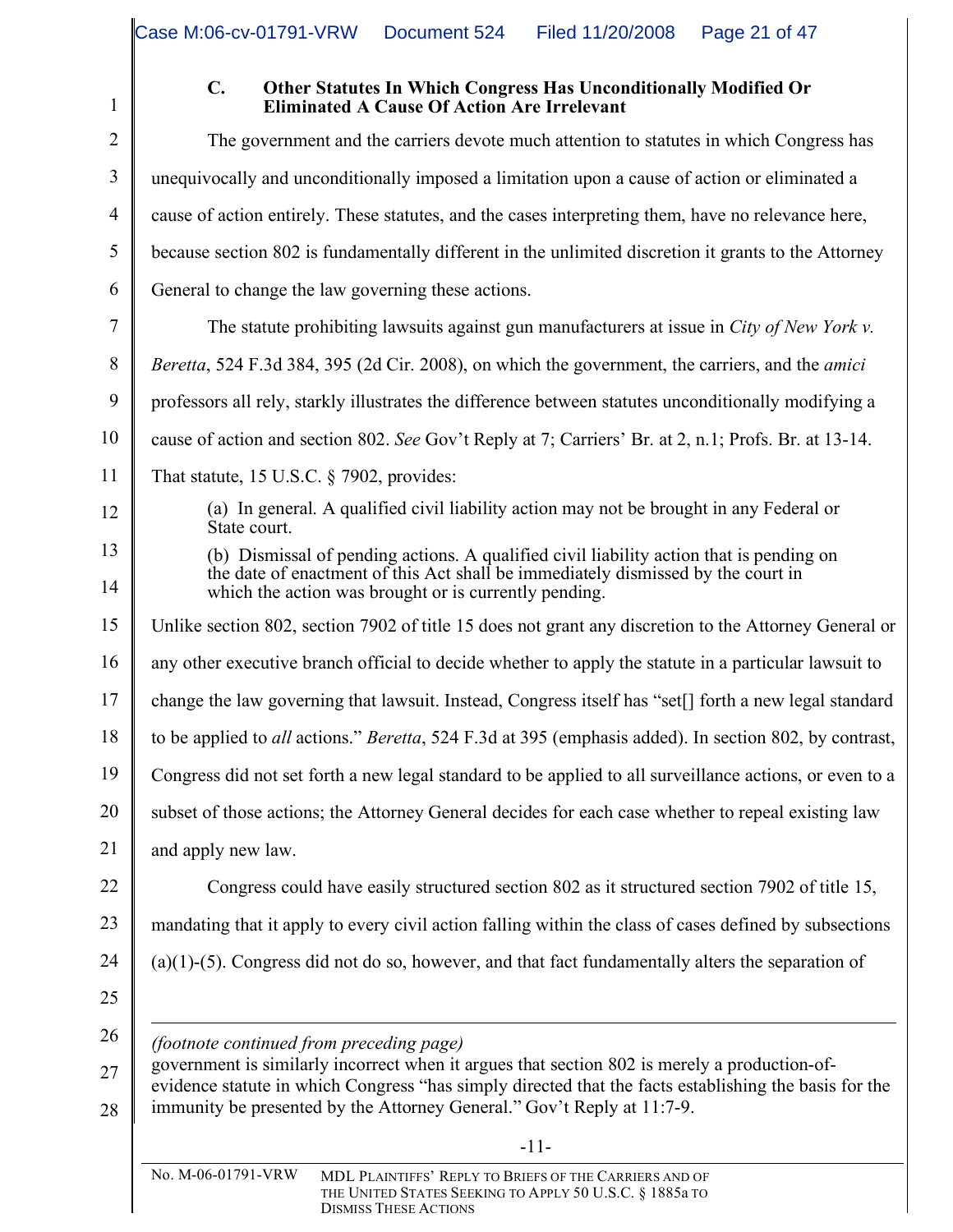powers analysis, since Congress vested the power to choose whether to change the law in the

Executive rather than the Legislative branch.<sup>12</sup>

Section 802 is also fundamentally different from the statute at issue in *Owens v. Republic of the Sudan*, 531 F.3d 884, 890 (D.C. Cir. 2008). *See* Carriers' Br. at 11. *Owens* was a nondelegation case addressing a statute that waived a foreign state's sovereign immunity for terrorism-related causes of action if, prior to the occurrence of the acts giving rise to the cause of action, the Secretary of State had designated the foreign state a state sponsor of terrorism. *Id*. at 888. The statute operated automatically once the Secretary of State made a terrorism designation; the waiver

9

1

2

3

4

5

6

7

8

10 11 12 13 14 15 16 17 18 19 20 21 <sup>12</sup> Other statutes on which the government and the carriers rely are similarly irrelevant because, like section 7902 of title 15 and unlike section 802, they are statutes in which Congress *unconditionally* modified or eliminated a cause of action, rather than leaving that choice to the Executive. The statutes in Exhibit 1 to the carriers' brief show how section 802 differs from other statutes in which Congress, and not the Executive, has modified or eliminated a cause of action. They generally fall into two categories: (1) statutes that unequivocally limit or eliminate causes of action that fit particular criteria, *see, e.g.,* 10 U.S.C. § 2798 ("No civil action may be brought against the United States on the basis of the content of a navigational aid prepared or disseminated by the Defense Mapping Agency."); 49 U.S.C. former § 10701(f) (exempting small business from undercharge suits); 15 U.S.C. §§ 6601-6617 (limiting damages claims arising from Year 2000 computer problems); 29 U.S.C. § 1854(d)(1) (limiting remedy to state workers' compensation laws for death or injury of migrant agricultural workers), and (2) statutes of limitation or repose, *see, e.g.,* 29 U.S.C. § 252 ("No employer shall be subject to any liability or punishment ... on account of the failure of such employer to pay an employee minimum wages … for or on account of any activity of any employee engaged in prior to May 14, 1947."); 29 U.S.C. § 216 ("No State ... shall be liable under section 16 of the FLSA for a violation ... occurring before April 15, 1986.") The Westfall Act (28 U.S.C. § 2679(b)(1)) unconditionally bars tort suits against government employees; it may be invoked either by the government or by the employee (*id*. at §§ 2679(d)(1),  $(d)(3)$ ). None of these statutes empowers the Executive, as section 802 does, to modify or eliminate a cause of action.

22 23 24 25 26 The statutes in the decisions cited by the government (Gov't Reply at 8, n.7) also generally fall into these two categories (statutes of limitation, statutes unequivocally precluding a specific cause of action) and are distinguishable from section 802 on the same grounds. *See, e.g., Fields v. Legacy Health Sys*., 413 F.3d 943, 955-58 (9th Cir. 2005) (statute of limitations and repose); *Lyons v. Agusta*, 252 F.3d 1078, 1085-89 (9th Cir. 2001) (statute of repose); *Ducharme v. Merrill-National Lab*., 574 F.2d 1307, 1310 (5th Cir. 1978) (statute precluding all challenges to government's vaccination program). The Atomic Testing Liability Act at issue in *In re Consol. United States Atmos. Testing Litig. v. Livermore Labs*, 820 F.2d 982 (9th Cir. 1987), *see* Gov't Reply at 9, n.8, is similar to the Westfall Act. It unconditionally bars tort suits against government

27 28 contractors arising out of atomic testing, 50 U.S.C. § 2783(b); its certification procedures pertain only to removal, 50 U.S.C. § 2783(c). None of the statutes at issue in these cases grants the Executive the power to decide what law should apply in a particular lawsuit.

No. M-06-01791-VRW MDL PLAINTIFFS' REPLY TO BRIEFS OF THE CARRIERS AND OF THE UNITED STATES SEEKING TO APPLY 50 U.S.C. § 1885a TO DISMISS THESE ACTIONS

-12-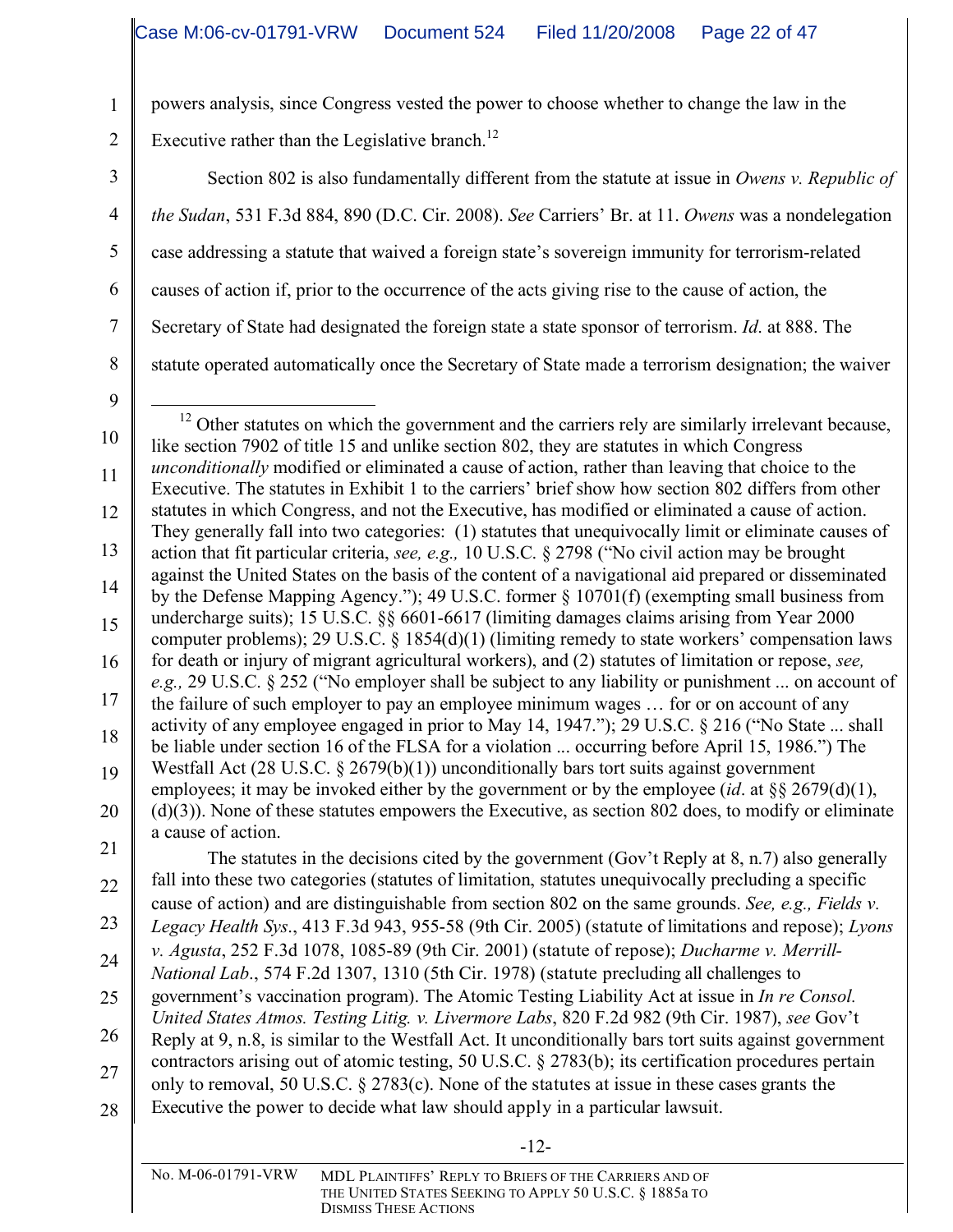of sovereign immunity did not depend upon the Secretary of State making a submission of the designation to the court and the Secretary had no discretion over whether or not the designation should have jurisdictional consequences. *Id*.

4 5 6 7 8 9 10 11 12 13 14 15 16 As the *Owens* court noted (531 F.3d at 891), the statute at issue there was similar to the tariff suspension statute found constitutional in *Marshall Field & Co. v. Clark*, 143 U.S. 649 (1892), and discussed in Plaintiffs' Opposition at 14-17. The statute in *Field* was constitutional because it compelled the President to suspend certain tariffs upon the occurrence of certain triggering facts; once they occurred, he had no discretion whether to suspend the tariffs. "[W]hen enacting the statutes discussed in *Field*, Congress itself made the decision to suspend or repeal the particular [tariff] provisions at issue upon the occurrence of particular events subsequent to enactment, and it left only the determination of whether such events occurred up to the President." *Clinton*, 524 U.S. at 445; *see also id*. at 443 ("when the President determined that the contingency had arisen, he had a duty to suspend"). So, too, in *Owens*, Congress decided to extend jurisdiction upon the occurrence of triggering events—that a foreign state " 'repeatedly provide[s] support for acts of international terrorism' " (*Owens*, 531 F.3d at 888)—and "left only the determination of whether such events occurred up to the" (*Clinton*, 524 U.S. at 445) Secretary of State.

17 18 19 20 21 Section 802 is different from the statute in *Owens* for the same reason that, as explained in Plaintiffs' Opposition at 15-18, it is different from the tariff suspension statute at issue in *Field*. Unlike both the tariff statute of *Field* and the statute in *Owens*, section 802 does not change the law automatically where the requirements of subsections  $802(a)(1)-(5)$  are met. The change in law occurs only if the Attorney General decides the law should change.<sup>13</sup>

22

1

2

3

23

24

#### **D. Section 802 Violates The Nondelegation Doctrine By Providing No Intelligible Principle To Govern The Attorney General's Plenary Power To Change The Law Governing Plaintiffs' Actions**

The government and the carriers again rely on a misdescription of the Attorney General's

-13-

- 25 power under section 802 in making their nondelegation argument. The aspersions they cast on the
- 26 27 28 <sup>13</sup> Other decisions on which the carriers rely similarly involve *Field*-type statutes that lack any element of executive discretion as to the legal consequences of events. *E.g.*, in *Currin v. Wallace*, 306 U.S. 1, 15-16 (1939), certain tobacco-grower regulations took effect automatically upon a vote of the affected growers, without any executive discretion.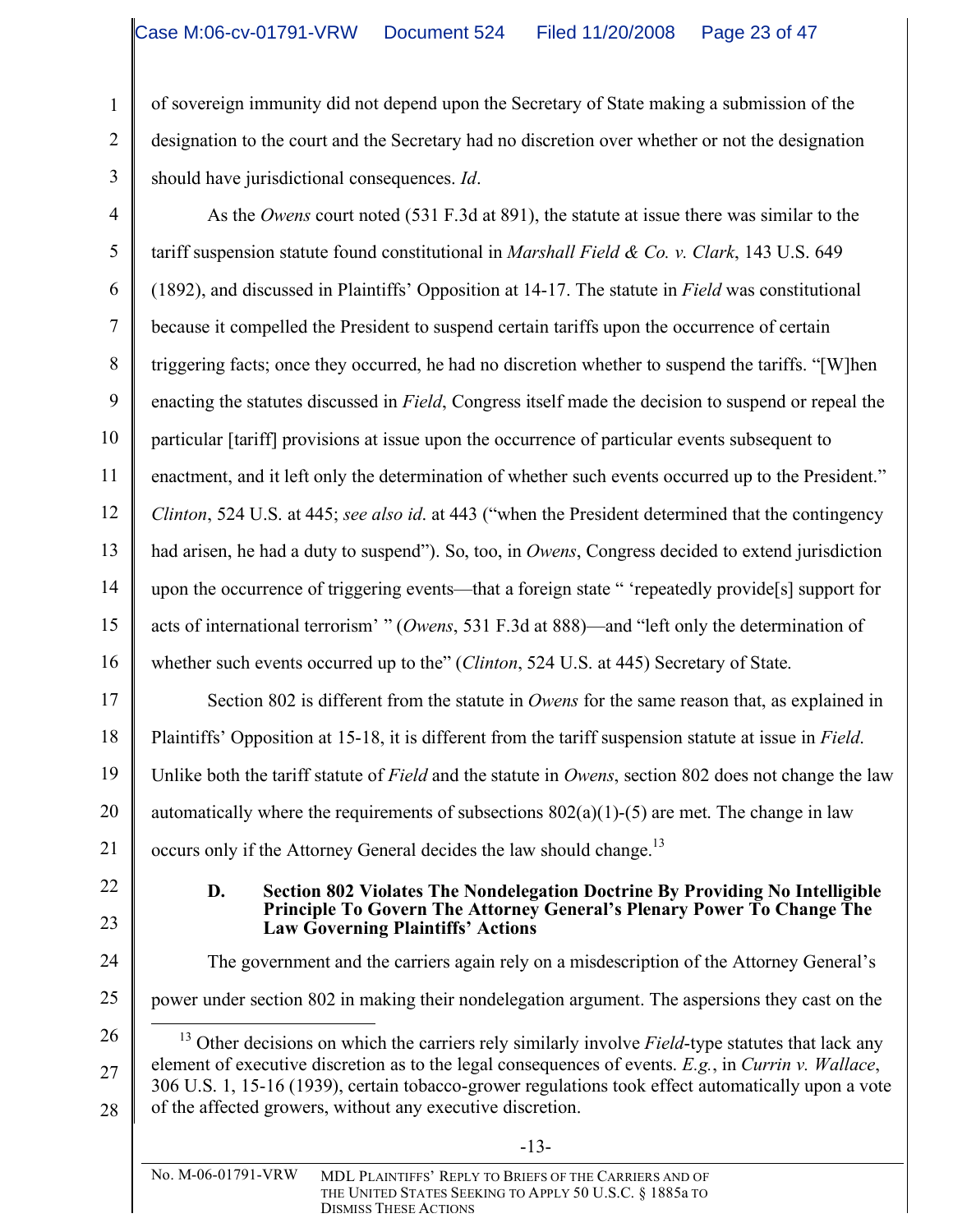nondelegation doctrine cannot change the fact that they can point to no other statute giving the Executive absolutely standardless discretion in deciding whether or not to terminate litigation between private parties.

The government (Gov't Reply at 11-13) asserts that the requirements of subsections (a)(1)- (5) provide "an intelligible principle to which the person or body authorized to [act] [*i.e.*, the Attorney General] is directed to conform." *Whitman v. Am. Trucking Ass'ns*, 531 U.S. 457, 472  $(2001)$  (internal quotation marks omitted; first bracketed material original). Subsections (a)(1)-(5), however, only define the class of lawsuits in which the Attorney General may exercise his discretion to change the law. Those subsections provide no guidance—no intelligible principle to which the Attorney General must conform—as to whether or not the Attorney General should exercise his discretion to invoke section 802 in any particular lawsuit within that class.

The carriers also misdescribe section 802, asserting that "Congress expressed its policy judgment that no suits should lie against carriers in certain carefully defined circumstances" and thereby provided the Attorney General with the required intelligible principle. Carriers' Br. at 13:12-13. Congress, however, expressed no such judgment in the statutory text because it did not mandate or even suggest the Attorney General should exercise his power to change the law and cause the dismissal of all, or any, of the lawsuits satisfying one of the requirements of 802(a).

Because section 802 lacks any intelligible principle telling the Attorney General under what conditions he should or should not file a certification, "it [is] impossible in a proper proceeding to ascertain whether the will of Congress has been obeyed." *Yakus v. U.S.*, 321 U.S. 414, 426 (1944). Section 802 accordingly violates the nondelegation doctrine.<sup>14</sup>

#### **E. Section 802 Unconstitutionally Permits The Other Branches To Dictate The Outcome-Determinative Facts In Individual Lawsuits**

Notwithstanding the eagerness of the government, the carriers, and the *amici* professors to

<sup>28</sup>  $14$  The carriers' invocation of the doctrine of prosecutorial discretion (Carrier Br. at 14) is irrelevant to the nondelegation question here. A government decision not to prosecute or enforce a statutory duty on a private party does not change the law governing relations between private parties and works no deprivation on any private party. By contrast, the Attorney General's exercise of discretion here to file a certification does change the law governing relations between plaintiffs and the carriers and does deprive plaintiffs of their causes of action against the carriers.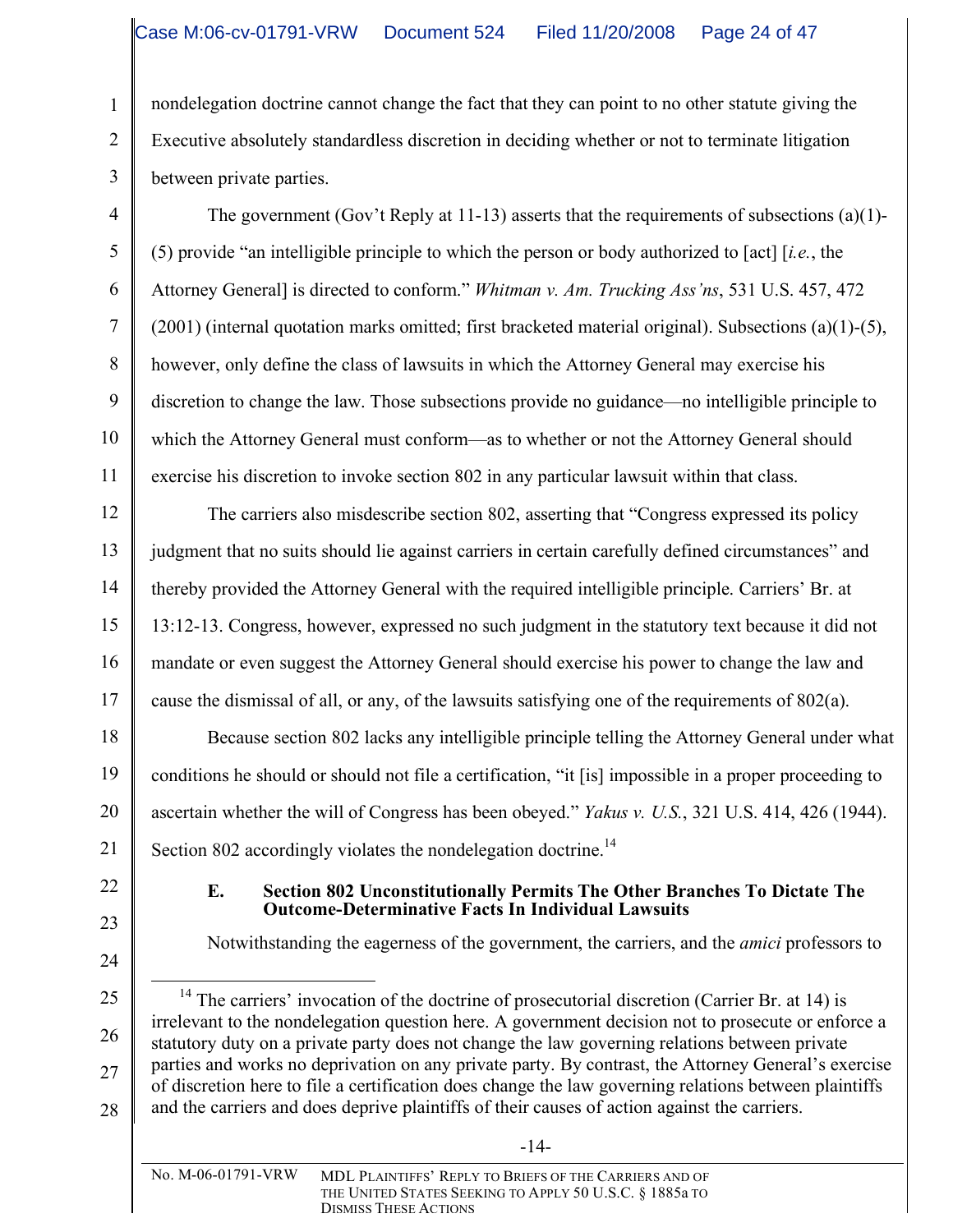1

2

3

4

5

6

7

8

9

10

11

12

13

14

15

attack *U.S. v. Klein*, 80 U.S. 128 (1872), plaintiffs do not rest their analysis on the Delphic pronouncements of that case. Instead, as plaintiffs explained in their opposition at 20-21, section 802 transgresses the clear and explicit boundaries set forth in *Robertson v. Seattle Audubon Society*, 503 U.S. 429, 438-39 (1992) and *Ecology Center v. Castaneda*, 426 F.3d 1144, 1149-50 (9th Cir. 2005) that protect the Judiciary from intrusion by the other branches.

Under *Robertson* and *Ecology Center*, Congress may not "direct any particular findings of fact or applications of law, old or new, to fact." *Robertson*, 503 U.S. at 438; *Ecology Ctr.*, 426 F.3d at 1149-50. Section 802 violates this command because it forbids the Court from engaging in independent fact-finding. Instead, it is the Attorney General, not the Court, who determines whether "the statutory requirements ... are met" for dismissal. *Ecology Ctr.*, 426 F.3d at 1149. The Court must defer to the Attorney General's findings of fact, which it may review only under the "substantial evidence" standard of review. 50 U.S.C. § 1885a(b)(1). The Attorney General's certification, when coupled with the "substantial evidence" standard of review, is an unconstitutional attempt to "direct ... particular findings of fact," *Robertson*, 503 U.S. at 438; *Ecology Center*, 426 F.3d at 1149-50, and thereby compel the Court to dismiss these actions.

16 17 18 19 20 21 22 23 24 25 26 27 28 The contention that the district court in *Ecology Center* did not engage in *de novo* factfinding on the crucial factual issue in that case—whether the timber sales at issue preserved 10% of the project areas as old-growth timber—lacks merit. The Ninth Circuit expressly held that the new statute at issue there was constitutional because "it is still the district court that determines whether there is 10% old growth on the project areas at issue." *Ecology Ctr.*, 426 F.3d at 1149. The district court understood its duty to determine *de novo* under the new statute whether 10% of the project area was old growth: "The court still has the discretion [under the new statute] to determine that there is not 10% on the project areas." *Ecology Ctr. v. Castenada*, No. CV-02-200-M, slip. op. at 5 (D. Mont. 2004) (Carriers' Br., Ex. 2 at 5). The district court thus was not required to defer to administrative fact-finding; instead, if the district court determined *de novo* that the timber sales preserved 10% of the project area as old growth, then as a matter of law the sales complied with Congress' new legal standard, which provided that the timber sale decisions " 'shall not be deemed arbitrary and capricious under the NFMA, NEPA or other applicable law as long as each project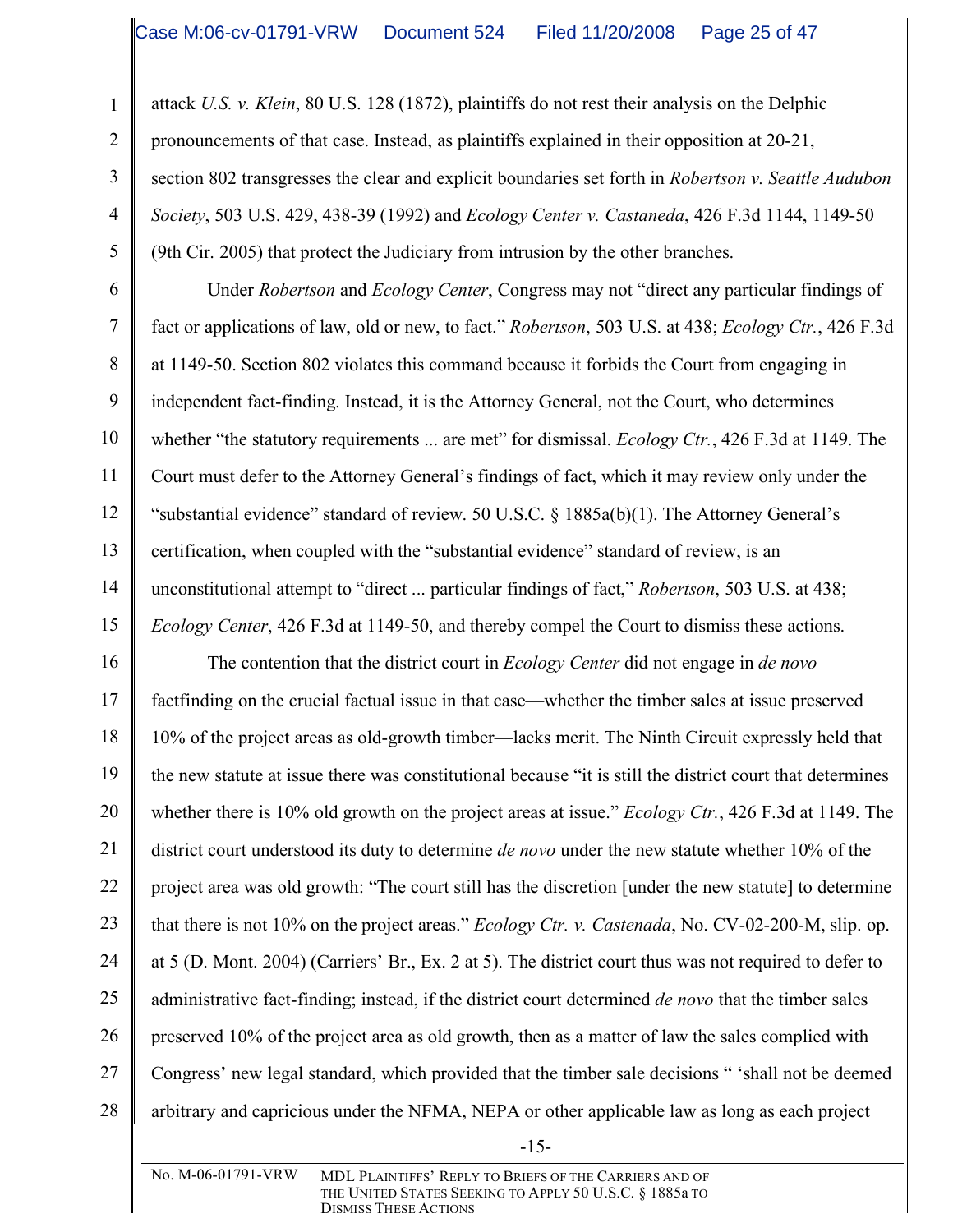area retains 10 percent designated old growth.' " *Ecology Ctr.*, 426 F.3d at 1147 (original emphasis omitted).

3

1

2

4

5

6

7

8

9

10

11

# **III. Section 802 Violates Due Process**

Due process requires more than what section 802 provides: "[D]ue process may be satisfied by providing for a neutral adjudicator to 'conduct a *de novo* review of all factual and legal issues.' " *Concrete Pipe & Prods. v. Constr. Laborers Pension Trust*, 508 U.S. 602, 618 (1993). By denying the Court the opportunity to determine the facts and law *de novo*, by requiring the Court to base its decisions on factual and legal findings that were not the product of an adversary adjudication and that were made by a biased decisionmaker, and by limiting review of the correctness of those findings to application of the deferential "substantial evidence" standard of review, section 802 violates due process.

12 13 14 15 16 17 18 19 20 Plaintiffs, the government, and the carriers all agree that, as explained in Plaintiffs' Opposition at 23-24, the Attorney General's determination that one or more of the requirements of subsections (a)(1)-(5) is satisfied and his decision to exercise his discretion to file a certification in plaintiffs' actions is not an adversary adjudication before an unbiased decisionmaker empowered to decide facts and law *de novo*. <sup>15</sup> *See* Gov't Reply at 15:3-5; Carriers' Br. at 15:6-7 & 21:16 to 22:5. Nor is it disputed that plaintiffs never receive an adversary adjudication before an unbiased decisionmaker empowered to decide facts and law *de novo* under section 802. Instead, the Court is bound by the Attorney General's factual determinations, which it may review only under the deferential "substantial evidence" test.

21 22 23 The government and the carriers argue nevertheless that due process is not violated here. They argue that due process is so " 'flexible' " (Gov't Reply at 16:6-7; Carriers' Br. at 17:6) that it can be twisted into a knot restraining this Court from exercising its full powers and compelling it

- 24
- 25

-16-

<sup>26</sup> 27 28 <sup>15</sup> The Government incorrectly asserts that the Attorney General does not "otherwise make findings of fact." Gov't Reply at 15:4-5. Whether the requirements of subsections (a)(1)-(5) are satisfied presents factual questions, and the Attorney General's certification under any of those subsections necessarily makes factual findings. For example, the Attorney General asserts in his certification that "there was no such alleged content-dragnet" and that "no provider participated in that alleged activity." Attorney General's Certification (Dkt. 469-3) at 5:18-19.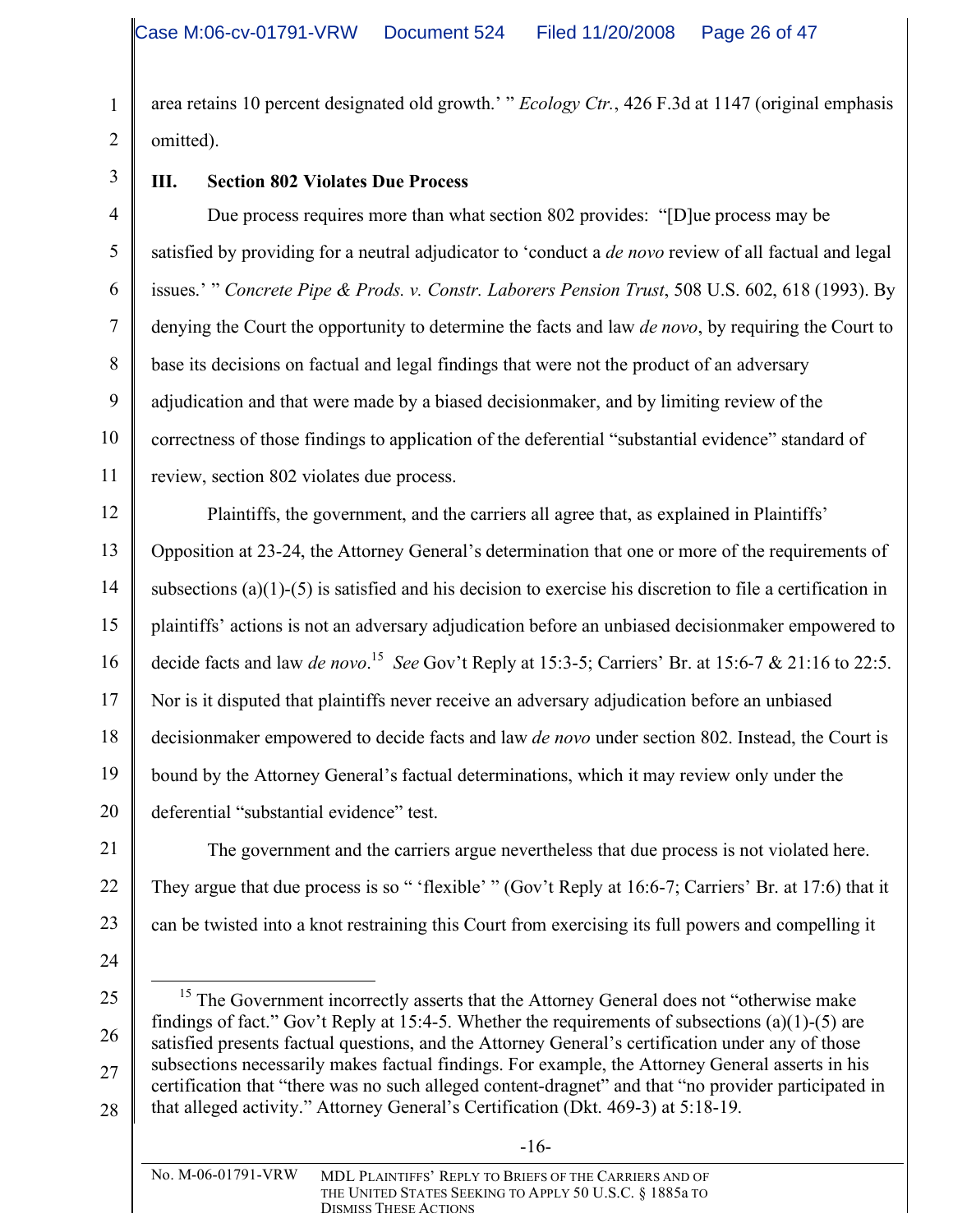1

2

3

4

5

6

7

8

9

10

11

instead to issue a judgment based on facts that have never been determined *de novo* in an adversary proceeding before an unbiased adjudicator.<sup>16</sup>

In a bid to salvage section 802, the government and the carriers obscure the nature of the Court's inquiry under the "substantial evidence" test. Seeking to suggest that this inquiry is not a review of the Attorney General's determination that the factual and legal requirements for certification are satisfied but a *de novo* inquiry into whether those requirements are satisfied, the government describes the Attorney General's role as only "to present the information necessary for the Court to make a determination under the Act." Gov't Reply at 15:15-17. The carriers in turn assert that the Court "make[s] a meaningful independent assessment of the facts at issue" (Carriers' Br. at 17:15), "that the Court independently review[s] the evidence presented to it" (*id*. at 17:22), and that "this Court ... adjudicates whether the requirements of § 802 are met" (*id*. at 17:19).

12 13 14 15  $16$  The government and the carriers do not dispute that plaintiffs have a fundamental liberty interest in their right to be free from unconstitutional surveillance. The carriers contend (Carriers' Br. at 19:22-24), however, that plaintiffs' liberty interests are not at stake here because plaintiffs could seek relief against the government. This contention ignores that plaintiffs are entitled to protect their liberty interests by seeking relief against those who are the direct and immediate cause of their deprivation, *i.e.*, the carriers.

16 17 18 19 20 21 22 23 24 The government and the carriers, while denigrating plaintiffs' property interest in their causes of action as "inchoate" (Carriers' Br. at 19:20) and not "vested" (Gov't Reply at 14, n.12), appear to concede that it is indeed a property interest protected by due process. "[A] cause of action is a species of property protected by the ... Due Process Clause." *Logan v. Zimmerman Brush Co.*, 455 U.S. 422, 428 (1982); *accord, Tulsa Prof'l Collection Services, Inc. v. Pope*, 485 U.S. 478, 485 (1988) ("[i]n *Logan*, the Court held that a cause of action under Illinois' Fair Employment Practices Act was a protected property interest"); *Fields v. Legacy Health Sys*., 413 F.3d 943, 956 (9th Cir. 2005) ("Causes of action are a species of property protected by the Fourteenth Amendment's Due Process Clause."); *Atmos. Testing Litig.,* 820 F.2d at 989 ("a cause of action has been recognized as a species of property protected by the ... due process clause"). *Grimesy v. Huff*, 876 F.2d 738, 743 44 (9th Cir. 1989), was a takings case, not a due process case. Whether a cause of action has become a vested final judgment does not matter for a due process claim. *See Atmos. Testing Litig.*, 820 F.2d at 988-90 (Takings Clause did not apply to cause of action that had not been reduced to final judgment, but Due Process Clause did apply).

25 26 27 28 The related assertion that " the *government* [is] 'free to create substantive defenses or immunities' " (Gov't Reply at 13:20 to 14:2, emphasis added) overstates the law. As explained in Plaintiffs' Opposition at 31, n.7, only Congress, not the Executive, is free to create defenses or immunities to statutory causes of action because it is "the *legislative* determination [that] provides all the process that is due." *Logan*, 455 U.S. at 430 (emphasis added). Here, however, the Attorney General, and not Congress, is changing the law governing plaintiffs' lawsuits; thus, there is no "legislative determination" that could satisfy due process.

No. M-06-01791-VRW MDL PLAINTIFFS' REPLY TO BRIEFS OF THE CARRIERS AND OF THE UNITED STATES SEEKING TO APPLY 50 U.S.C. § 1885a TO DISMISS THESE ACTIONS

-17-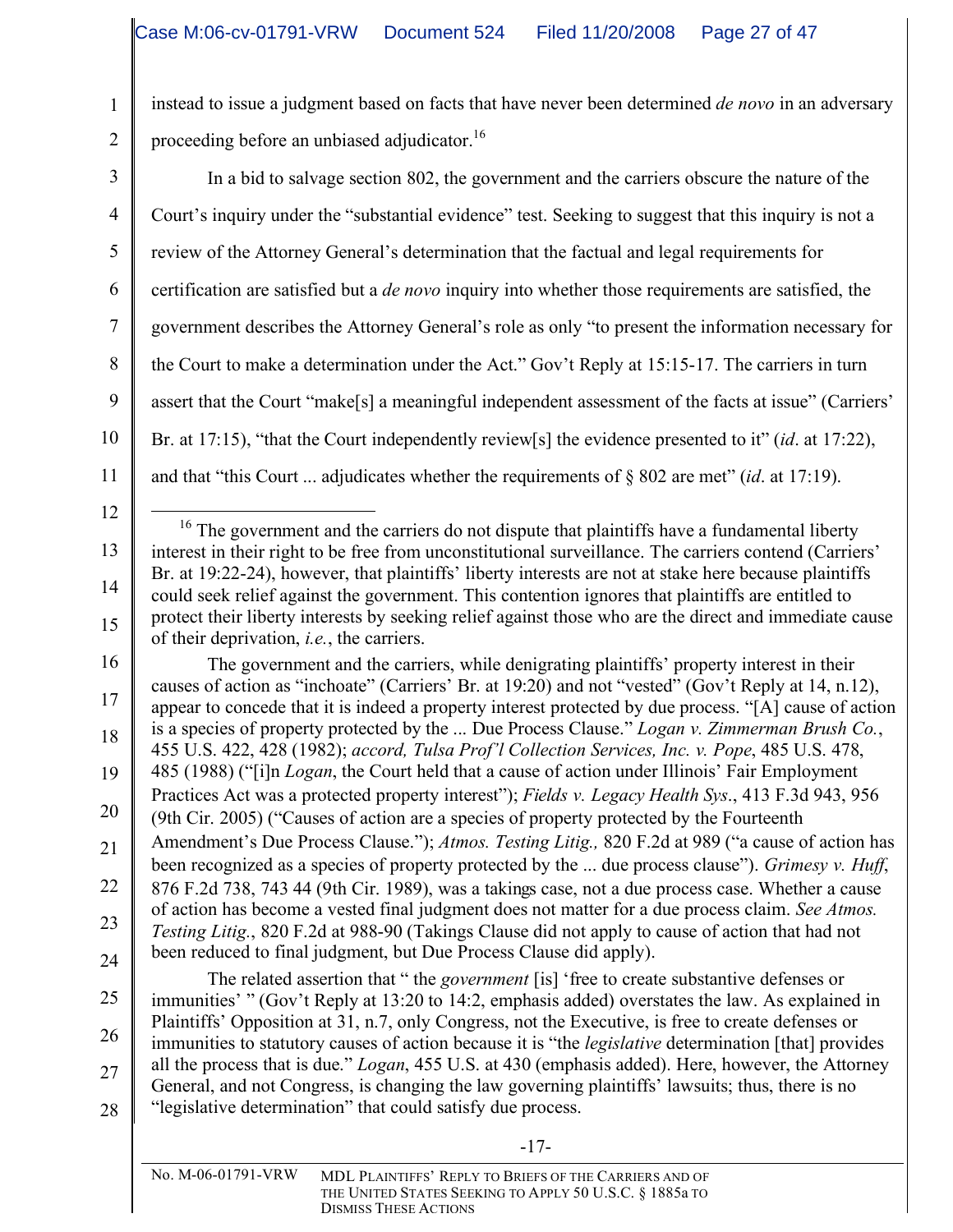The government and the carriers ignore the fundamental difference between a judicial inquiry that finds facts and applies law to facts *de novo*, and a judicial inquiry that reviews someone else's findings of fact and applications of law to fact. This Court's role under section 802 is the latter, not the former. Section 802(b) only permits this Court to review whether substantial evidence supports the Attorney General's determination that the requirements of one or more of subsections (a)(1)-(5) are satisfied and prohibits the Court from making a *de novo* determination of whether any of those requirements are satisfied: "A certification under subsection (a) shall be given effect unless the court finds that such certification is not supported by substantial evidence ...." 50 U.S.C. § 1885a(b)(1) (for emphasis, Congress entitled subsection (b) "Judicial Review" and subsection (b)(1) "Review of Certifications"). The lulling assurances and artfully inaccurate descriptions deployed by the government and the carriers cannot conceal that under section 802(b) the Court reviews only whether the Attorney General's determinations are supported by substantial evidence and is prohibited from independently determining the facts.<sup>17</sup>

14 15 16 17 18 19 Nor is the substantial evidence review dictated by section 802 analogous to situations in which a court defers as an evidentiary matter to testimony of government officials on national security issues. Carriers' Br. at 18:1-9. Such deference at most amounts to an evidentiary presumption applied by a trier of fact, which is a far different matter than the review of another decisionmaker's decision under the "substantial evidence" standard. Under an evidentiary presumption, the trier of fact is still weighing the evidence and finding the facts *de novo*. Under the

20

1

2

3

4

5

6

7

8

9

10

11

12

13

<sup>21</sup> 22 23 24 25 26 27 28 <sup>17</sup> As used in section 802, the term "substantial evidence" is a standard of review, for it describes the standard the Court employs in testing the determinations made by the Attorney General. In a bit of confusion-making, the carriers cite to *Steadman v. S.E.C.,* 450 U.S. 91 (1981), to suggest that section 802 uses "substantial evidence" to mean a standard of proof and not a standard of review, implying that under section 802 the Court is not reviewing the findings made by the Attorney General in his certification but is making a *de novo* determination of whether the requirements of section 802 are met. Carriers' Br. at 17, n.25. *Steadman* addressed the Administrative Procedure Act's ("APA") two different uses of the term "substantial evidence:" in section 7(c) as a "standard of proof" equivalent to "the traditional preponderance-of-the-evidence standard" (450 U.S. at 102) for a decisionmaker weighing the evidence and making an initial *de novo* determination of fact; and in section 10(e) as a standard of judicial review (*id*. at 99-100 & n.20). In section 802, "substantial evidence" is used in the latter sense as the standard of review by which the Court reviews the decision of a different decisionmaker, the Attorney General.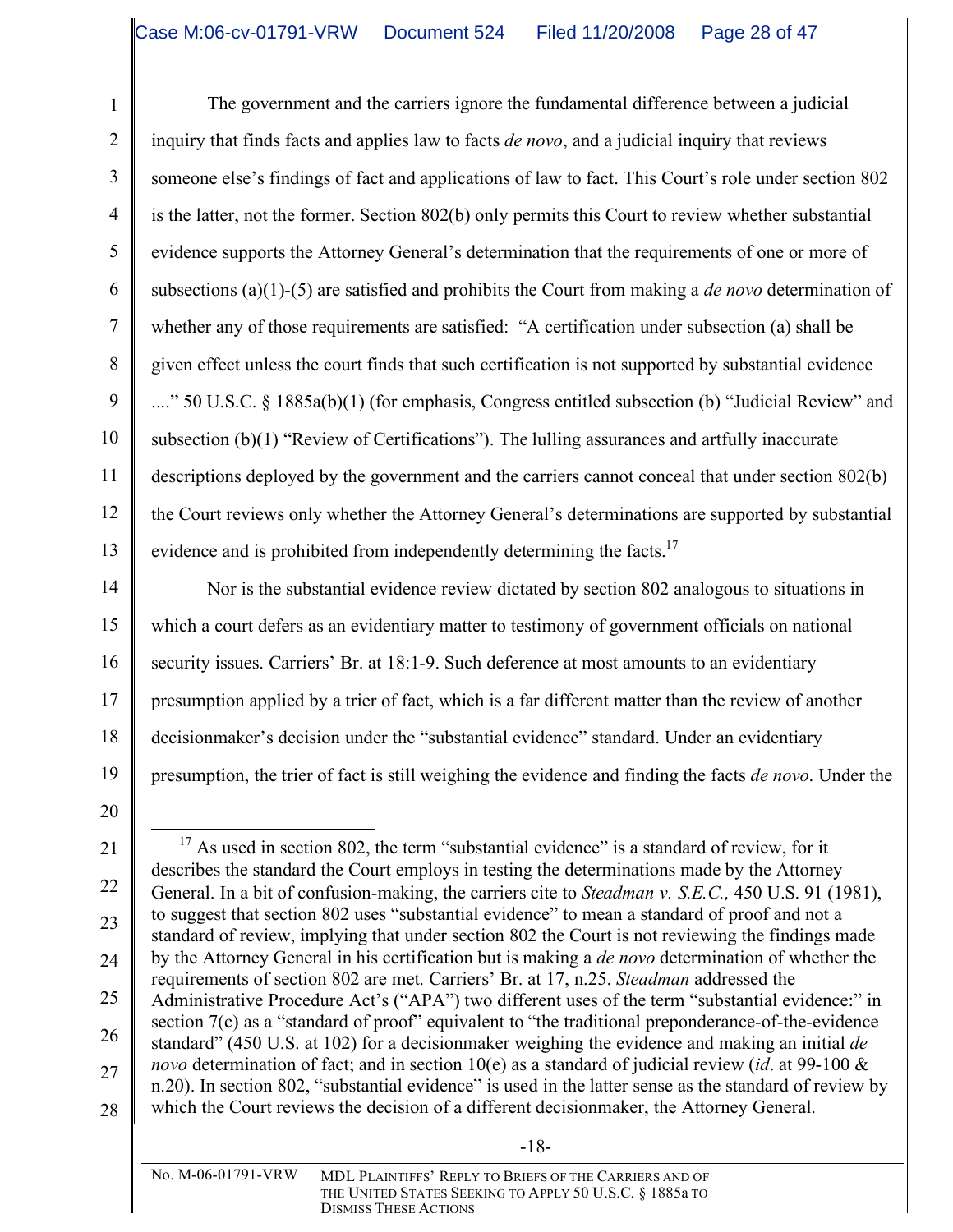"substantial evidence" standard of review, how the reviewing court might have weighed the evidence and decided the issue as an initial matter is beside the point; the question instead is whether the decision made by someone else has " 'more than a mere scintilla but less than a preponderance' " of evidence supporting it. *Ryan v. Comm'r of Soc. Sec.*, 528 F.3d 1194, 1198 (9th Cir. 2008). Section 802 requires this Court to uphold the Attorney General's determination even though it is not supported by a preponderance of the evidence and "even though the court would justifiably have made a different choice had the matter been before it *de novo*." *Universal Camera Corp. v. N.L.R.B.*, 340 U.S. 474, 488 (1951). 18

9 10 11 12 13 14 15 The Attorney General's bias in making the determinations that bind the Court under the "substantial evidence" standard of review further aggravates the denial of due process here. Relying on "decisionmaker policy statement" cases like *Hortonville Jt. Sch. Dist. No. 1 v. Hortonville Educ. Ass'n*, 426 U.S. 482, 493 (1976), the government and the carriers argue that the Attorney General is not a biased fact-finder and that his statements relating to this litigation were merely abstract and general "position[s] ... on a policy issue related to [a] dispute," *id*., divorced from the particular circumstances of plaintiffs' lawsuits.

The Attorney General did far more than just opine on an abstract or theoretical policy

question of liability for unlawful surveillance. Before the enactment of section 802 and before he

engaged in the process that led to his certification, he repeatedly asserted that this Court should

16 17

1

2

3

4

5

6

7

8

18

19 20

21

22

23

24

25

26

27

28

-19-

 $18$  The government and the carriers also make a different national-security-deference argument, asserting that "substantial evidence" review "is consistent with" judicial deference to the Executive's judgment under the state secrets privilege that evidence should be excluded because its disclosure may harm national security. Gov't Reply at 16:12 to 17:3; Carriers' Br. at 18:11-18. This argument makes no sense in the context of section 802, for two reasons. First, none of the requirements of subsections (a)(1)-(5) has as one of its elements the potential harm to national security from litigating plaintiffs' claims, and thus no such assertion of harm is at issue in this Court's substantial evidence review. Second, this Court's substantial evidence review requires that the Attorney General submit and the Court review information about intelligence sources and methods in order to determine whether the requirements of one or more of subsections (a)(1)-(5) is satisfied. It is thus significantly different from the state secrets privilege where, when the privilege is successfully asserted, such information is not submitted to the court and the court does not make any decision based on the contents of such information. Because this Court has already seen all the evidence provided by the government, there is no national security reason, nor any other legitimate reason, for the court to defer to the factual assertions of the Attorney General.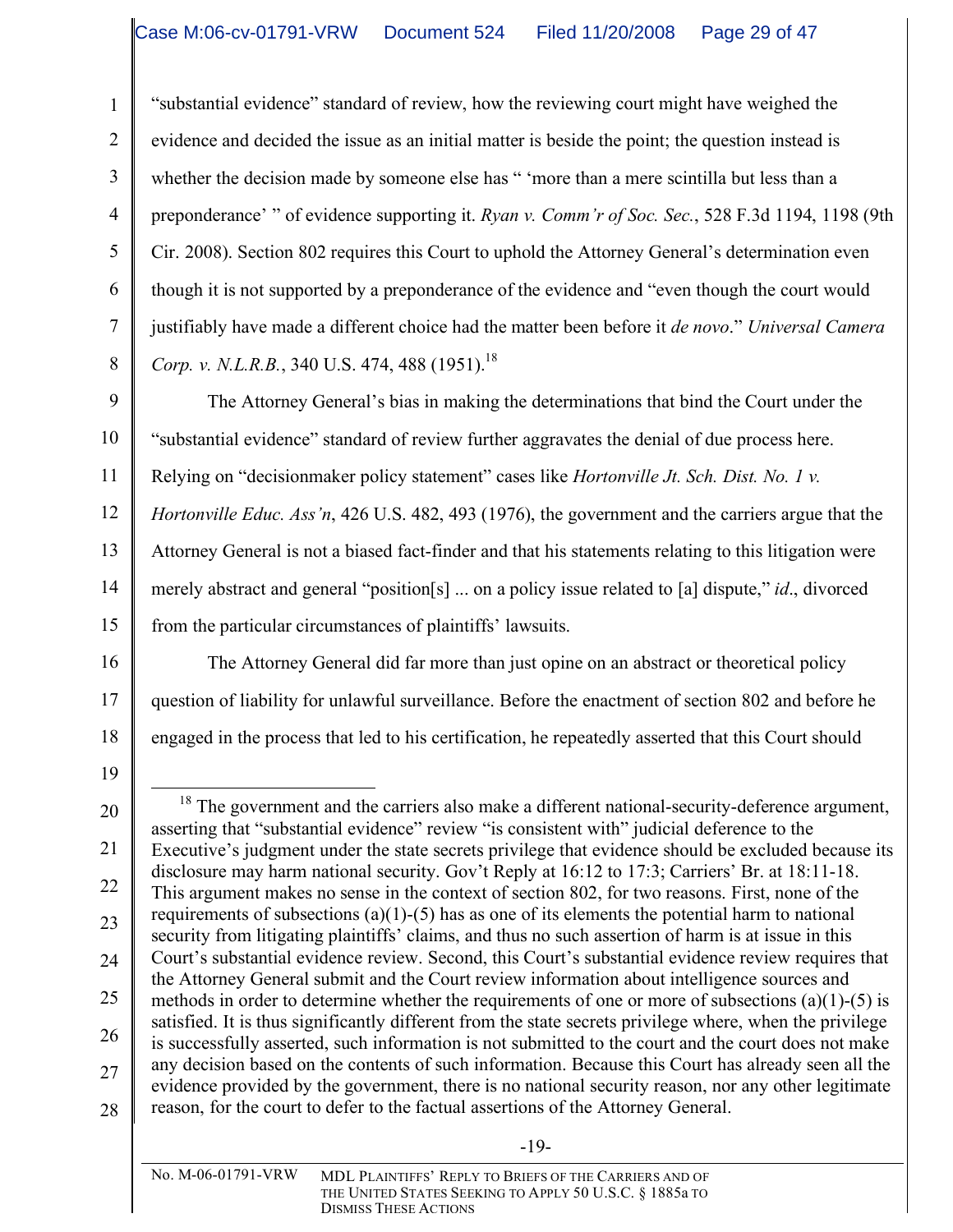1 2 3 4 5 6 7 8 9 10 11 12 13 14 dismiss the very lawsuits that are the subject of the government's motion. Referring specifically to plaintiffs' lawsuits here, he stated: "It is unfair to force such companies [*i.e.*, the carrier defendants here] to face the possibility of massive judgments and litigation costs" (Summary at 60); "immunity [is] a fair and just result. … it makes no sense to allow this litigation [*i.e.*, plaintiffs' lawsuits] to go forward" (*id*.); "providing liability protection to those companies sued [by plaintiffs here] for answering their country's call for assistance in the aftermath of September 11 is simply the right thing to do" (*id*.); allowing plaintiffs' lawsuits to proceed to an adjudication on the merits "is unacceptable" (*id*.); and "[l]iability protection is the fair and just result and is necessary to ensure the continued assistance of the private sector" (*id*. at 61). In addition, the Attorney General prejudged the facts, saying in December 2007 that "the companies … relied on written assurances that the President himself authorized the activities and that high-level Government officials had determined the activities to be lawful." Opsahl Decl., Ex. 72, p. 1685. These statements are indisputable evidence that the Attorney General prejudged and predetermined the outcome of the certification process before he began it and therefore was actually biased when he conducted it.<sup>19</sup>

15 16 17 18 19 20 21 22 23 Finally, the carriers' argument that section 802's nondisclosure provisions do not violate due process "because these provisions deprive plaintiffs of nothing to which they would otherwise have been entitled" (Carriers' Br. at 26:2-3) is as arrogant as it is meritless. As explained in Plaintiffs' Opposition at 27-30, before plaintiffs' claims involving the fundamental privacy rights of millions of Americans can be dismissed, due process entitles plaintiffs to *meaningful* notice of the "relevant supporting evidence," *Brock v. Roadway Express, Inc*., 481 U.S. 252, 264 (1987), for without meaningful notice the opportunity to be heard in opposition to the government's motion also is not meaningful. *Goldberg v. Kelly,* 397 U.S. 254, 270 (1970) (" 'the evidence used to prove the Government's case must be disclosed to the individual so that he has an opportunity to show

24 25 26 27 28 19 Nor does *Withrow v. Larkin*, 421 U.S. 35, <sup>48</sup> (1975), support the contention that the Attorney General is not institutionally and structurally biased. The essence of that decision is that an adversary hearing at which the parties are free to present evidence and argument to the decisionmaker will overcome any preconceptions that the decisionmaker has formed by conducting an *ex parte* prehearing investigation. Here, of course, the Attorney General conducted *ex parte* all of his investigation leading up to his certification decision, and plaintiffs never had the opportunity to participate in an adversary adjudication before him.

-20-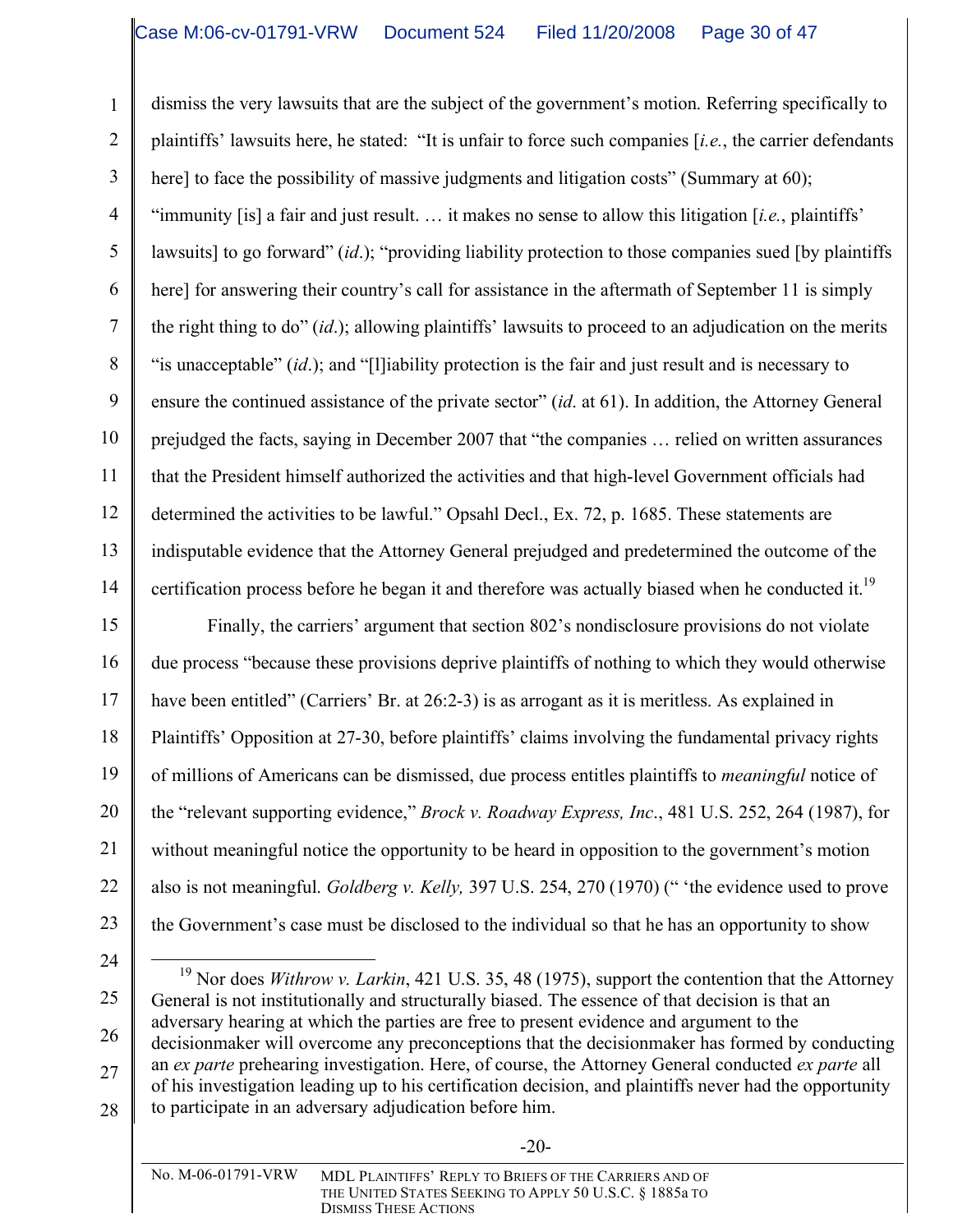that it is untrue' "); *accord*, *Hamdi v. Rumsfeld*, 542 U.S. 507, 533 (2004).

1

2

3

4

5

6

7

8

9

10

That right to notice and an opportunity to contest extends to the core issue under section 802(b): whether substantial evidence supports the Attorney General's certification. Although section 802(d) purports to provide notice and opportunity to be heard by "permitt[ing plaintiffs] to participate in the briefing or argument," the nondisclosure provisions of sections 802(c) and (d) deprive plaintiffs of their right to a fair hearing by keeping plaintiffs blind as to *any* evidence supporting such certification. If kept in ignorance of the adversary's evidence, a party's right to a hearing is "but a barren one." *Morgan v. U.S.*, 304 U.S. 1, 18 (1938). Sections 802(c) and (d) thus set up a sham proceeding that provides the semblance of a fair hearing but not the substance.

11 12 13 14 15 16 17 18 19 Likewise unconvincing is the carriers' argument that plaintiffs' interest in this litigation "does not compare with" the interest of plaintiffs in *American-Arab Anti-Discrimination Comm. v. Reno*, 70 F.3d 1045, 1068-70 (9th Cir. 1995). Carriers' Br. at 26:15. The Ninth Circuit's reasoning—that " 'fairness can rarely be obtained by secret, one-sided determination of facts decisive of rights,' " *id.* at 1069 (quoting *Joint Anti-Fascist Comm. v. McGrath*, 341 U.S. 123, 170 (1951) (Frankfurter, J.))—applies at least as strongly against the government's use of secret information here through section 802's nondisclosure provisions to deprive millions of American citizens of their fundamental privacy rights as it did against the government's use of secret evidence against the alien plaintiffs in *American-Arab Anti-Discrimination Committee*.

20 21 22 23 24 25 26 27 28 Due process is violated not only by the sham proceeding created by section 802, which invites plaintiffs to argue whether evidence they are barred from seeing supports the certification, but also by the gag provision of section  $802(c)(2)$  preventing this Court from issuing a public order setting forth the reasons and evidence upon which the Court finds the certification is or is not supported by substantial evidence. *Lynn v. Regents of Univ. of Cal*., 656 F.2d 1337, 1346 (9th Cir. 1981) (decision based on *ex parte* evidence offends "principles of due process upon which our judicial system depends to resolve disputes fairly and accurately"). The carriers' Alice-in-Wonderland logic that a secret order is the consequence that "necessarily follows" (Carriers' Br. at 27:5) from a secret *ex parte, in camera* proceeding that denies plaintiffs meaningful notice and a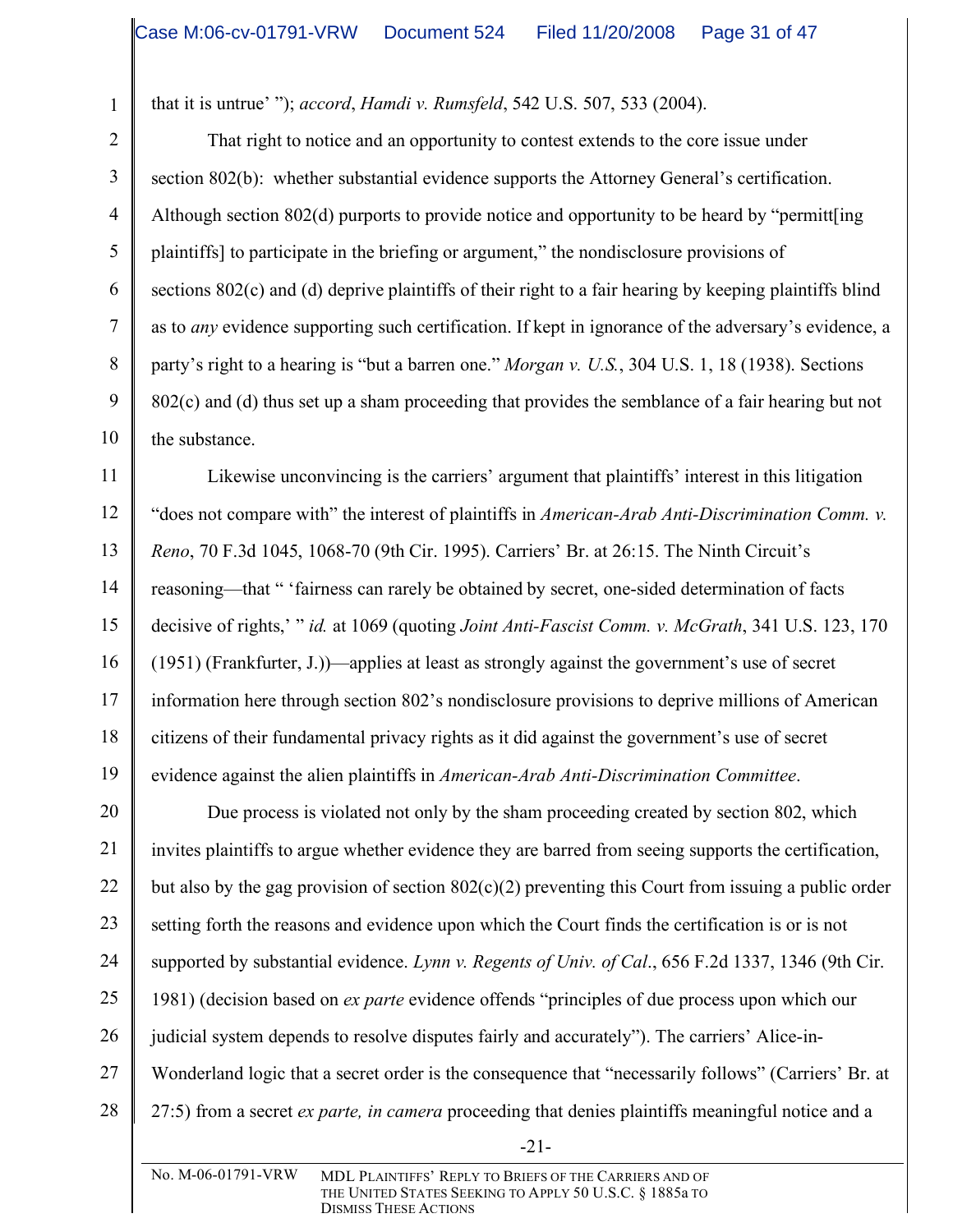meaningful opportunity to be heard only demonstrates how fundamentally flawed section 802 is.

The carriers' final argument, that if section 802's nondisclosure requirements violate due process then therefore "the proper resolution would be dismissal of Plaintiffs' claims," is another absurd *non sequitur*. Carriers' Br. at 27:15-16. The carriers cite no case—and there is none—that they have a due process *right* to have the government use secret evidence on their behalf as a sword to kill plaintiffs' claims, which seek to redress the most widespread violation in history of the privacy rights of American citizens.<sup>20</sup>

8

1

2

3

4

5

6

7

# **IV. The Secrecy Provisions Of Section 802 Are Unconstitutional**

9 10 11 12 13 14 15 16 17 18 The Third, Fourth, Sixth, and Seventh Circuits have all held that there is a presumptive First Amendment right of public access to civil trials and/or dispositive civil pretrial proceedings, including a right of access to documents the parties submit or the court relies upon in adjudicating a case. *See* Pl. Opp. at 32:13-25; *Westmoreland v. Columbia Broad. Sys., Inc*., 752 F.2d 16, 23 (2d Cir. 1984) (First Amendment secures to public and press right of access to civil proceedings); *Assoc. Press v. U.S. Dist. Ct.*, 705 F.2d 1143, 1145 (9th Cir. 1983) ("no reason to distinguish between pretrial proceedings and the documents filed in regard to them").<sup>21</sup> This right applies to the court's own opinion resolving a disputed motion. *Grove Fresh Distrib. v. Everfresh Juice Co*., 24 F.3d 893, 898 (7th Cir. 1994) (presumptive right of access "to judicial decisions and the documents which comprise the bases of those decisions."). Neither the carriers nor the government

- 19
- 20

21

22

23

24

25

26 27 28 <sup>21</sup> Plaintiffs have standing to assert this First Amendment right. First, three of the plaintiffs in this litigation are journalists. *See Campbell v. AT&T Communications of Cal.*, Case No. C-06-3596 VRW, Complaint ¶¶ 9, 11, 14 (Plaintiffs Sussman, Cooper, and Scheer). Second, section 802(d) explicitly gives plaintiffs the right "to participate in the briefing or argument of any legal issue." Moreover, the media intervenors are joining in plaintiffs' briefing on this issue (Dkt. 523).

 $20$  The carriers are also incorrect in arguing that plaintiffs have no standing to challenge the substantial evidence standard because "[p]laintiffs cannot show that the Attorney General's certification would be rejected under some other standard." Carriers' Br. at 16:24-25. The government has moved for summary judgment. Summary judgment should not be granted if there remains a genuine dispute of material fact. Both the carriers and the government dispute the facts in plaintiffs' Summary, and those facts are a sufficient basis to support a judgment in plaintiffs' favor if the Court were reviewing *de novo* the question of whether the requirements of any of subsections (a)(1)-(5) were satisfied in these lawsuits.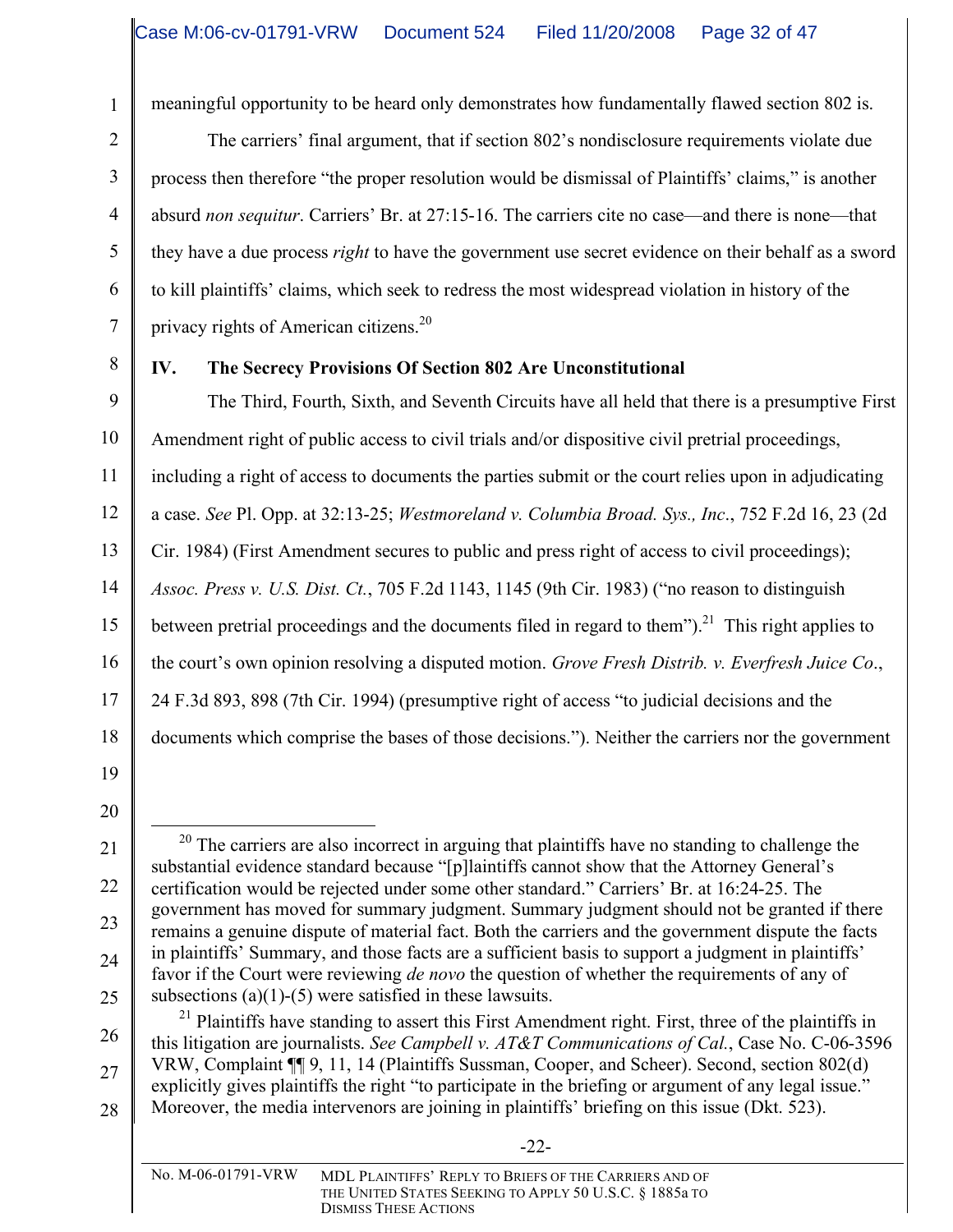-23- No. M-06-01791-VRW MDL PLAINTIFFS' REPLY TO BRIEFS OF THE CARRIERS AND OF 1 2 3 4 5 6 7 8 9 10 11 12 13 14 15 16 17 18 19 20 21 22 23 24 25 26 27 28 has cited a case holding otherwise.<sup>22</sup> Nevertheless, they argue that courts must engage in a *Richmond Newspapers/Press-Enterprise* analysis with respect to each particular species of dispositive motion or each particular type of information that is contained in the document that a party seeks to hide from public view. Carriers' Br. at 28:6-11. The Supreme Court authoritatively rejected that argument in *Globe Newspaper Co. v. Super. Ct.*, 457 U.S. 596, 605 n.13 (1982). In *Globe*, Massachusetts argued there was no First Amendment right of public access to the trial testimony of minor sex victims because such testimony was not historically open to the public. The Court explained that the argument there, as here, missed the point: Whether the First Amendment right of access to criminal trials can be restricted in the context of any particular criminal trial, such as a murder trial (the setting for the dispute in *Richmond Newspapers*) or a rape trial, depends not on the historical openness *of that type of criminal trial* but rather on the state interests assertedly supporting the restriction. *Id.* (emphasis added). Thus the issue is not whether the First Amendment right of access exists but whether, on the facts of a particular case, that presumptive right is overcome by a showing that the restriction in question satisfies strict scrutiny. *See Globe*, 457 U.S. at 606-07. 23 The cases the carriers cite all involved proceedings *other than* criminal or civil trials or dispositive pretrial motions. *See, e.g., Seattle Times Co*., 845 F.2d 1513, 1516 & n.1 (9th Cir. 1988) (treating detention proceedings as different from pretrial proceedings). It was only because the issue had not already been decided that the courts in those cases applied the "experience and logic"  $^{22}$  The carriers mischaracterize plaintiffs' position as asserting a First Amendment right to "force information from U.S. intelligence agencies." Carriers' Br. at 30:6-7. The First Amendment applies because what plaintiffs actually seek is access to information that the government has *filed* in support of its motion to terminate their lawsuits. *See In re Motion for Release of Court Record*s, 526 F. Supp. 2d 484, 491 n.19 (FISA Ct. 2007) ("Nothing in FOIA divests federal courts of supervisory power over their own records, nor would an agency record's exemption from disclosure under FOIA necessarily displace a right of access to a copy of the same document in a court's files, especially if that right is grounded in the First Amendment."). <sup>23</sup> Indeed, if the law were as the carriers assert, courts would not apply strict scrutiny when asked to seal allegedly trade secret documents in the context of summary judgment motions. They would automatically grant a motion to seal because there is no historical tradition of access to trade secrets. But courts do apply strict scrutiny to such requests. *See Publicker Indus. v. Cohen*, 733 F.2d 1059, 1073 (3rd Cir. 1984) (describing how strict scrutiny applies to request to bar public access to safeguard a trade secret); Order (*Hepting* Dkt. 346) at 6.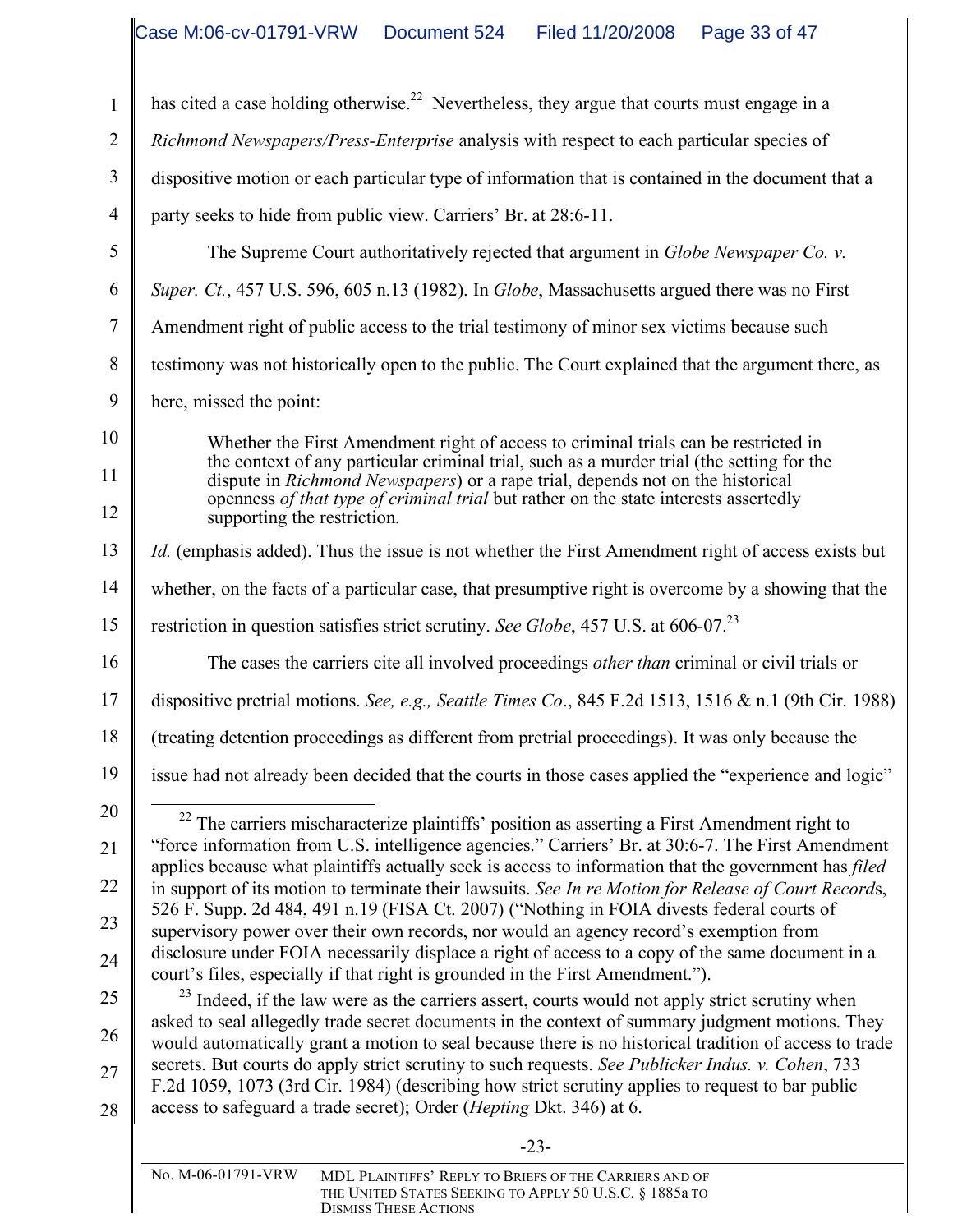analysis (*see Press Enterprise Co. v. Super. Ct.*, 478 U.S. 1, 9 (1986)) to determine whether there was a First Amendment right of access.<sup>24</sup> Although the *grounds* for the government's motion in this case may be new, the context is still the familiar motion to dismiss and/or for summary judgment to which the First Amendment right of access applies.

Before the First Amendment right of public access may be abridged, "it must be shown that the denial is necessitated by a compelling governmental interest, and is narrowly tailored to serve that interest." *Globe*, 457 U.S. at 606-07; Pl. Opp. at 33:5-10.<sup>25</sup> That showing must be made with specificity. *Publicker Indus. v. Cohen*, 733 F.2d 1059, 1071 (3d Cir. 1984).

9 10 11 12 13 14 15 16 17 18 Section 802(c)'s blanket non-disclosure rule serves no compelling governmental interest because it does not require that there be an *actual* national security threat in any particular case. Non-disclosure is automatically required upon the Attorney General's unsupported assertion of such a threat.<sup>26</sup> Strict scrutiny requires the Attorney General to substantiate national security harm in each case; the court must then evaluate the merits of the claim. *Globe*, 457 U.S. at 607-08 ("[A]s compelling as that interest [in protecting minor victims] is, it does not justify a *mandatory* closure rule, for it is clear that the circumstances of the particular case may affect the significance of the interest."); *id.* at 608 n.20; *In re Washington Post*, 807 F.2d 383, 391-92 (4th Cir. 1986) (noting danger of abuse when First Amendment rights abridged in name of national security with no judicial review); *see also Detroit Free Press v. Ashcroft*, 303 F.3d 681, 710 (6th Cir. 2003) ("case-

20

21

22

23

27

28

1

2

3

4

5

6

7

8

<sup>19</sup>

 <sup>24</sup> *See, e.g., In re Copley Press*, 518 F.3d 1022, <sup>1027</sup> (9th Cir. 2008) (plea colloquy; court hearing and documents related to motion to seal plea proceedings); *North Jersey Media Group v. Ashcroft*, 308 F.3d 198, 204-05 (6th Cir. 2002) (administrative deportation hearings); *Times Mirror Co. v. U.S.*, 873 F.2d 1210, 1213 (9th Cir. 1989) (issuance of search warrants in ongoing preindictment investigation); *Seattle Times Co. v. U.S. Dist. Ct.*, 845 F.2d at 1516 (filings submitted in connection with detention hearing); *In re Motion for Release of Court Records*, 526 F. Supp. 2d 484, 492 (FISA Ct. 2007) (court orders and government filings re FISA surveillance authorizations).

<sup>24</sup> 25 26 <sup>25</sup> The carriers are simply wrong when they assert that *plaintiffs* must demonstrate the *absence* of a compelling interest, Carriers' Br. at 29:4-6; it is the Attorney General's burden to demonstrate the presence of a compelling interest. *See Globe*, 457 U.S. at 606-07; *Rushford v. New Yorker Magazine, Inc.,* 846 F.2d 249, 253 (4th Cir. 1988).

<sup>&</sup>lt;sup>26</sup> The provision also violates Article III of the Constitution, because it is the Attorney General who controls whether material will be withheld from the public, rather than the Court, applying the standards required by the First Amendment. *See* Pl. Opp. at 34:25-28.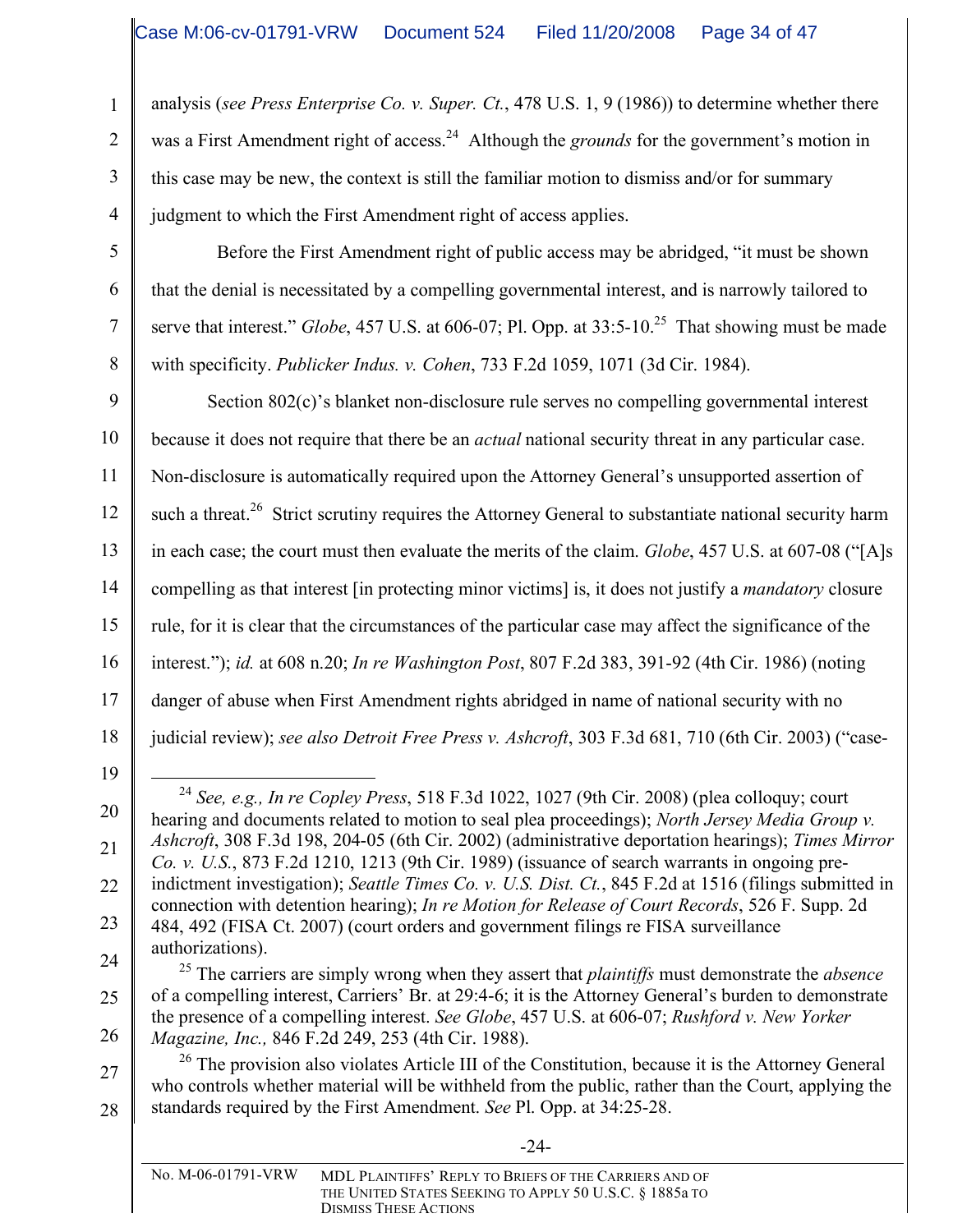by-case" determination made in secret by the Attorney General without any court review conflicts with the First Amendment).<sup>27</sup> The blanket non-disclosure rule of section 802(c) and (d) cannot stand in the face of *Globe*. 28

Contrary to the carriers' argument, plaintiffs' challenge to section 802(c)'s perpetual ban on disclosure is anything but "hypothetical." *See* Carriers' Br. at 29:8-17. Under the statute, the mere assertion of harm to the national security triggers the non-disclosure provision, as it has here. The statute provides no mechanism for the plaintiffs to challenge the validity of the assertion, or for the Court to evaluate the assertion. Nor does it provide any mechanism whereby the Attorney General must return to the Court on a regular basis to justify the continued secrecy of the information. Because the perpetual ban is not narrowly tailored to further the government's asserted national security interest, it violates the First Amendment. *See* Pl. Opp. at 35:1-36:8.

12 13 14 15 16 17 18 19 Finally, this challenge to section 802(c) and (d) is ripe. It is the government's burden to show that the statute is narrowly tailored to satisfy a compelling state interest. *See* n.25, *supra*. Congress' failure to incorporate any time limitation into the non-disclosure provision relates directly to the narrow tailoring question. It was the permanent nature of 18 U.S.C. § 2709's gag order provision that led the *Doe* courts to conclude that the measure was not narrowly tailored. *See Doe v. Ashcroft*, 334 F. Supp. 2d 471, 520-21 (S.D.N.Y. 2004); *Doe v. Gonzales*, 386 F. Supp. 2d 66, 79-80 (D. Conn. 2005), *after amendment of non-disclosure statute vacated and remanded and dismissed as moot, respectively, by Doe v. Gonzales*, 449 F.3d 415 (2d Cir. 2006). 29

22

23

24

25

26

27

1

2

3

4

5

6

7

8

9

10

11

-25- 28 <sup>29</sup> The carriers incorrectly contend that *Doe v. Gonzales*, 386 F. Supp. 2d 66, and *Doe v. Ashcroft*, 334 F. Supp. 2d 471, are inapposite, arguing that, because section 802(c) and (d) do not *(footnote continued on following page)*

<sup>20</sup> 21

 <sup>27</sup> The carriers' reliance on *U.S. v. Aref*, <sup>533</sup> F.3d <sup>72</sup> (2d Cir. 2008), and *Kasza v. Whitman*, <sup>325</sup> F.3d 1178 (9th Cir. 2003), is misplaced. In neither case did the court accept the government's national security claims at face value. Rather, each court itself determined whether revealing the classified material would jeopardize national security. *Aref*, 533 F.3d at 82-83; *Kasza*, 325 F.3d at 1180; *see also Kasza v. Browner*, 133 F.3d 1159 (9th Cir. 1998); *U.S. v. Moussaoui*, 65 Fed. Appx. 881, 886-87 (4th Cir. 2003).

 $28$  The carriers mistakenly argue that section 802 is not a blanket rule. Carriers' Br. at 30:18:21. Just as the statute in *Globe* applied whenever an underage victim testified, section 802(c) applies whenever the Attorney General makes a section 802(c) declaration. That the triggering event is an Attorney General's decision to invoke national security rather than a prosecutor's decision to call the victim as a witness is a distinction without a difference. As for section 802(d), it applies automatically without any invocation by the Attorney General.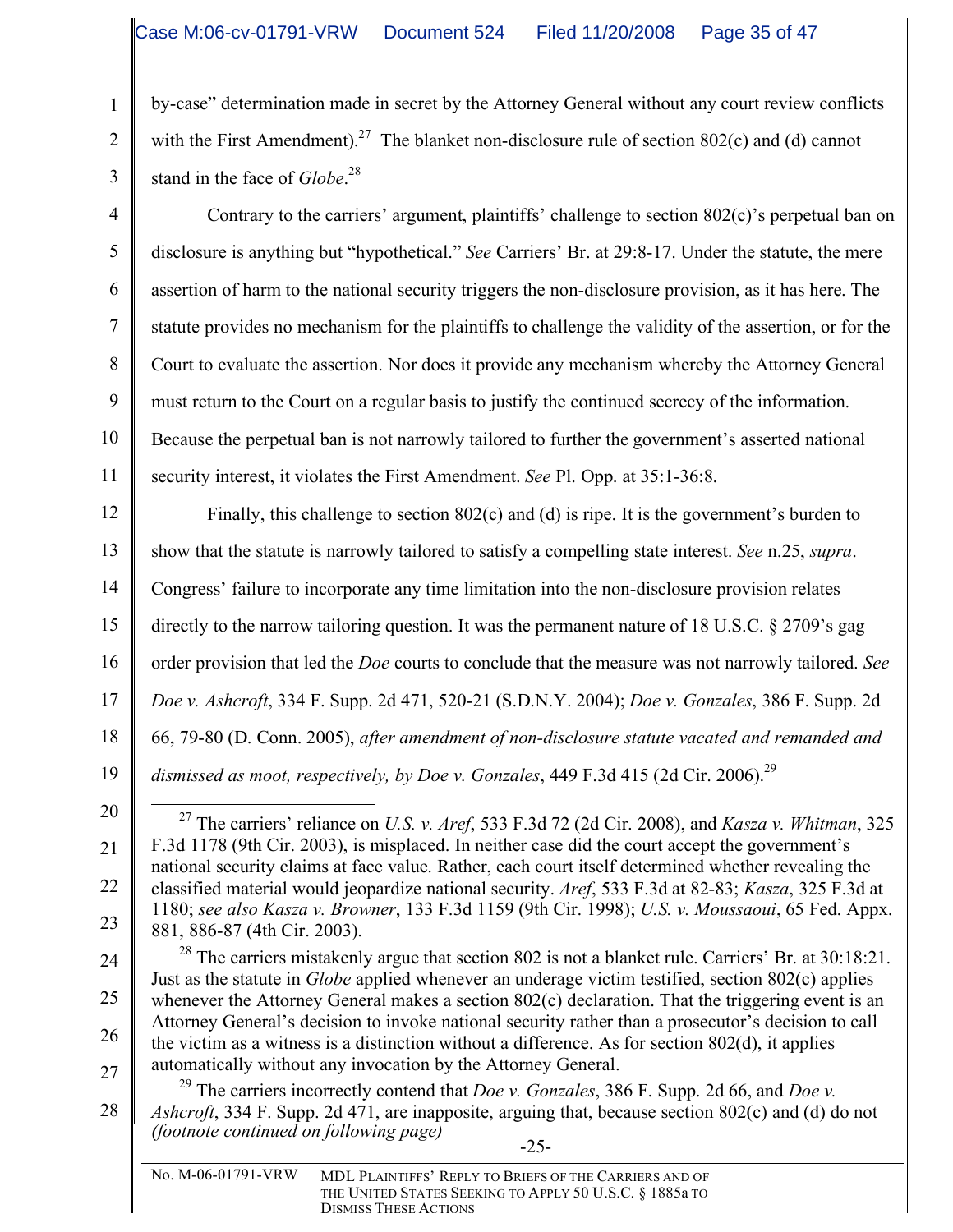# **V. The Court May Consider Plaintiffs' Evidence**

Section 802 requires the Court to consider all the evidence necessary to determine if the Attorney General has met his substantial evidence burden, including all evidence submitted by the parties for purposes of this motion. 50 U.S.C. § 1885a(b)(1). Indeed, the Court can require the Attorney General to submit any relevant evidence, even classified evidence. *See* 50 U.S.C. § 1885a(d) ("To the extent that classified information is relevant to the proceeding … the court *shall review* such information *in camera* and *ex parte* …." (emphasis added)).

The government nevertheless asserts that section 802 "plainly does not contemplate the submission and review of other materials through the creation of a new record submitted into evidence in the district court." Gov't Reply at 25:13-16. Its position seems to be that the Court's review is limited to the Attorney General's certification and to materials falling within its narrow interpretation of the statutory term "supplemental materials:" "any order, certification, directive, or written request submitted by the parties," *id.* (citing section 802(b)), *i.e.*, only the documentation requesting the surveillance given to the carriers.

Yet if the government is correct that the only evidence the Court can consider is the certification and the documentation requesting the surveillance, then it cannot meet its "substantial evidence" burden under the statute. For example, the documentation given to the carriers cannot demonstrate that the carriers "did not provide the alleged assistance" as required for a subsection (a)(5) certification. Similarly, reliance solely on the certification and the documentation requesting the surveillance cannot demonstrate whether the "assistance by that person was provided pursuant to" the documentation, nor whether the warrantless surveillance program was or was not "designed to" prevent a terrorist attack on the United States. It would make no sense to place a "substantial

 $\overline{a}$ *(footnote continued from preceding page)*

restrict speech, there is "no ... First Amendment problem." Carriers' Br. at 29:4-30:7. *Globe* and its progeny demonstrate that the provisions *do* implicate the First Amendment right of access to documents in dispositive pretrial proceedings in civil actions. Because restrictions on access to such documents are subject to strict scrutiny, Pl. Opp. at 32:5-10, the party seeking to justify those restrictions bears the same burden as the government does when it seeks to justify a prior restraint. *See, e.g.*, *Levine v. U.S. Dist. Court*, 764 F.2d 590, 595 (9th Cir. 1985) (prior restraints subject to strict scrutiny). Thus, the *Doe* cases, holding that the permanent non-disclosure provision of 18 U.S.C. § 2709 failed strict scrutiny, are directly on point.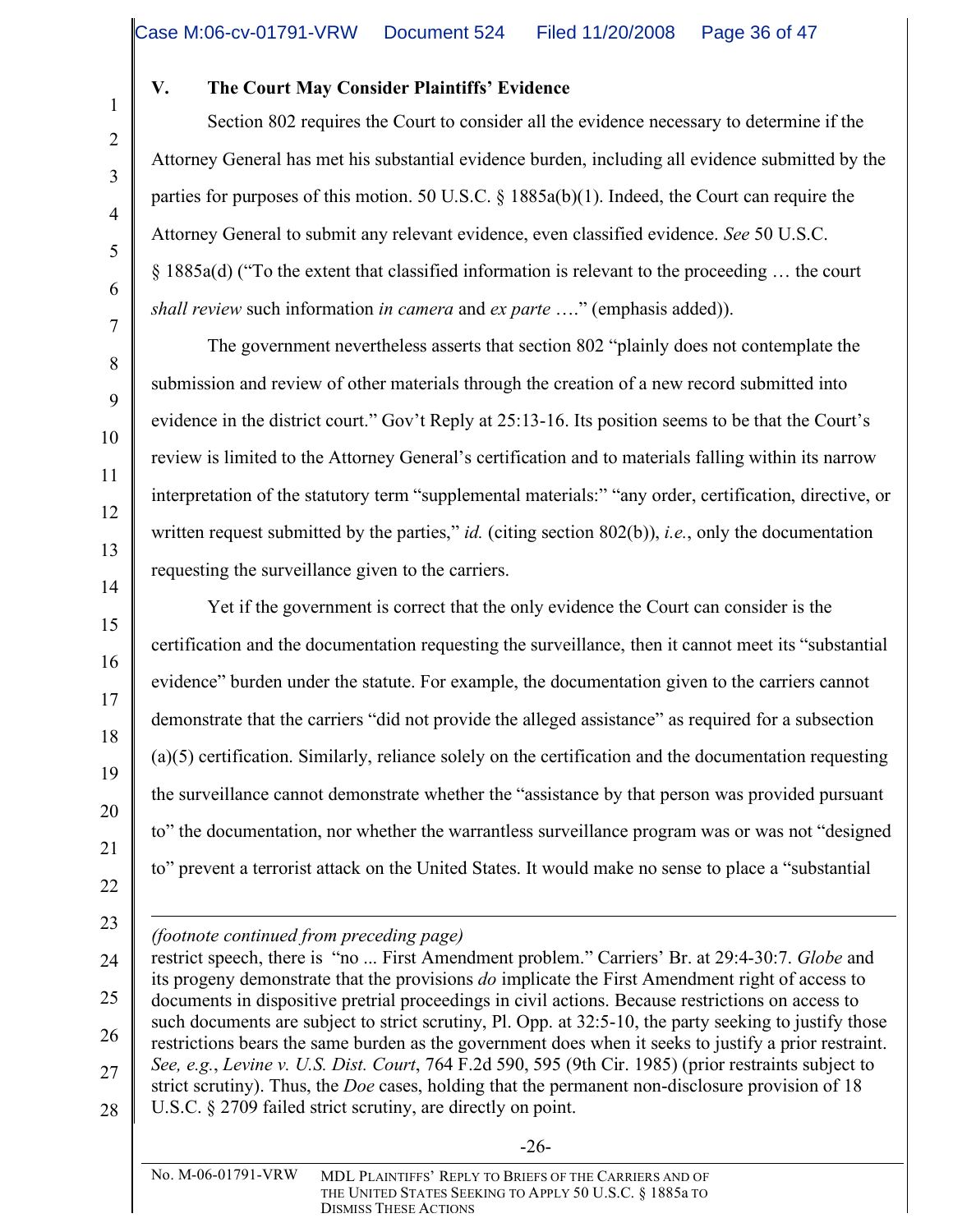evidence" burden on the government and then limit the ability to present evidence to only the documentation requesting the surveillance while forbidding the court from considering evidence about the type and scope of surveillance that was actually conducted.

4 5 6 7 8 9 10 11 12 13 14 15 16 17 The differences between the statute's language in subsections 802(b) and (c) support the conclusion that additional evidence is permitted. Section 802(c) addresses only some of the evidence that may be submitted pursuant to section 802(b). Specifically, it restricts "disclosure of a certification made pursuant to subsection (a) or the supplemental materials provided *pursuant to subsection (b) or (d)* [that the Attorney General has declared] would harm the national security of the United States." 50 U.S.C. § 1885a(c) (emphasis added). By contrast, section 802(b) refers to "substantial evidence provided to the court *pursuant to this section* [*i.e.*, section 802 in its entirety]." 50 U.S.C. § 1885a(b) (emphasis added). "[W]here Congress includes particular language in one section of a statute but omits it in another ..., it is generally presumed that Congress acts intentionally and purposely in the disparate inclusion or exclusion." *Keene Corp. v. U.S.*, 508 U.S. 200, 208 (1993). Thus, section 802(c)'s reference to only the certification and the supplemental materials is narrower than the broader reference in section 802(b) to "evidence provided to the court." Under the statute, therefore, the parties may submit evidence beyond the supplemental materials.<sup>30</sup>

18 19 20 21 22 23 24 Section 802(b), both by adopting the substantial evidence test and by instructing the Court that it must decide whether the "certification is not supported by substantial evidence provided to the court pursuant to this section," contemplates that the parties will submit evidence and the Court will decide whether, in light of all the evidence, the admissible evidence weighing in favor of the certification satisfies the substantial evidence test. Section 802(b) cannot be construed to allow the Attorney General to provide unlimited material, but deny the parties the right to participate meaningfully by submitting their own contrary or different evidence.<sup>31</sup>

25

26

1

2

3

 $30$  The carriers agree that plaintiffs may submit evidence. Carriers' Br. at 17, n.24 (quoting Sen.) Rockefeller's statement that "[w]hatever it is they want to submit, they can submit.").

-27- 27 28  $31$  The government confuses a number of issues when it asserts that the APA does not apply and that, even if the APA did apply, it would limit the evidence that the Court may consider in applying the "substantial evidence" test. Gov't Reply at 27:3-17. First, as explained in the text, section 802 *(footnote continued on following page)*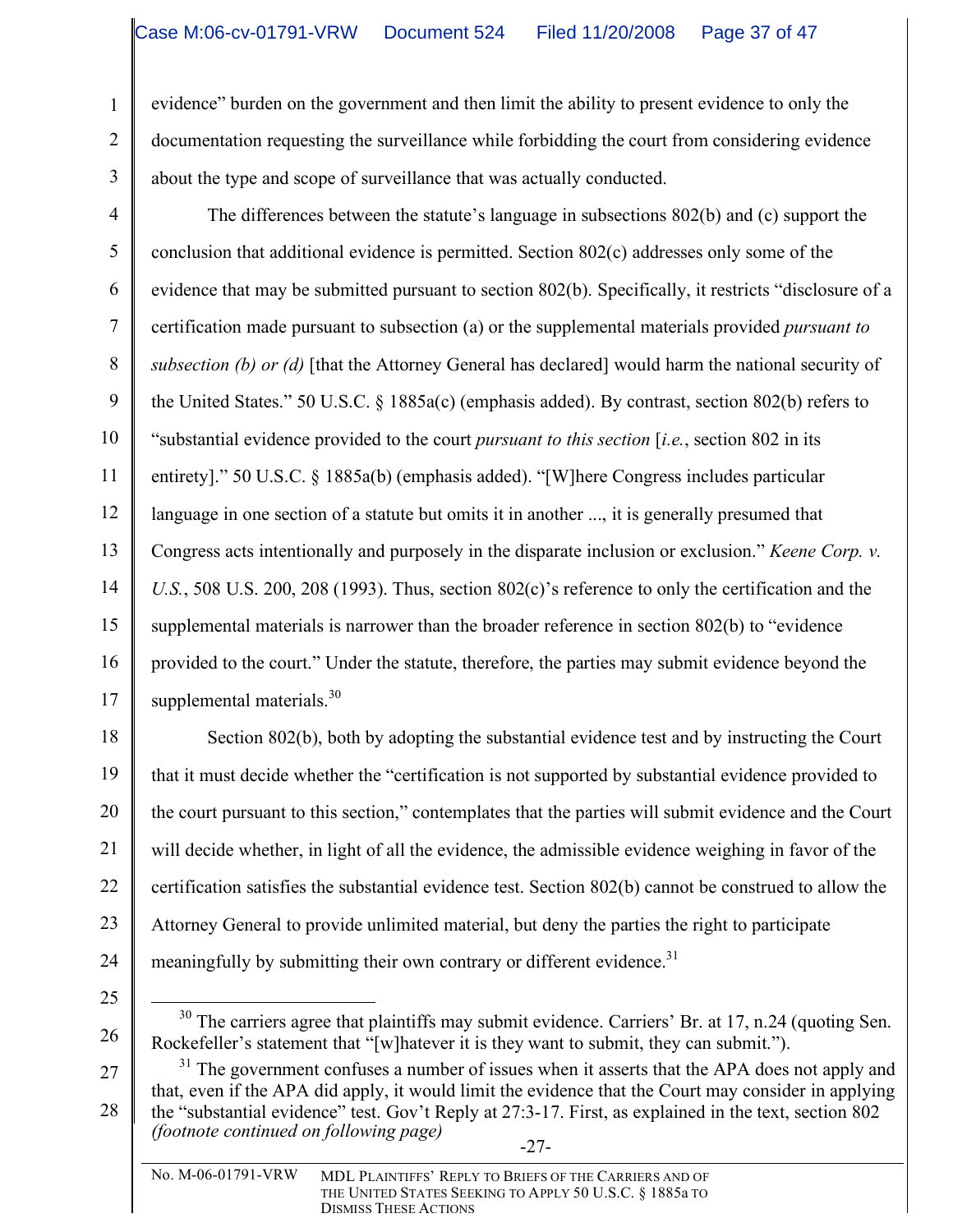#### **A. Plaintiffs Have Provided Admissible Evidence**

Plaintiffs have submitted declarations of carrier employees, undisputed expert testimony, sworn testimony of government officials and official statements, letters and transcripts published by the government, among other evidence. Although neither the government nor the carriers made formal evidentiary objections, each has suggested the hearsay rule might apply to all of plaintiffs' evidence. *See, e.g.,* Gov't Reply at 26:2-3. 32

The government has failed to object to plaintiffs' evidence with adequate specificity, so its objection should be overruled. The party moving to exclude evidence carries the burden of making a timely and specific objection. Fed. R. Evid. 103(a)(1); *Burch v. Regents of Univ. of Calif.*, 433 F. Supp. 2d 1110, 1124 (E.D. Cal. 2006) (citation omitted). If the moving party fails to identify what aspects of testimony lack proper foundation or constitute inadmissible hearsay, merely alleging in a conclusory manner that the testimony is inadmissible, the objection lacks specificity. *U.S. v. Decoud*, 456 F.3d 996, 1012 (9th Cir. 2006). Similarly, where a party generally moves "to strike all of Plaintiffs' Exhibits that are not self authenticating" without specifying which of the plaintiffs' numerous exhibits it claimed were inadmissible for this reason, the objection is properly overruled. *Burch*, 433 F. Supp. 2d at 1123-24; *see also S.E.C. v. Merrill Scott & Associates, Ltd*., 505 F. Supp. 2d 1193, 1200 (D. Utah 2007) (refusing to consider "blanket objection"). Here, the government's evidentiary objection is a blanket objection, no more specific than the improper, over-general ones in *Burch, Decoud*, and *Merrill Scott*.

*(footnote continued from preceding page)*

authorizes the plaintiffs to submit additional evidence to the Court for consideration in applying the "substantial evidence" test, and does not restrict that test to the evidence submitted by the Attorney General. Second, the "substantial evidence" test is not peculiar to APA review of agency decisions, but is widely applied and is commonly understood to require review of all relevant evidence, which here includes both all the relevant evidence submitted to the Court in support of and opposition to this motion, and all the evidence that was before the Attorney General in making his certification decision. *See* Plaintiffs' Opp. at 36-39. Third, plaintiffs do not argue that APA review applies "in lieu of Section 802" (Gov't Reply at 27:11-12) but instead that, as the default review for all administrative decisionmaking, the APA provides a separate layer of review that the government must satisfy in addition to section 802. *See* Plaintiffs' Opp. at 36-39.

<sup>32</sup> The government does not dispute that the declarations of Mark Klein (*Hepting Dkt.* 31), James Russell (*Hepting* Dkt. 41) or J. Scott Marcus (*Hepting* Dkt. 32) are not hearsay. Gov't Reply at 26, n.22. These declarations alone are enough to show a genuine dispute of material fact.

 $\overline{a}$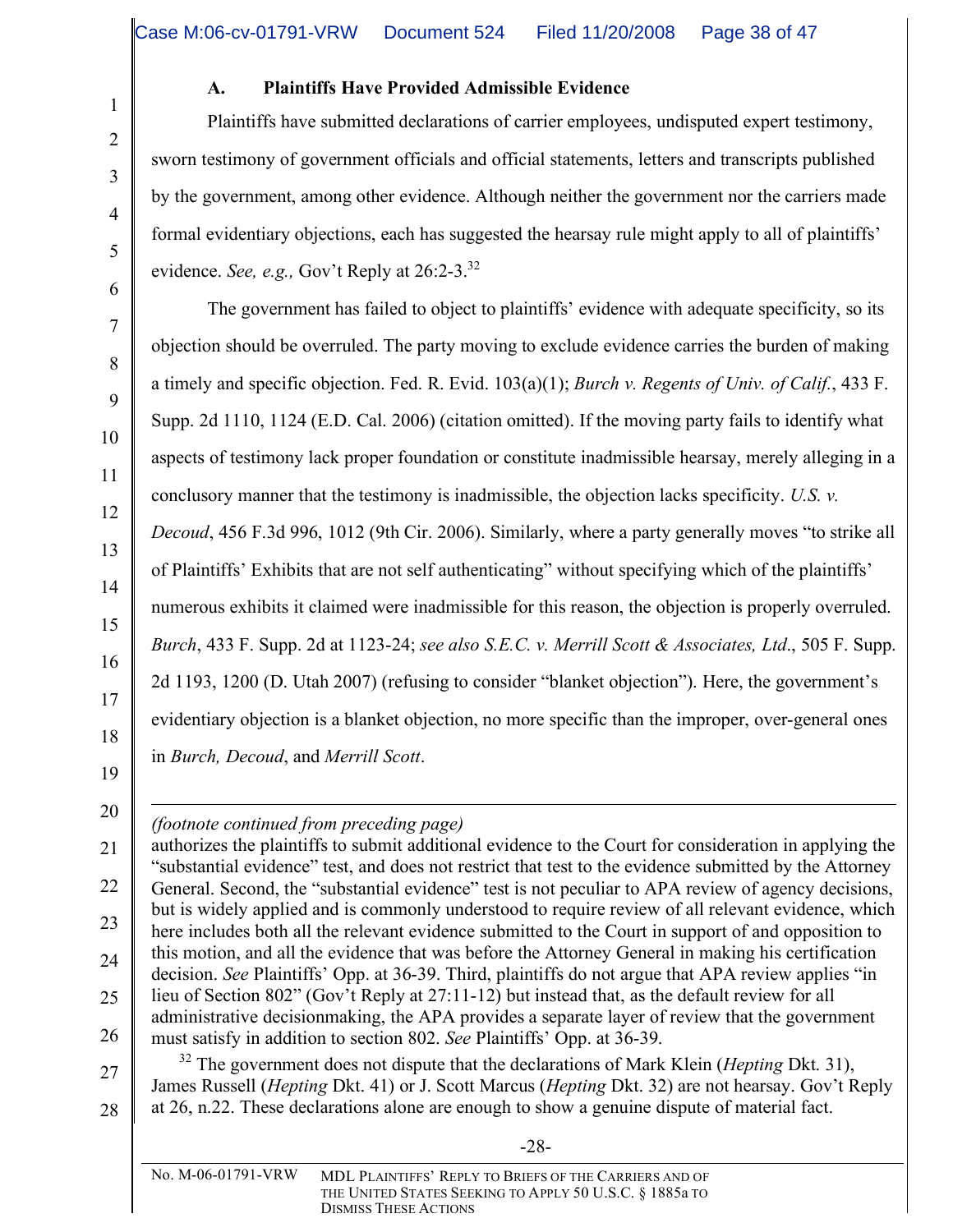Moreover, the government's vague accusations of hearsay are incorrect. The statements by the carriers are not hearsay because they are admissions by party-opponents, as are the statements by the government co-conspirators of the carriers. Fed. R. Evid. 801(d)(2). The government suggests that at least some of the witnesses quoted in the Summary may be exempted from testifying at trial pursuant to its claims of privilege. Gov't Reply at 33:1-5 and n.30. To the extent that the Court subsequently agrees with the privilege claim, those witnesses would be unavailable, and therefore all of their statements against interest would be admissible as exceptions to the hearsay rule.<sup>33</sup> Fed. R. Evid.  $804(a)(1) & (b)(3)$ .

9 10 11 Finally, hearsay evidence inadmissible under the rules discussed above can be admissible under the residual exception to the hearsay rule. Fed. R. Evid. 807. Rule 807 allows the court to consider evidence where there are "equivalent circumstantial guarantees of trustworthiness" and:

> (A) the statement is offered as evidence of a material fact; (B) the statement is more probative on the point for which it is offered than any other evidence which the proponent can procure through reasonable efforts; and (C) the general purposes of these rules and the interests of justice will best be served by admission of the statement into evidence.

15 16 17 18 19 20 21 *Id.* While the government has not identified specific statements that it contests, it would be surprising if the government did not at least admit that statements made to Congress are appropriately trustworthy. *See* 18 U.S.C. § 1001. If the government asserts that the other statements by Members of Congress, government officials or the carriers, including those quoted in news reports, are not trustworthy, it should say so specifically so that plaintiffs can respond. While statements in the Summary and its exhibits are offered as evidence of material facts, given the extreme efforts of the government and the carriers to conceal relevant evidence and the

22 Court's prohibition of discovery, plaintiffs cannot provide more probative evidence through

23 reasonable effort until they are allowed discovery. Before the claims of millions of Americans are

- 24 dismissed, the interests of the rules of evidence and of justice require consideration of all the
- 25

26

27

28

1

2

3

4

5

6

7

8

12

13

14

<sup>33</sup> At this time, no witnesses have been "exempted by ruling of the court." The parties can brief whether the state secret privilege applies, whether FISA preempts the privilege and whether the government has waived the privilege when those issues are before the Court on an appropriate motion. Plaintiffs note that the Summary shows that the purported secret is not secret, and that plaintiffs are aggrieved persons for purposes of 50 U.S.C. § 1806(f).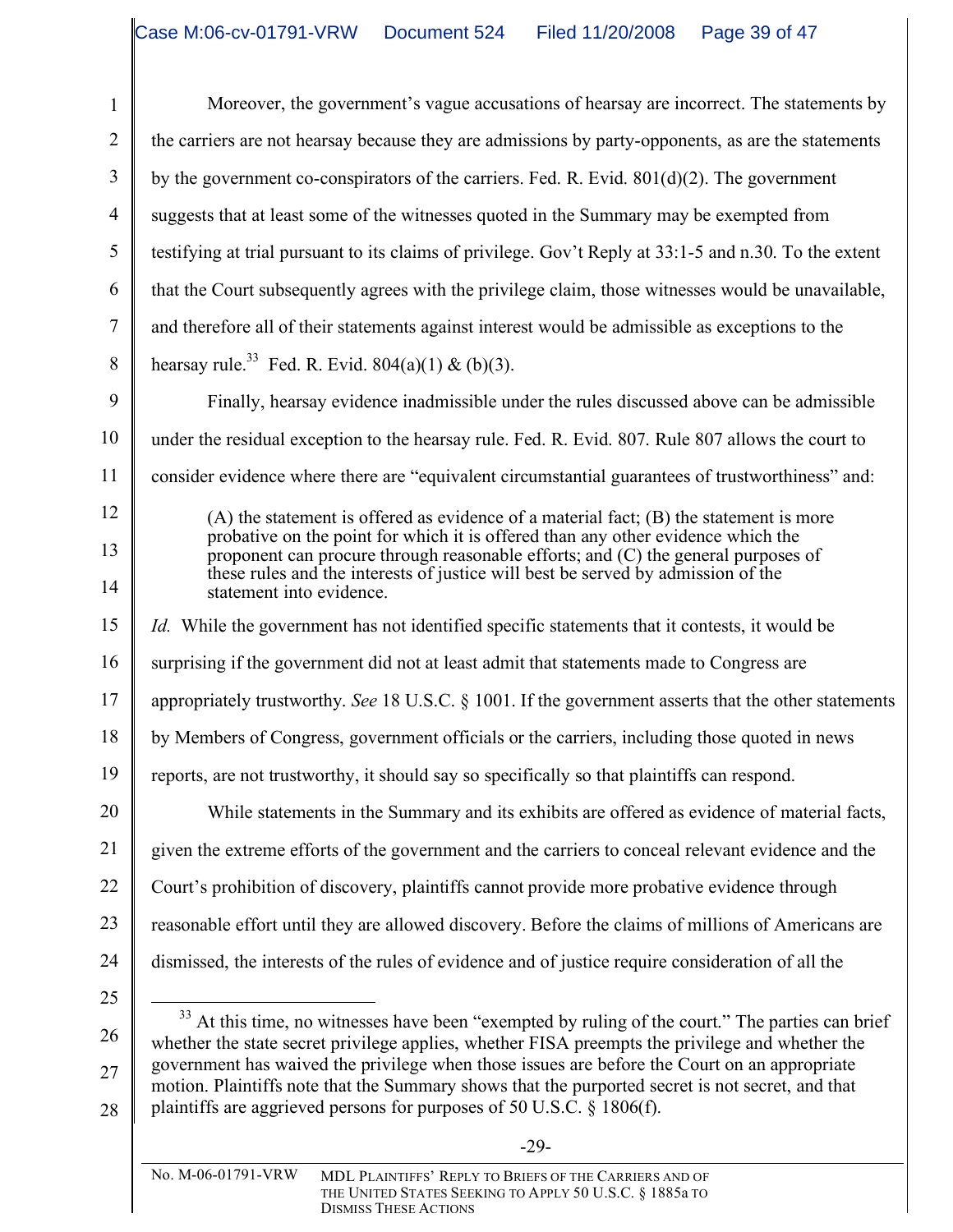relevant evidence cited in the Summary.

The government also asserts that the Summary is "pure speculation." (Gov't Reply at 2:17- 18). Plaintiffs disagree, but it is no matter. In a summary judgment motion all inferences from the evidence must be viewed in the light most favorable to the non-moving parties, and plaintiffs' "version of any disputed issue of fact thus is presumed correct." *Eastman Kodak Co. v. Image Tech. Serv., Inc*., 504 U.S. 451, 456 (1992); *see also T.W. Elec. Serv. v. Pacific Elec. Contractors Ass'n,* 809 F.2d 626, 631 (9th Cir. 1987) ("Inferences may be drawn from underlying facts that are not in dispute, such as background or contextual facts … and from underlying facts on which there is conflicting direct evidence…." (citations omitted)); *Gordon v. Kidd*, 971 F.2d 1087, 1093 (4th Cir. 1992) (summary judgment inappropriate even where the dispute is only as to the conclusions to be drawn from the undisputed facts).

12

# **B. Plaintiffs Need Not Provide Evidence Admissible At Trial At This Stage**

"At the summary judgment stage, we do not focus on the admissibility of the evidence's form. We instead focus on the admissibility of its contents." *Fraser v. Goodale*, 342 F.3d 1032, 1036 (9th Cir. 2003).<sup>34</sup> The primary case the government cites in support of its Rule 56(e) argument is *Twardowski v. American Airlines*, 535 F.3d 952, 961 (9th Cir. 2008), in which the court rejected a newspaper article as hearsay. In that case the court affirmed the summary judgment in part because this Court "permitted broad discovery into the [defendant's] actual practices …. Beyond this, discovery would be unlikely to produce any probative evidence." *Id*. at 961-962. Here, by contrast, plaintiffs have not been permitted to conduct any discovery, let alone "broad discovery."

22 23 24 25 Moreover, nothing in section 802 changes the Federal Rules of Civil Procedure, including plaintiffs' right to discovery under both Rules 26 and 56. *See U.S. v. Fausto*, 484 U.S. 439, 453 (1988) (It "can be strongly presumed that Congress will specifically address language on the statute books that it wishes to change."). Section 802(h) states that "[n]othing in this section shall be

26 27 28 <sup>34</sup> The government's attempt to distinguish *Fraser* (Gov't Reply at 26, n.23) is unavailing. *Fraser* does not limit its rule only to cases where it is the affiant's testimony that would make the evidence admissible at trial. Like the author of the diary in *Fraser,* those with personal knowledge of the statements in the Summary could testify to those statements at trial.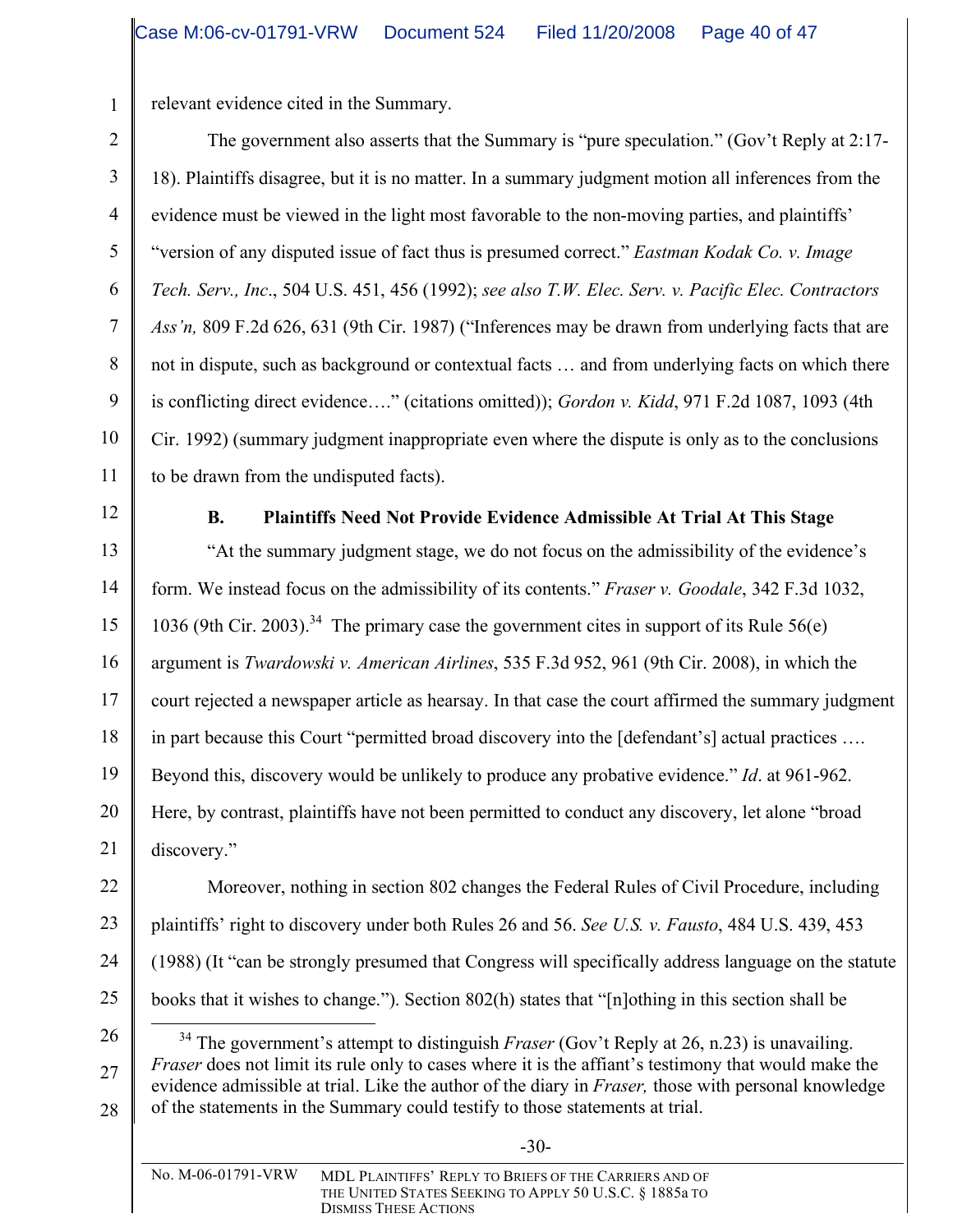1

2

3

4

5

6

7

8

9

10

11

12

construed to limit any otherwise available immunity, privilege, or defense under any other provision of law." 50 U.S.C. § 1885a(h). Thus, section 802 preserves plaintiffs' privileges under the Federal Rules.

Exceptions "to the demand for every man's evidence are not lightly created nor expansively construed, for they are in derogation of the search for the truth." *U.S. v. Nixon*, 418 U.S. 683, 710 (1974). Indeed, the district courts have "the latitude to control any discovery process which may be instituted so as to balance respondent's need for access to proof which would support a colorable constitutional claim against the extraordinary needs of the [government] for confidentiality and the protection of its [intelligence] methods, sources, and mission." *Webster v. Doe*, 486 U.S. 592, 604 (1988). Furthermore, the Federal Rules strongly favor full discovery: "Parties may obtain discovery regarding any matter, not privileged, which is relevant to the subject matter involved in the pending action." Fed. R. Civ. P. 26(b)(1).

13 14 15 16 17 18 19 20 21 Rule 56(f) provides that to the extent that plaintiffs "cannot present facts essential to justify its opposition, the court may: (1) deny the motion; (2) order a continuance to enable affidavits to be obtained, depositions to be taken, or other discovery to be undertaken; or (3) issue any other just order." Fed. R. Civ. P. 56(f). A Rule 56(f) application must be granted where, as here, a plaintiff makes "a timely application which specifically identifies relevant information, and where there is some basis for believing that the information sought actually exists." *Church of Scientology of San Francisco v. I.R.S*., 991 F.2d 560, 562 (9th Cir. 1993); *see also Clark v. Capital Credit & Collection Serv., Inc*., 460 F.3d 1162, 1178-79 (9th Cir. 2006) (district courts required to resolve discovery issues before granting summary judgment).

22 23 24 25 26 27 28 The Cohn Declaration sets forth discovery that could lead to critical facts, including the discovery necessary "to address any claims that any of the information in [the Summary] requires authentication, is hearsay or is otherwise inadmissible." Cohn Decl. (Dkt. 478), ¶ 9. The government asserts Rule 56(f) is nevertheless inapplicable, arguing that "Plaintiffs have not and cannot make" a showing that the evidence plaintiffs seek exists. Gov't Reply at 33:20-34:2. To the contrary, the detailed Summary shows that there is a vast array of evidence already available that would be material to the section 802(b) analysis, including critical evidence that is not classified,

-31-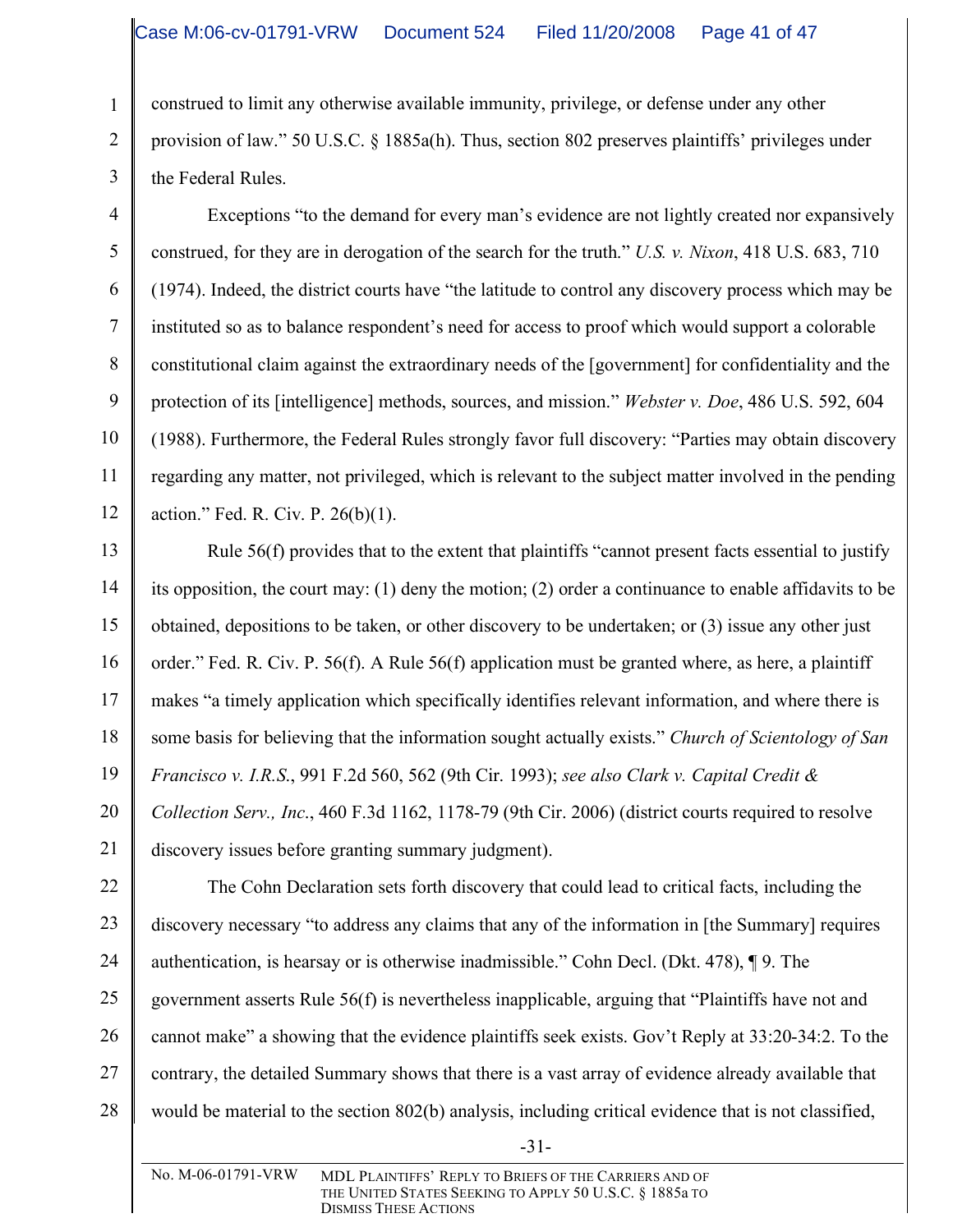*see* Summary at 43-44. It would be straightforward to authenticate plaintiffs' exhibits, such as hearing transcripts, press conferences, or letters, and the necessary discovery would not require any purported state secrets. The evidence set forth in the Summary also demonstrates that the additional information sought by the discovery outlined in the Cohn Declaration is not " 'almost certainly nonexistent or ... the object of pure speculation' " (Gov't Reply at 33:16-18), but that instead "there is some basis for believing that the information sought actually exists." *Church of Scientology*, 991 F.2d at 562. Thus, the Court can give effect to both section 802 and the Federal Rules by "order[ing] a continuance to enable affidavits to be obtained, depositions to be taken, or other discovery to be undertaken" pursuant to Rule 56(f)(2), and—to the extent necessary—reviewing the results of that discovery *in camera*. *See* 50 U.S.C. § 1806(f).

11 12 13 14 15 16 17 18 19 20 21 22 23 Finally, the government concedes that "if the Court requires additional information concerning the certification" it may "address those issues with the Government *ex parte, in camera*." Gov't Reply at 33:6-8. Indeed, the Court "has inherent power to compel a party to produce, without the issuance of a subpoena, documentary evidence within his control and known to be relevant." *Producers Releasing Corp. de Cuba v. PRC Pictures, Inc*., 176 F.2d 93, 95 (2d Cir. 1949); *see also U.S. v. Nobles*, 422 U.S. 225, 231 (1975) (court has inherent power to order production to ensure " 'full disclosure of all the [relevant] facts' "). This "doctrine is rooted in the notion that a federal court, sitting in equity, possesses all of the common law equity tools of a Chancery Court (subject, of course, to congressional limitation) to process litigation to a just and equitable conclusion." *ITT Community Dev. Corp. v. Barton*, 569 F.2d 1351, 1359 (5th Cir. 1978) (citing *Ex parte Peterson*, 253 U.S. 300 (1920)). Thus, even assuming *arguendo* that Rule 56(f) did not apply, the Court has inherent authority to investigate all of the avenues identified in the Cohn Declaration.

24 25

26

27

1

2

3

4

5

6

7

8

9

10

#### **C. The Government Has Conceded Key Legal Issues Relevant To The Evaluation Of The Attorney General's Certification**

The government has not disputed the critical legal definitions necessary for this Court to properly evaluate the government's certification. Failure to raise legal issues in connection with summary judgment motions waives those arguments. *Heffelfinger v. Electronic Data Sys. Corp*., \_\_

28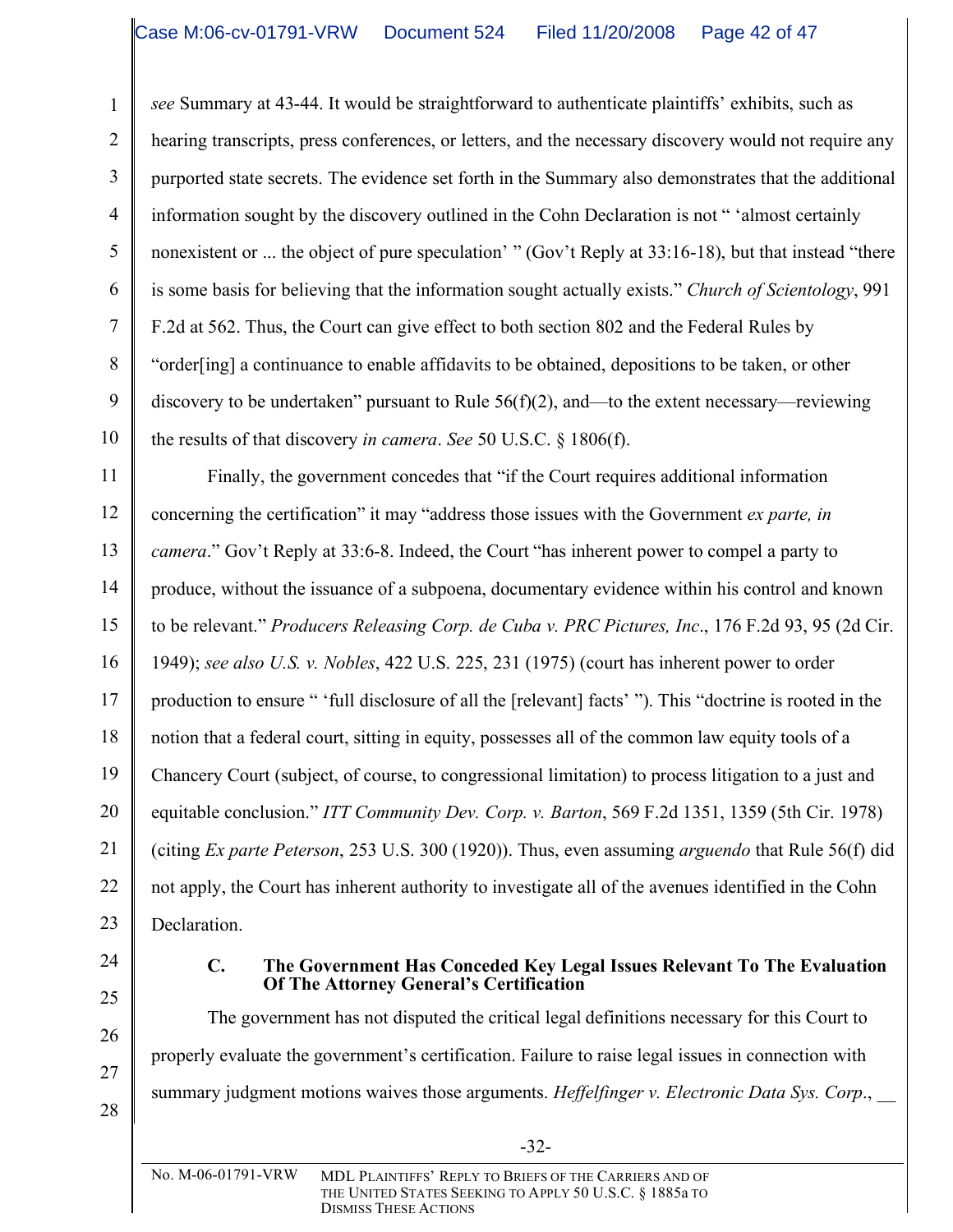F. Supp. 2d \_\_, 2008 WL 2444690 (C.D. Cal. 2008) (failure to address opponent's arguments on two prongs of legal test constitutes concession that prongs are met). The government does not dispute plaintiffs' interpretation of the statutory phrases "designed to" or "pursuant to,"<sup>35</sup> nor that section 802(a)(3) does not apply to the *domestic* surveillance at issue here. Pl. Opp. at 43-48. Likewise, the government has not disputed the definitions of "content" and "acquisition" explained in Plaintiffs' Opposition. *Id*. at 40-43. Accordingly, the government has conceded these points, and its certification and whether substantial evidence supports it must be adjudicated under the legal standards set forth in Plaintiffs' Opposition.<sup>36</sup>

9

1

2

3

4

5

6

7

8

# **VI. The Government Has Not Made Its Case With Admissible Evidence**

10 11 12 13 14 15 16 17 18 19 Plaintiffs interposed a number of evidentiary objections (Dkt. 477) to the government's motion. Those objections rested on the common-sense notion that Congress intended that the term "substantial evidence" in section 802 have its ordinary legal meaning. The government, invoking a sense of entitlement in lieu of addressing why the objections should be overruled, appears to believe that the Court must accept the Attorney General's certification and the secret "supplemental materials" regardless of the law of evidence. The government makes the nonsensical argument that because the statute authorizes the Attorney General to submit a certification, and to accompany it with "supplemental materials," the supplemental materials must be, *ipso facto,* "substantial evidence" in support of the certification. Gov't Reply at 22:18-23:8. That argument does not follow the statutory language and is not what Congress intended.

20

The irony of the government's position is that it spent multiple pages in its brief arguing

21 22 23 24 25 <sup>35</sup> The carriers appear to read "any assistance by that person was provided pursuant to" a particular statutory authority to mean "that person received a piece of paper" naming the statutory authority, but offer no analysis or authority supporting this reading (because there is none). *Compare* 50 U.S.C. § 1885a(a)(1)-(3) with Carriers' Br. at 2:7, 16:20, 19:14, and n.11. The mere receipt of a piece of paper purporting to be issued under a statute's authority is not evidence that the assistance complied with the statute, nor that the assistance provided matched the assistance requested.

26 27 28 <sup>36</sup> Section 802's secrecy provisions only allow for the secret submission of *factual* matters in the Attorney General's certification and supplemental materials. *See* 50 U.S.C. § 1885a(c) & (d). To the extent that the government has responded to plaintiffs' *legal* arguments in its secret Supplemental Reply Brief, its argument is improper and should be stricken. Nor is there any reason why the government would need to keep its statutory interpretation arguments secret.

-33-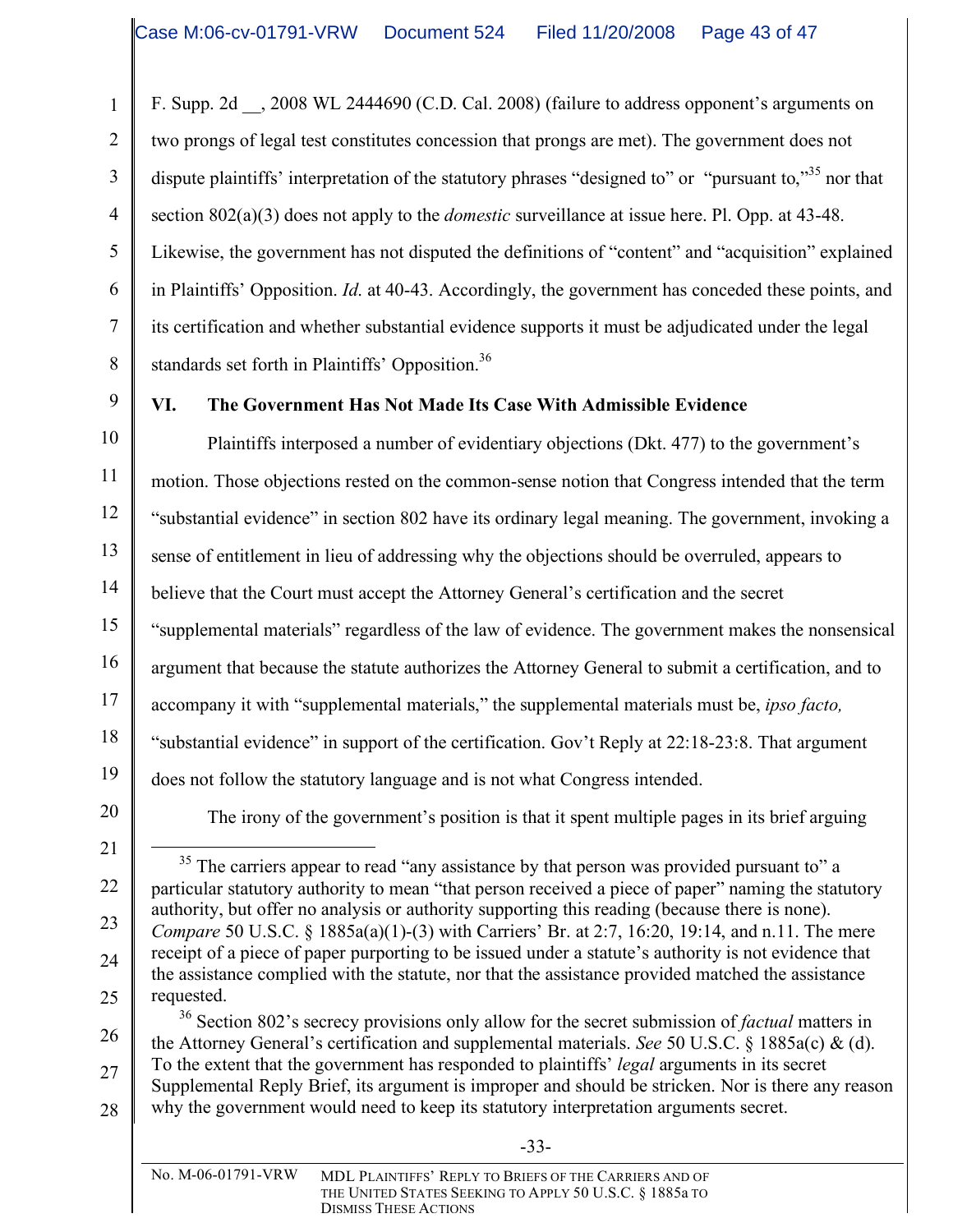1

2

3

4

5

6

7

that Congress has the constitutional power to enact section 802 and then, when seeking to invoke section 802, ignored the words that Congress actually used. "Substantial evidence" and "supplemental materials" simply are not the same. They appear in different subsections of section 802; if they were meant to be the same, one would be superfluous. Section 802(b)(1) provides that a certification "*shall* be given effect unless the court finds that such certification is not supported by substantial evidence …" but section 802(b)(2) provides that "the court *may* examine…" supplemental materials. 50 U.S.C. § 1885a(b)(1)-(2) (emphases added).

8 9 10 11 12 13 14 15 16 17 This ordinary and natural interpretation of the statutory language, according to the government, "would render Section 802 completely inoperative." Gov't Reply at 23:6. The government is wrong. Only the government decides what supplemental materials it will submit on its motion, but the Court decides whether all or any of the supplemental materials constitute substantial evidence, or even admissible evidence, in support of the certification. This is no different than any other evidentiary determination made by a court in any other case, and nothing in either the statute or its legislative history indicates to the contrary. Supplemental materials are only evidence if they are admissible; they are only substantial evidence if they are both admissible and of sufficient weight in light of plaintiffs' evidence and the rest of the record to satisfy the substantial evidence test.

18 19 20 21 22 23 24 25 26 27 28 As for the government's other specific points: First, the government argues that agency officials such as the Attorney General, the Director of National Intelligence and the NSA Director have personal knowledge if they rely on matters learned from a review of their respective agency records. This unremarkable proposition misses the point. Plaintiffs have never had the opportunity to cross-examine the Attorney General, the DNI or the NSA Director to determine, for instance, whether their assertions are in fact based on such a review. In the absence of that opportunity, the certification and the government's declarations are not admissible against the plaintiffs, see Parts I, III and IV of the evidentiary objections (Dkt. 477). "Testimony presented by affidavit is different from testimony orally delivered, because the affiant is not subject to cross-examination. But that fact leads to greater, not lesser, strictures imposed on the testimony presented by affidavit." *U.S. v. Dibble*, 429 F.2d 598, 602 (9th Cir. 1970).

-34-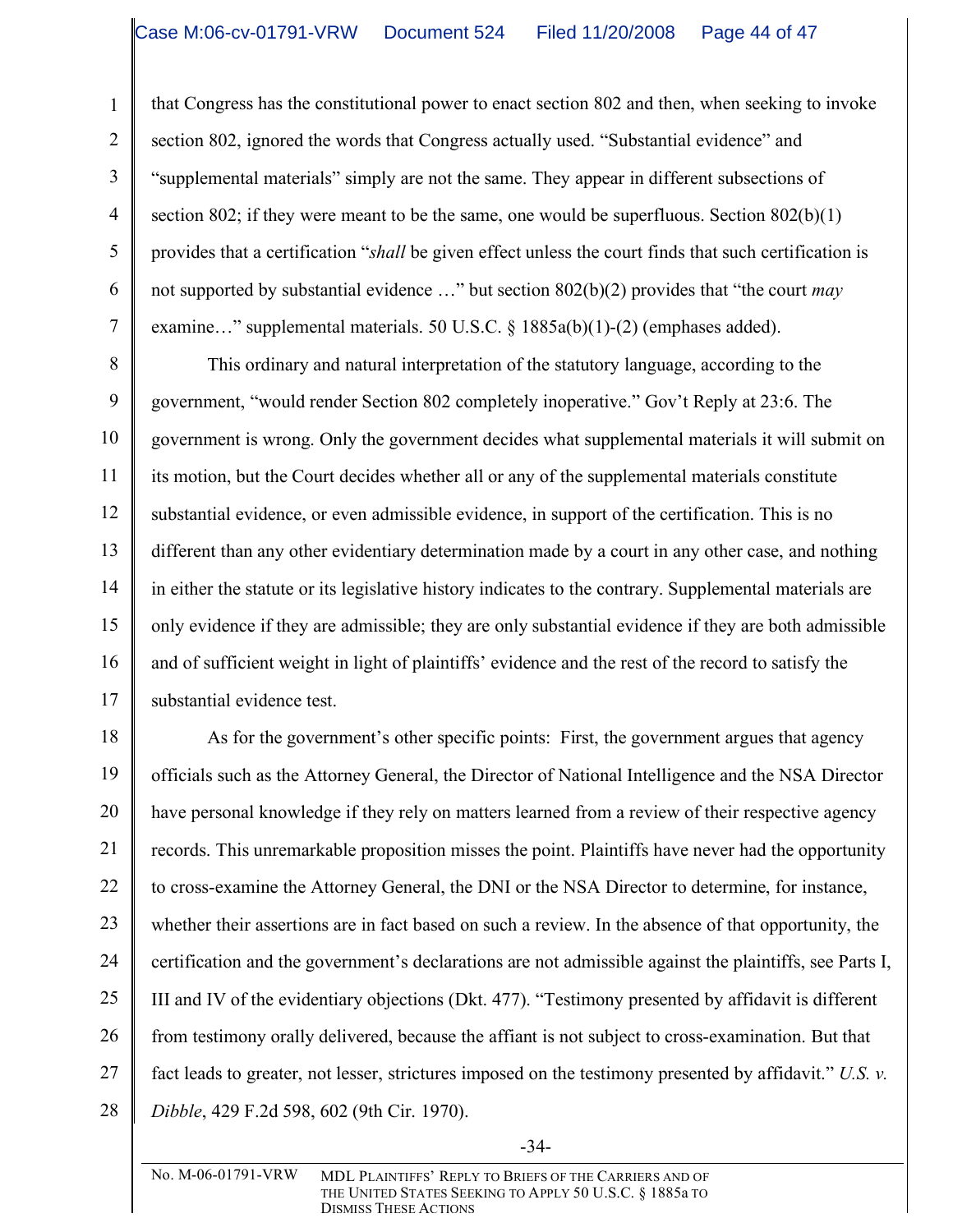Second, the government argues that the SSCI Report is not being used to prove the truth of the matters stated therein. Gov't Reply at 24, n.20.<sup>37</sup> But then, six pages later, the government relies on the SSCI Report for precisely that purpose. Gov't Reply at 29, n.26 and accompanying text. For example, in note 26, the government argues that "[t]he SSCI found that the 'details of the President's program are highly classified' and that, as with other intelligence matters, the identities of persons or entities who provide assistance to the U.S. Government are protected as vital sources and methods of intelligence." There is no reason other than to prove the truth of the matter that the government would quote the SSCI Report for that purpose.<sup>38</sup>

The supplemental materials that the government has submitted cannot be substantial evidence, or any form of admissible evidence. The government submitted its supplemental materials in secret, and secret evidence cannot be used against plaintiffs on a dispositive motion.

#### **CONCLUSION**

13 14 15 16 For the foregoing reasons, the Court should deny the government's motion and hold that section 802 is unconstitutional and cannot be used to dismiss plaintiffs' actions. Alternatively, the Court should deny the government's motion on the ground that it has not met its burden of presenting substantial evidence in support of its certifications.

DATED: November 20, 2008 Respectfully submitted,

1

2

3

4

5

6

7

8

9

10

11

12

17

18

19

20

21

22

23

24

25

26

*/s/ Cindy A. Cohn*

Cindy A. Cohn ELECTRONIC FRONTIER FOUNDATION

| <sup>37</sup> The government argues that even if the SSCI Report is offered to prove the truth of what it |
|-----------------------------------------------------------------------------------------------------------|
| states, it should be admissible as a public record. Gov't Reply at 24, n.20. The government has not       |
| overcome the great weight of contrary authority set forth in Part II.A of plaintiffs' Evidentiary         |
| Objections, and ignores completely the hearsay upon hearsay problems described in Part II.B.              |

27 28 <sup>38</sup> The SSCI Report is not an agency record of the Department of Justice or any other Executive agency; thus, the Attorney General may not establish personal knowledge simply by being the head of an Executive agency, and has not otherwise established it.

-35-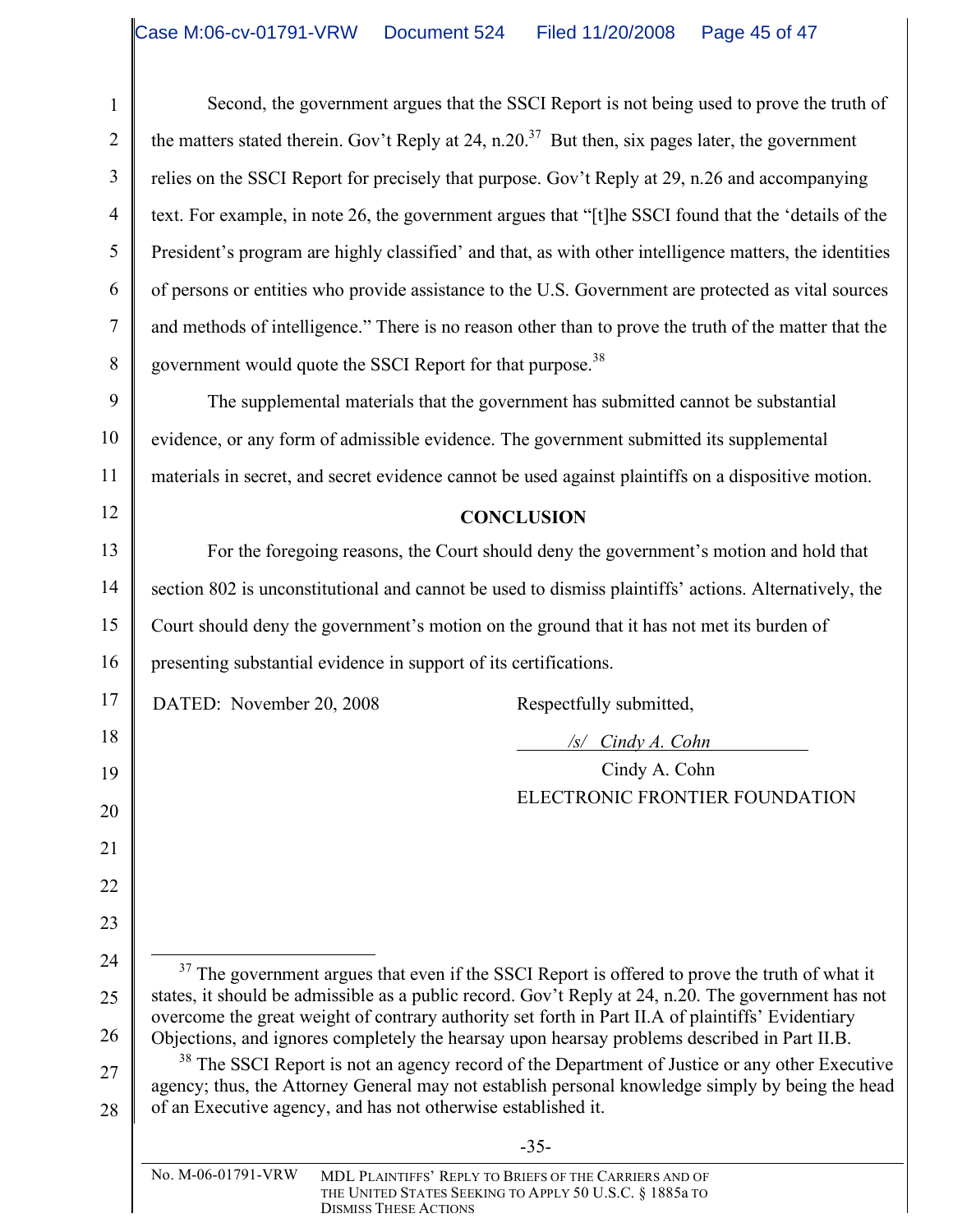|                | Case M:06-cv-01791-VRW                                                | Document 524 | Filed 11/20/2008                                                                                                  | Page 46 of 47                                |
|----------------|-----------------------------------------------------------------------|--------------|-------------------------------------------------------------------------------------------------------------------|----------------------------------------------|
| $\mathbf{1}$   | ROGER BALDWIN FOUNDATION OF                                           |              | ELECTRONIC FRONTIER FOUNDATION                                                                                    |                                              |
| $\overline{2}$ | <b>ACLU</b><br><b>HARVEY GROSSMAN</b>                                 |              | CINDY A. COHN, ESQ.<br>LEE TIEN, ESQ.                                                                             |                                              |
|                | <b>ADAM SCHWARTZ</b>                                                  |              | KURT OPSAHL, ESQ.                                                                                                 |                                              |
| 3              | 180 North Michigan Avenue<br>Suite 2300                               |              | KEVIN S. BANKSTON, ESQ.<br>CORYNNE MCSHERRY, ESQ.                                                                 |                                              |
| $\overline{4}$ | Chicago, IL 60601                                                     |              | JAMES S. TYRE, ESQ.                                                                                               |                                              |
| 5              | Telephone: (312) 201-9740<br>Facsimile: (312) 201-9760                |              | 454 Shotwell Street<br>San Francisco, CA 94110                                                                    |                                              |
| 6              | <b>COUNSEL FOR AT&amp;T CLASS</b>                                     |              | Telephone: (415) 436-9333<br>Facsimile: (415) 436-9993                                                            |                                              |
| 7              | PLAINTIFFS AND CO-CHAIR OF                                            |              |                                                                                                                   |                                              |
|                | PLAINTIFFS' EXECUTIVE COMMITTEE                                       |              | AND CO-CHAIR OF PLAINTIFFS'                                                                                       | <b>COUNSEL FOR AT&amp;T CLASS PLAINTIFFS</b> |
| 8              | <b>ANN BRICK</b><br>AMERICAN CIVIL LIBERTIES UNION                    |              | <b>EXECUTIVE COMMITTEE</b>                                                                                        |                                              |
| 9              | FOUNDATION OF NORTHERN                                                |              | LAW OFFICE OF RICHARD R. WIEBE                                                                                    |                                              |
| 10             | <b>CALIFORNIA</b><br>39 Drumm Street                                  |              | RICHARD R. WIEBE<br>425 California Street                                                                         |                                              |
| 11             | San Francisco, CA 94111<br>Telephone: (415) 621-2493                  |              | Suite 2025<br>San Francisco, CA 94104                                                                             |                                              |
| 12             | Facsimile: (415) 255-8437                                             |              | Telephone: (415) 433-3200                                                                                         |                                              |
|                | <b>COUNSEL FOR PLAINTIFFS IN</b>                                      |              | Facsimile: (415) 433-6382                                                                                         |                                              |
| 13             | CAMPBELL v. AT&T AND RIORDAN v.<br><i>VERIZON COMMUNICATIONS INC.</i> |              |                                                                                                                   | <b>COUNSEL FOR AT&amp;T CLASS PLAINTIFFS</b> |
| 14             |                                                                       |              | LIEFF, CABRASER, HEIMANN &                                                                                        |                                              |
| 15             | AMERICAN CIVIL LIBERTIES UNION<br>FOUNDATION OF SOUTHERN              |              | <b>BERNSTEIN, LLP</b><br>ELIZABETH J. CABRASER                                                                    |                                              |
| 16             | <b>CALIFORNIA</b><br>PETER J. ELIASBERG                               |              | <b>BARRY R. HIMMELSTEIN</b><br><b>ERIC B. FASTIFF</b>                                                             |                                              |
| 17             | 1313 West Eighth St.                                                  |              | 275 Battery Street, 30th Floor                                                                                    |                                              |
|                | Los Angeles, CA 90026                                                 |              | San Francisco, CA 94111-3339<br>Telephone: (415) 956-1000                                                         |                                              |
| 18             | Telephone: (213) 977-9500<br>Facsimile: (213) 977-5299                |              | Facsimile: (415) 956-1008                                                                                         |                                              |
| 19             |                                                                       |              | PLAINTIFFS' COUNSEL FOR MCI                                                                                       |                                              |
| 20             | <b>COUNSEL FOR PLAINTIFFS IN</b><br>CAMPBELL v. AT&T AND RIORDAN v.   |              | <b>SUBSCRIBER CLASS</b>                                                                                           |                                              |
| 21             | <i>VERIZON COMMUNICATIONS INC.</i>                                    |              | LISKA, EXNICIOS & NUNGESSER<br>ATTORNEYS-AT-LAW                                                                   |                                              |
| 22             | <b>FENWICK &amp; WEST LLP</b>                                         |              | <b>VAL PATRICK EXNICIOS</b>                                                                                       |                                              |
|                | LAURENCE F. PULGRAM<br><b>JENNIFER KELLY</b>                          |              | One Canal Place, Suite 2290<br>365 Canal Street                                                                   |                                              |
| 23             | <b>CANDACE MOREY</b><br>555 California Street, 12th Floor             |              | New Orleans, LA 70130<br>Telephone: (504) 410-9611                                                                |                                              |
| 24             | San Francisco, CA 94104                                               |              | Facsimile: (504) 410-9937                                                                                         |                                              |
| 25             | Telephone: (415) 875-2300<br>Facsimile: (415) 281-1350                |              |                                                                                                                   | PLAINTIFFS' COUNSEL FOR BELLSOUTH            |
| 26             | <b>COUNSEL FOR PLAINTIFFS IN</b>                                      |              | <b>SUBSCRIBER CLASS</b>                                                                                           |                                              |
| 27             | CAMPBELL v. AT&T AND RIORDAN v.<br><i>VERIZON COMMUNICATIONS INC.</i> |              |                                                                                                                   |                                              |
|                |                                                                       |              |                                                                                                                   |                                              |
| 28             |                                                                       |              |                                                                                                                   |                                              |
|                |                                                                       |              | $-36-$                                                                                                            |                                              |
|                | No. M-06-01791-VRW                                                    |              | MDL PLAINTIFFS' REPLY TO BRIEFS OF THE CARRIERS AND OF<br>THE UNITED STATES SEEKING TO APPLY 50 U.S.C. § 1885a TO |                                              |

DISMISS THESE ACTIONS